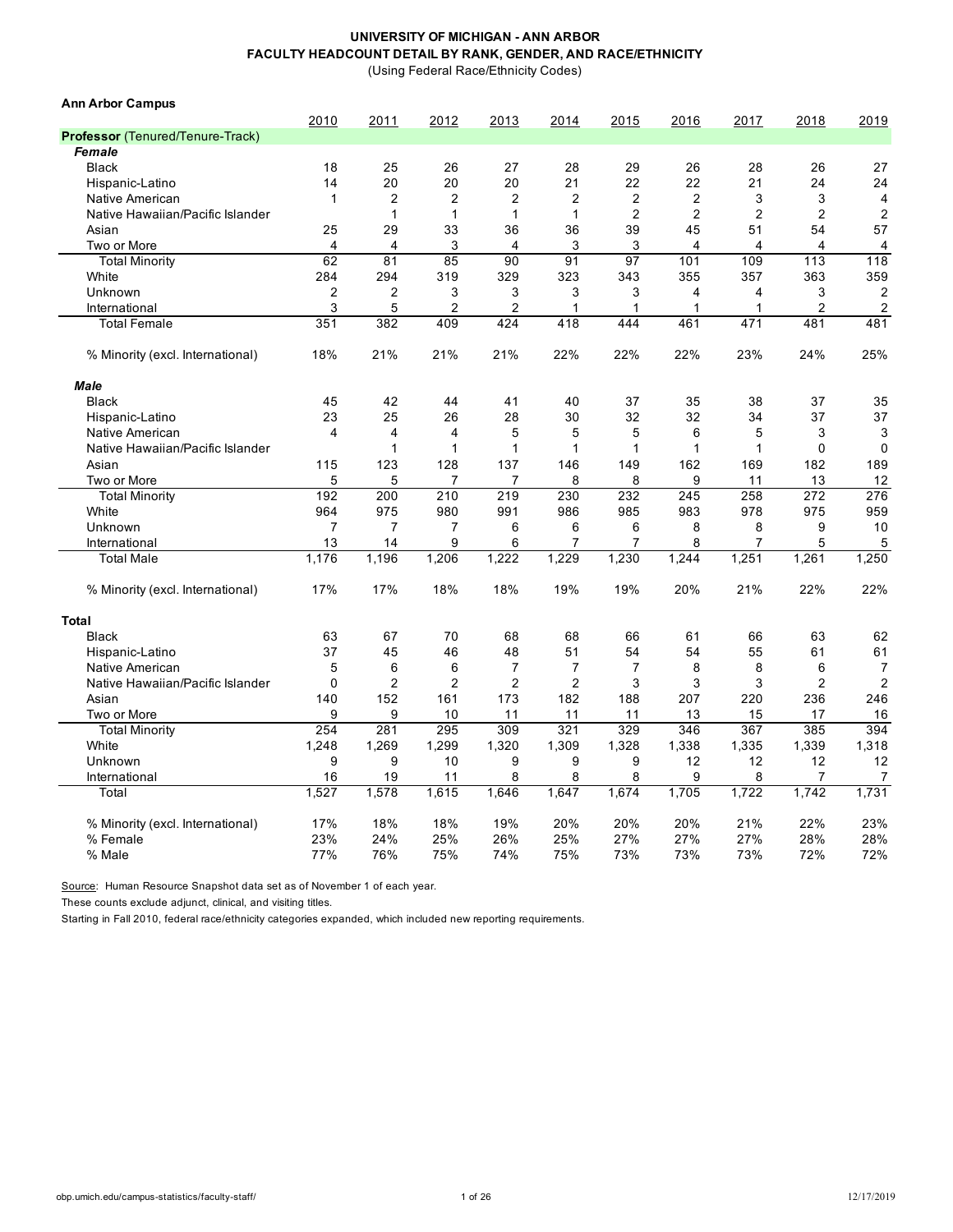(Using Federal Race/Ethnicity Codes)

| <b>Ann Arbor Campus</b>                           |                |                |                |                |                |                |                |                |                  |                |
|---------------------------------------------------|----------------|----------------|----------------|----------------|----------------|----------------|----------------|----------------|------------------|----------------|
|                                                   | 2010           | 2011           | 2012           | 2013           | 2014           | 2015           | 2016           | 2017           | 2018             | 2019           |
| <b>Associate Professor (Tenured/Tenure-Track)</b> |                |                |                |                |                |                |                |                |                  |                |
| Female                                            |                |                |                |                |                |                |                |                |                  |                |
| <b>Black</b>                                      | 23             | 15             | 11             | 11             | 11             | 13             | 12             | 12             | 12               | 13             |
| Hispanic-Latino                                   | 14             | 11             | 16             | 17             | 17             | 15             | 17             | 18             | 15               | 14             |
| Native American                                   | $\overline{2}$ | 1              | $\mathbf{1}$   | $\mathbf 1$    | $\overline{2}$ | $\overline{2}$ | $\overline{2}$ | 1              | 1                | $\mathbf 0$    |
| Native Hawaiian/Pacific Islander                  | $\overline{2}$ | 1              | $\mathbf{1}$   | $\mathbf{1}$   | 1              | $\Omega$       | $\Omega$       | $\Omega$       | 0                | $\mathbf 0$    |
| Asian                                             | 38             | 39             | 41             | 38             | 42             | 44             | 46             | 46             | 46               | 52             |
| Two or More                                       | 3              | 4              | $\overline{4}$ | $\overline{2}$ | 3              | 3              | $\mathbf{1}$   | $\overline{4}$ | $\overline{4}$   | $\overline{7}$ |
| <b>Total Minority</b>                             | 82             | 71             | 74             | 70             | 76             | 77             | 78             | 81             | 78               | 86             |
| White                                             | 184            | 188            | 184            | 204            | 207            | 196            | 204            | 207            | 217              | 237            |
| Unknown                                           | $\mathbf{1}$   | 1              | $\mathbf 0$    | $\mathbf 0$    | 0              | $\mathbf 0$    | $\overline{2}$ | 2              | 3                | 3              |
| International                                     | 10             | 9              | 5              | $\overline{c}$ | 1              | 1              | $\mathbf 0$    | 0              | $\mathbf{1}$     | $\mathbf{1}$   |
| <b>Total Female</b>                               | 277            | 269            | 263            | 276            | 284            | 274            | 284            | 290            | 299              | 327            |
| % Minority (excl. International)                  | 31%            | 27%            | 29%            | 26%            | 27%            | 28%            | 27%            | 28%            | 26%              | 26%            |
| <b>Male</b>                                       |                |                |                |                |                |                |                |                |                  |                |
| <b>Black</b>                                      | 19             | 21             | 23             | 22             | 21             | 24             | 25             | 26             | 25               | 29             |
| Hispanic-Latino                                   | 24             | 26             | 24             | 24             | 23             | 21             | 22             | 24             | 22               | 17             |
| Native American                                   | $\overline{2}$ | 4              | $\overline{4}$ | 3              | 3              | 3              | $\overline{2}$ | 2              | $\boldsymbol{2}$ | $\overline{2}$ |
| Native Hawaiian/Pacific Islander                  | $\overline{2}$ | 1              | $\Omega$       | $\Omega$       | $\mathbf 0$    | $\Omega$       | $\Omega$       | $\Omega$       | $\mathbf 0$      | $\mathbf{0}$   |
| Asian                                             | 69             | 72             | 83             | 79             | 81             | 87             | 86             | 104            | 106              | 108            |
| Two or More                                       | 5              | 5              | 5              | 7              | 7              | 9              | 8              | 8              | 8                | 7              |
| <b>Total Minority</b>                             | 121            | 129            | 139            | 135            | 135            | 144            | 143            | 164            | 163              | 163            |
| White                                             | 330            | 326            | 326            | 323            | 325            | 319            | 313            | 309            | 298              | 296            |
| Unknown                                           | 3              | $\overline{2}$ | 3              | $\overline{2}$ | 2              | 4              | 4              | 4              | 4                | 6              |
| International                                     | 13             | 16             | 6              | 3              | $\overline{4}$ | 2              | 3              | 2              | 3                | 3              |
| <b>Total Male</b>                                 | 467            | 473            | 474            | 463            | 466            | 469            | 463            | 479            | 468              | 468            |
| % Minority (excl. International)                  | 27%            | 28%            | 30%            | 29%            | 29%            | 31%            | 31%            | 34%            | 35%              | 35%            |
| <b>Total</b>                                      |                |                |                |                |                |                |                |                |                  |                |
| <b>Black</b>                                      | 42             | 36             | 34             | 33             | 32             | 37             | 37             | 38             | 37               | 42             |
| Hispanic-Latino                                   | 38             | 37             | 40             | 41             | 40             | 36             | 39             | 42             | 37               | 31             |
| Native American                                   | 4              | 5              | 5              | 4              | 5              | 5              | 4              | 3              | 3                | $\overline{2}$ |
| Native Hawaiian/Pacific Islander                  | $\overline{4}$ | $\overline{2}$ | $\mathbf{1}$   | 1              | $\mathbf{1}$   | $\Omega$       | $\mathbf 0$    | $\Omega$       | $\mathbf 0$      | $\Omega$       |
| Asian                                             | 107            | 111            | 124            | 117            | 123            | 131            | 132            | 150            | 152              | 160            |
| Two or More                                       | 8              | 9              | 9              | 9              | 10             | 12             | 9              | 12             | 12               | 14             |
| <b>Total Minority</b>                             | 203            | 200            | 213            | 205            | 211            | 221            | 221            | 245            | 241              | 249            |
| White                                             | 514            | 514            | 510            | 527            | 532            | 515            | 517            | 516            | 515              | 533            |
| Unknown                                           | $\overline{4}$ | 3              | 3              | $\overline{2}$ | $\overline{2}$ | $\overline{4}$ | 6              | 6              | $\overline{7}$   | 9              |
| International                                     | 23             | 25             | 11             | 5              | 5              | 3              | 3              | 2              | 4                | 4              |
| Total                                             | 744            | 742            | 737            | 739            | 750            | 743            | 747            | 769            | 767              | 795            |
| % Minority (excl. International)                  | 28%            | 28%            | 29%            | 28%            | 28%            | 30%            | 30%            | 32%            | 32%              | 31%            |
| % Female                                          | 37%            | 36%            | 36%            | 37%            | 38%            | 37%            | 38%            | 38%            | 39%              | 41%            |
| % Male                                            | 63%            | 64%            | 64%            | 63%            | 62%            | 63%            | 62%            | 62%            | 61%              | 59%            |

Source: Human Resource Snapshot data set as of November 1 of each year.

These counts exclude adjunct, clinical, and visiting titles.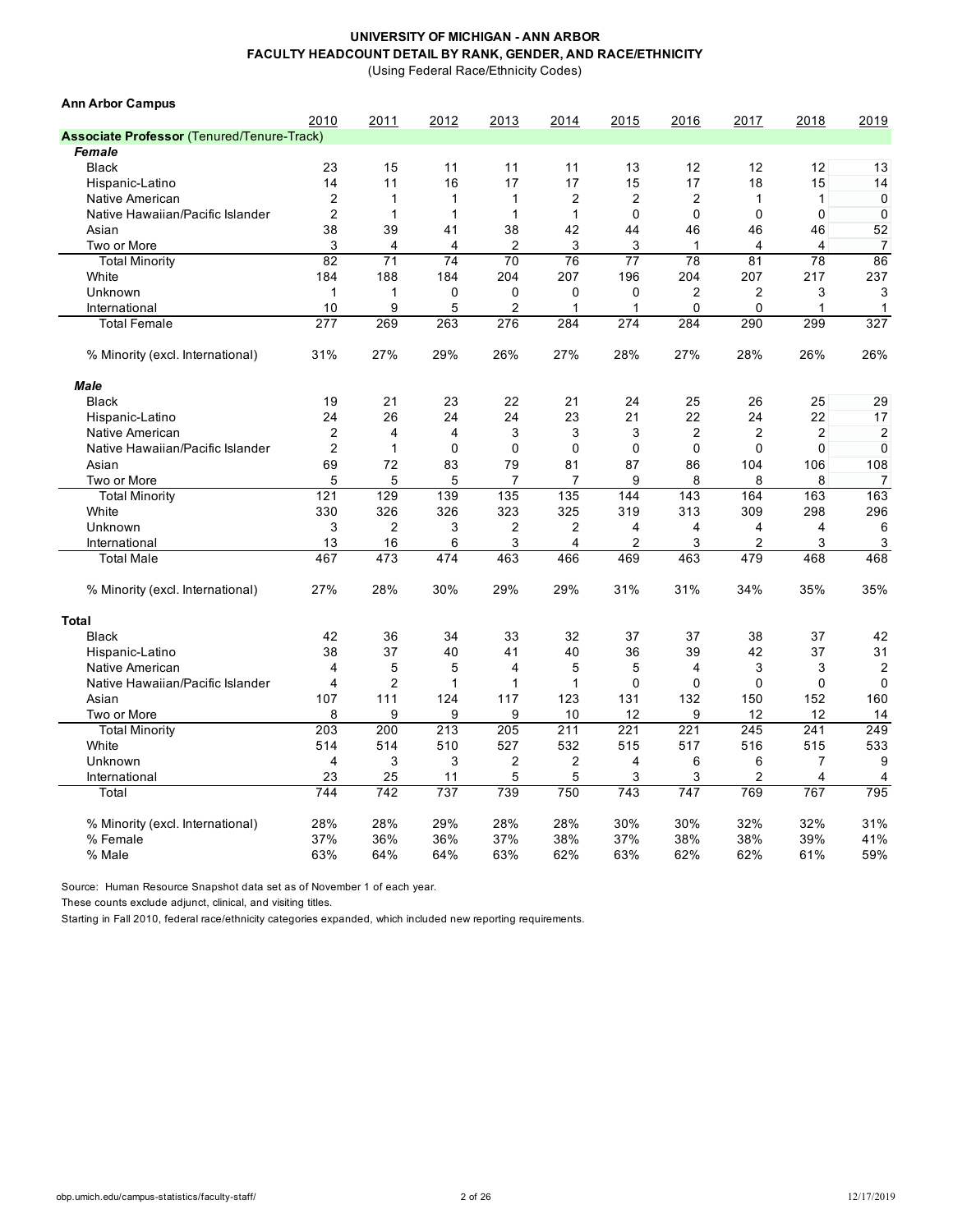(Using Federal Race/Ethnicity Codes)

| <b>Ann Arbor Campus</b>                           |                |                |              |                |                |              |                |                |                |                |
|---------------------------------------------------|----------------|----------------|--------------|----------------|----------------|--------------|----------------|----------------|----------------|----------------|
|                                                   | 2010           | 2011           | 2012         | 2013           | 2014           | 2015         | 2016           | 2017           | 2018           | 2019           |
| <b>Assistant Professor (Tenured/Tenure-Track)</b> |                |                |              |                |                |              |                |                |                |                |
| Female                                            |                |                |              |                |                |              |                |                |                |                |
| <b>Black</b>                                      | 13             | 12             | 13           | 10             | 12             | 14           | 20             | 21             | 24             | 26             |
| Hispanic-Latino                                   | $\overline{7}$ | 9              | 9            | 13             | 12             | 14           | 9              | 9              | 10             | 10             |
| Native American                                   | $\mathbf{1}$   | 1              | $\mathbf{1}$ | $\mathbf{1}$   | 0              | $\mathbf 0$  | $\mathbf 0$    | $\mathbf 0$    | 1              | $\mathbf{1}$   |
| Native Hawaiian/Pacific Islander                  | 0              | $\Omega$       | $\mathbf{0}$ | 0              | 0              | $\Omega$     | $\Omega$       | $\mathbf{0}$   | 0              | $\mathbf 0$    |
| Asian                                             | 28             | 30             | 36           | 45             | 53             | 58           | 55             | 58             | 59             | 52             |
| Two or More                                       | $\mathbf{1}$   | 2              | 2            | 3              | $\overline{2}$ | 3            | $\overline{4}$ | 5              | 8              | 8              |
| <b>Total Minority</b>                             | 50             | 54             | 61           | 72             | 79             | 89           | 88             | 93             | 102            | 97             |
| White                                             | 148            | 156            | 177          | 165            | 165            | 185          | 184            | 182            | 177            | 173            |
| Unknown                                           | $\mathbf{1}$   | $\overline{2}$ | 3            | 5              | $\overline{7}$ | 9            | 9              | 8              | 8              | 10             |
| International                                     | 42             | 39             | 26           | 19             | 20             | 19           | 23             | 28             | 28             | 27             |
| <b>Total Female</b>                               | 241            | 251            | 267          | 261            | 271            | 302          | 304            | 311            | 315            | 307            |
| % Minority (excl. International)                  | 25%            | 25%            | 25%          | 30%            | 31%            | 31%          | 31%            | 33%            | 36%            | 35%            |
| <b>Male</b>                                       |                |                |              |                |                |              |                |                |                |                |
| <b>Black</b>                                      | 15             | 17             | 15           | 18             | 18             | 17           | 19             | 17             | 15             | 11             |
| Hispanic-Latino                                   | 18             | 17             | 18           | 17             | 15             | 17           | 15             | 14             | 14             | 16             |
| Native American                                   | $\mathbf{1}$   | $\mathbf 0$    | $\mathbf 0$  | $\mathbf 0$    | $\mathbf 0$    | $\mathbf{1}$ | $\mathbf{1}$   | $\mathbf{1}$   | $\mathbf{1}$   | $\overline{2}$ |
| Native Hawaiian/Pacific Islander                  | $\mathbf{0}$   | $\mathbf{0}$   | $\mathbf{0}$ | $\Omega$       | $\Omega$       | $\Omega$     | $\Omega$       | $\Omega$       | $\mathbf 0$    | $\mathbf 0$    |
| Asian                                             | 72             | 80             | 86           | 93             | 89             | 85           | 81             | 69             | 63             | 68             |
| Two or More                                       | 3              | 5              | 8            | 7              | 6              | 5            | 7              | 7              | 8              | 8              |
| <b>Total Minority</b>                             | 109            | 119            | 127          | 135            | 128            | 125          | 123            | 108            | 101            | 105            |
| White                                             | 235            | 228            | 231          | 233            | 219            | 212          | 216            | 225            | 218            | 211            |
| Unknown                                           | 6              | 5              | 5            | $\overline{7}$ | 9              | 8            | 8              | $\overline{7}$ | $\overline{7}$ | 5              |
| International                                     | 53             | 56             | 46           | 37             | 27             | 31           | 28             | 29             | 35             | 39             |
| <b>Total Male</b>                                 | 403            | 408            | 409          | 412            | 383            | 376          | 375            | 369            | 361            | 360            |
| % Minority (excl. International)                  | 31%            | 34%            | 35%          | 36%            | 36%            | 36%          | 35%            | 32%            | 31%            | 33%            |
| <b>Total</b>                                      |                |                |              |                |                |              |                |                |                |                |
| <b>Black</b>                                      | 28             | 29             | 28           | 28             | 30             | 31           | 39             | 38             | 39             | 37             |
| Hispanic-Latino                                   | 25             | 26             | 27           | 30             | 27             | 31           | 24             | 23             | 24             | 26             |
| Native American                                   | $\overline{2}$ | 1              | 1            | 1              | $\Omega$       | 1            | $\mathbf{1}$   | 1              | $\overline{2}$ | 3              |
| Native Hawaiian/Pacific Islander                  | $\Omega$       | $\mathbf 0$    | $\mathbf{0}$ | $\Omega$       | $\mathbf 0$    | $\Omega$     | $\Omega$       | $\Omega$       | 0              | $\Omega$       |
| Asian                                             | 100            | 110            | 122          | 138            | 142            | 143          | 136            | 127            | 122            | 120            |
| Two or More                                       | 4              | 7              | 10           | 10             | 8              | 8            | 11             | 12             | 16             | 16             |
| <b>Total Minority</b>                             | 159            | 173            | 188          | 207            | 207            | 214          | 211            | 201            | 203            | 202            |
| White                                             | 383            | 384            | 408          | 398            | 384            | 397          | 400            | 407            | 395            | 384            |
| Unknown                                           | $\overline{7}$ | $\overline{7}$ | 8            | 12             | 16             | 17           | 17             | 15             | 15             | 15             |
| International                                     | 95             | 95             | 72           | 56             | 47             | 50           | 51             | 57             | 63             | 66             |
| Total                                             | 644            | 659            | 676          | 673            | 654            | 678          | 679            | 680            | 676            | 667            |
| % Minority (excl. International)                  | 29%            | 31%            | 31%          | 34%            | 34%            | 34%          | 34%            | 32%            | 33%            | 34%            |
| % Female                                          | 37%            | 38%            | 39%          | 39%            | 41%            | 45%          | 45%            | 46%            | 47%            | 46%            |
| % Male                                            | 63%            | 62%            | 61%          | 61%            | 59%            | 55%          | 55%            | 54%            | 53%            | 54%            |
|                                                   |                |                |              |                |                |              |                |                |                |                |

Source: Human Resource Snapshot data set as of November 1 of each year.

These counts exclude adjunct, clinical, and visiting titles.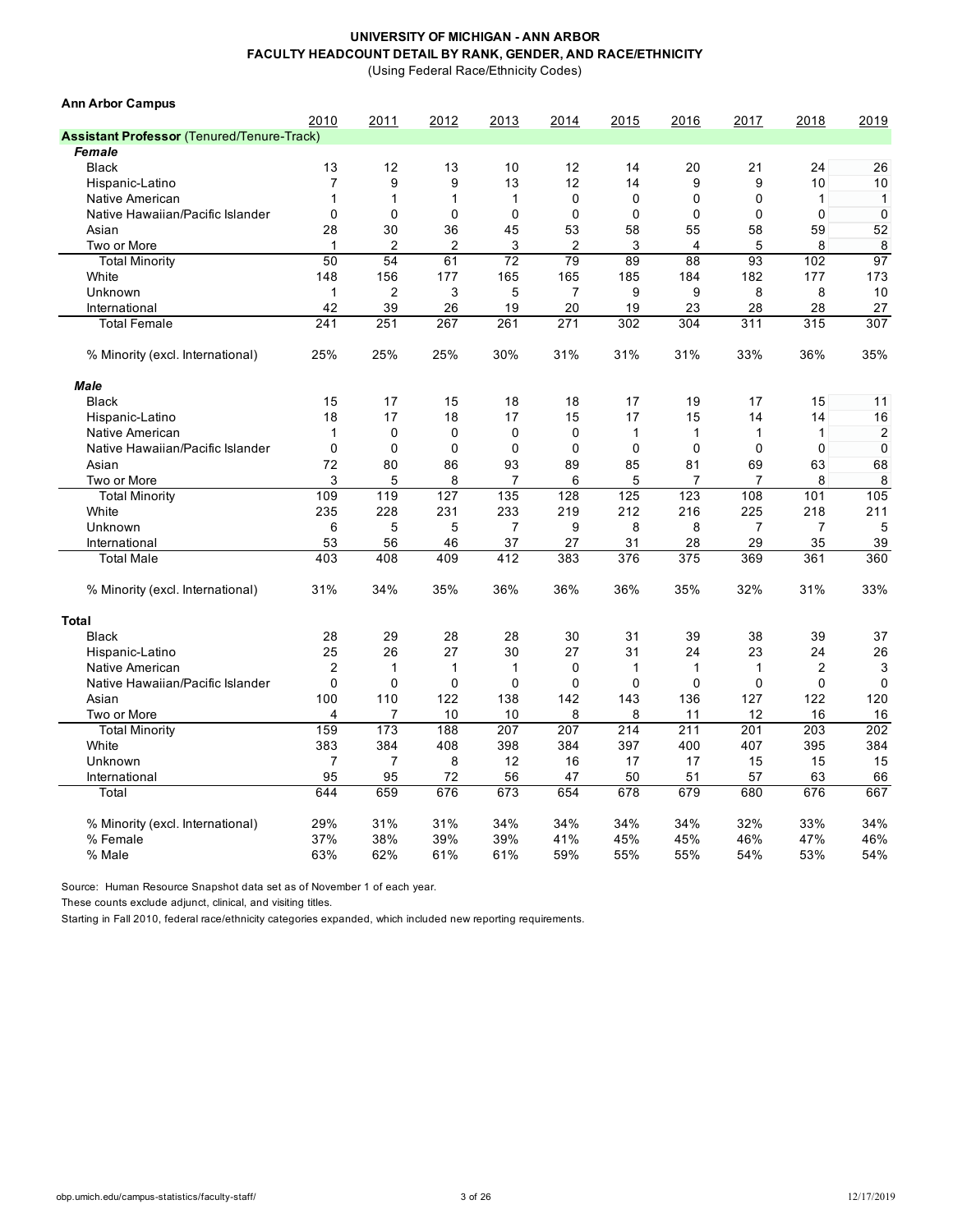(Using Federal Race/Ethnicity Codes)

| <b>Ann Arbor Campus</b>           |                         |                         |              |              |              |              |                |                |              |                |
|-----------------------------------|-------------------------|-------------------------|--------------|--------------|--------------|--------------|----------------|----------------|--------------|----------------|
|                                   | 2010                    | 2011                    | 2012         | 2013         | 2014         | 2015         | 2016           | 2017           | 2018         | 2019           |
| Instructor (Tenured/Tenure-Track) |                         |                         |              |              |              |              |                |                |              |                |
| Female                            |                         |                         |              |              |              |              |                |                |              |                |
| <b>Black</b>                      | $\mathbf 0$             | 0                       | $\mathbf 0$  | 0            | 0            | $\mathbf 0$  | $\mathbf 0$    | 0              | 0            | 0              |
| Hispanic-Latino                   | $\Omega$                | $\mathbf 0$             | $\mathbf 0$  | $\mathbf 0$  | $\pmb{0}$    | $\Omega$     | $\Omega$       | 0              | 0            | $\mathbf 0$    |
| Native American                   | $\Omega$                | 0                       | $\mathbf 0$  | 0            | $\pmb{0}$    | $\mathbf 0$  | $\mathbf 0$    | 0              | 0            | $\mathbf 0$    |
| Native Hawaiian/Pacific Islander  | $\mathbf 0$             | 0                       | 0            | $\mathbf 0$  | 0            | $\mathbf 0$  | $\mathbf 0$    | 0              | $\mathbf 0$  | $\mathbf 0$    |
| Asian                             | $\Omega$                | 0                       | 0            | $\mathbf 0$  | 0            | $\Omega$     | $\mathbf 0$    | 0              | 0            | $\mathbf 0$    |
| Two or More                       | $\mathbf 0$             | 0                       | 0            | 0            | 0            | 0            | $\mathbf 0$    | 0              | 0            | 0              |
| <b>Total Minority</b>             | $\Omega$                | 0                       | $\Omega$     | $\mathbf{0}$ | 0            | $\Omega$     | $\Omega$       | 0              | $\Omega$     | $\mathbf 0$    |
| White                             | 3                       | $\overline{2}$          | $\mathbf{1}$ | 1            | 0            | $\mathbf 0$  | $\mathbf 0$    | 0              | 0            | $\mathbf 0$    |
| Unknown                           | $\mathbf 0$             | 0                       | 0            | 0            | 0            | $\mathbf 0$  | $\mathbf 0$    | 0              | 0            | $\mathbf 0$    |
| International                     | $\mathbf 0$             | 0                       | 0            | 0            | 0            | 0            | $\mathbf 0$    | 0              | 0            | 0              |
| <b>Total Female</b>               | 3                       | $\overline{2}$          | $\mathbf{1}$ | $\mathbf{1}$ | $\mathbf 0$  | $\mathbf{0}$ | $\mathbf 0$    | $\mathbf 0$    | $\mathbf 0$  | $\mathbf 0$    |
| % Minority (excl. International)  | 0%                      | 0%                      | 0%           | 0%           | 0%           | 0%           | 0%             | 0%             | 0%           | 0%             |
| <b>Male</b>                       |                         |                         |              |              |              |              |                |                |              |                |
| <b>Black</b>                      | $\mathbf 0$             | 0                       | $\mathbf 0$  | $\mathbf 0$  | $\pmb{0}$    | $\mathbf 0$  | $\mathbf 0$    | 0              | $\mathbf 0$  | 0              |
| Hispanic-Latino                   |                         | 1                       | $\Omega$     | $\mathbf{0}$ | $\mathbf{0}$ | 1            | $\Omega$       | $\Omega$       | $\mathbf{0}$ | $\Omega$       |
| Native American                   | $\Omega$                | 0                       | $\Omega$     | $\mathbf{0}$ | 0            | $\mathbf{0}$ | $\Omega$       | $\Omega$       | $\mathbf 0$  | $\mathbf 0$    |
| Native Hawaiian/Pacific Islander  | $\Omega$                | 0                       | $\Omega$     | $\Omega$     | 0            | $\Omega$     | $\Omega$       | $\Omega$       | $\mathbf 0$  | $\mathbf 0$    |
| Asian                             | $\Omega$                | $\Omega$                | $\mathbf{0}$ | $\mathbf{0}$ | 0            | $\mathbf{0}$ | $\Omega$       | 0              | $\mathbf 0$  | $\overline{0}$ |
| Two or More                       | $\Omega$                | 0                       | $\Omega$     | 0            | 0            | $\mathbf{0}$ | 0              | $\Omega$       | $\mathbf 0$  | 0              |
| <b>Total Minority</b>             | $\overline{1}$          | $\overline{1}$          | $\Omega$     | $\mathbf{0}$ | $\mathbf 0$  | 1            | $\Omega$       | $\overline{0}$ | $\mathbf{0}$ | $\mathbf 0$    |
| White                             | 3                       | $\mathbf{1}$            | 0            | 0            | $\mathbf 0$  | $\Omega$     | 0              | 1              | $\mathbf 0$  | $\mathbf 0$    |
| Unknown                           | $\mathbf 0$             | 0                       | 0            | $\mathbf 0$  | 0            | $\mathbf 0$  | $\mathbf 0$    | 0              | 0            | $\mathbf 0$    |
| International                     | $\mathbf 0$             | 0                       | 0            | $\mathbf 0$  | 0            | 0            | 0              | 0              | 0            | 0              |
| <b>Total Male</b>                 | $\overline{\mathbf{4}}$ | $\overline{2}$          | $\Omega$     | $\mathbf{0}$ | 0            | 1            | $\mathbf{0}$   | 1              | $\mathbf{0}$ | $\Omega$       |
| % Minority (excl. International)  | 25%                     | 50%                     | 0%           | 0%           | $0\%$        | 100%         | 0%             | 0%             | 0%           | 0%             |
| Total                             |                         |                         |              |              |              |              |                |                |              |                |
| <b>Black</b>                      | $\mathbf 0$             | 0                       | $\mathbf 0$  | 0            | $\pmb{0}$    | 0            | 0              | 0              | 0            | 0              |
| Hispanic-Latino                   | $\mathbf{1}$            | $\mathbf{1}$            | $\Omega$     | $\Omega$     | $\Omega$     | 1            | $\Omega$       | $\Omega$       | 0            | $\mathbf{0}$   |
| Native American                   | $\Omega$                | 0                       | 0            | $\mathbf 0$  | 0            | $\mathbf 0$  | $\mathbf 0$    | 0              | 0            | $\mathbf 0$    |
| Native Hawaiian/Pacific Islander  | $\mathbf 0$             | $\mathbf 0$             | 0            | $\mathbf 0$  | $\mathbf 0$  | $\mathbf 0$  | $\mathbf 0$    | 0              | 0            | 0              |
| Asian                             | $\Omega$                | 0                       | $\mathbf{0}$ | $\mathbf 0$  | 0            | $\Omega$     | $\Omega$       | 0              | 0            | 0              |
| Two or More                       | $\mathbf 0$             | 0                       | 0            | 0            | $\mathbf 0$  | 0            | $\mathbf 0$    | 0              | 0            | 0              |
| <b>Total Minority</b>             | $\mathbf{1}$            | 1                       | $\Omega$     | $\mathbf{0}$ | $\mathbf{0}$ | 1            | $\mathbf{0}$   | $\mathbf 0$    | $\mathbf{0}$ | 0              |
| White                             | 6                       | 3                       | $\mathbf{1}$ | $\mathbf{1}$ | $\pmb{0}$    | $\mathbf 0$  | $\mathbf 0$    | 1              | 0            | $\mathbf 0$    |
| Unknown                           | $\mathbf 0$             | 0                       | $\mathbf 0$  | $\mathbf 0$  | $\pmb{0}$    | $\mathbf 0$  | $\mathbf 0$    | 0              | 0            | $\mathbf 0$    |
| International                     | $\mathbf 0$             | $\pmb{0}$               | 0            | $\mathbf 0$  | $\mathbf 0$  | 0            | $\mathbf 0$    | 0              | 0            | $\mathbf 0$    |
| Total                             | $\overline{7}$          | $\overline{\mathbf{4}}$ | 1            | 1            | 0            | 1            | $\overline{0}$ | 1              | $\mathbf{0}$ | $\overline{0}$ |
| % Minority (excl. International)  | 14%                     | 25%                     | 0%           | 0%           | 0%           | 100%         | 0%             | 0%             | 0%           | 0%             |
| % Female                          | 43%                     | 50%                     | 100%         | 100%         | 0%           | 0%           | 0%             | $0\%$          | 0%           | 0%             |
| % Male                            | 57%                     | 50%                     | 0%           | 0%           | 0%           | 100%         | 0%             | 100%           | 0%           | 0%             |

Source: Human Resource Snapshot data set as of November 1 of each year.

These counts exclude adjunct, clinical, and visiting titles.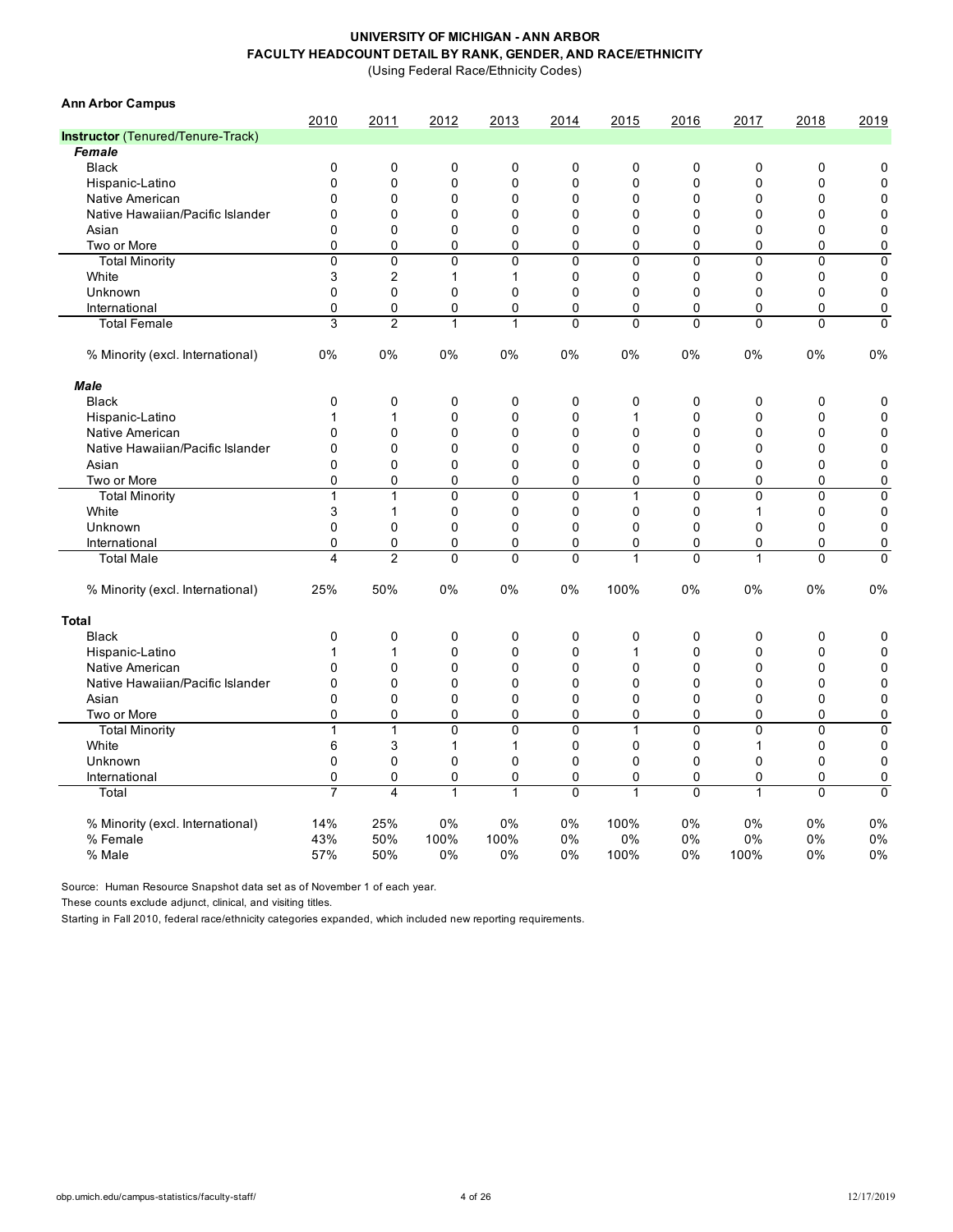(Using Federal Race/Ethnicity Codes)

| <b>Ann Arbor Campus</b>                   |                         |                |                |                |                |                |                |                |                |                |
|-------------------------------------------|-------------------------|----------------|----------------|----------------|----------------|----------------|----------------|----------------|----------------|----------------|
|                                           | 2010                    | 2011           | 2012           | 2013           | 2014           | 2015           | 2016           | 2017           | 2018           | 2019           |
| <b>Total Tenured/Tenure-Track Faculty</b> |                         |                |                |                |                |                |                |                |                |                |
| Female                                    |                         |                |                |                |                |                |                |                |                |                |
| <b>Black</b>                              | 54                      | 52             | 50             | 48             | 51             | 56             | 58             | 61             | 62             | 66             |
| Hispanic-Latino                           | 35                      | 40             | 45             | 50             | 50             | 51             | 48             | 48             | 49             | 48             |
| Native American                           | 4                       | 4              | $\overline{4}$ | 4              | 4              | $\overline{4}$ | 4              | 4              | 5              | 5              |
| Native Hawaiian/Pacific Islander          | $\overline{2}$          | $\overline{2}$ | $\overline{2}$ | $\overline{2}$ | $\overline{2}$ | $\overline{2}$ | $\overline{2}$ | $\overline{2}$ | $\overline{2}$ | $\overline{2}$ |
| Asian                                     | 91                      | 98             | 110            | 119            | 131            | 141            | 146            | 155            | 159            | 161            |
| Two or More                               | 8                       | 10             | 9              | 9              | 8              | 9              | 9              | 13             | 16             | 19             |
| <b>Total Minority</b>                     | 194                     | 206            | 220            | 232            | 246            | 263            | 267            | 283            | 293            | 301            |
| White                                     | 619                     | 640            | 681            | 699            | 695            | 724            | 743            | 746            | 757            | 769            |
| Unknown                                   | $\overline{\mathbf{4}}$ | 5              | 6              | 8              | 10             | 12             | 15             | 14             | 14             | 15             |
| International                             | 55                      | 53             | 33             | 23             | 22             | 21             | 24             | 29             | 31             | 30             |
| <b>Total Female</b>                       | 872                     | 904            | 940            | 962            | 973            | 1,020          | 1,049          | 1,072          | 1,095          | 1,115          |
| % Minority (excl. International)          | 24%                     | 24%            | 24%            | 25%            | 26%            | 26%            | 26%            | 27%            | 28%            | 28%            |
| <b>Male</b>                               |                         |                |                |                |                |                |                |                |                |                |
| <b>Black</b>                              | 79                      | 80             | 82             | 81             | 79             | 78             | 79             | 81             | 77             | 75             |
| Hispanic-Latino                           | 66                      | 69             | 68             | 69             | 68             | 71             | 69             | 72             | 73             | 70             |
| Native American                           | $\overline{7}$          | 8              | 8              | 8              | 8              | 9              | 9              | 8              | 6              | $\overline{7}$ |
| Native Hawaiian/Pacific Islander          | $\overline{2}$          | $\overline{2}$ | 1              | 1              | 1              | $\mathbf{1}$   | $\mathbf{1}$   | 1              | $\mathbf 0$    | $\mathbf 0$    |
| Asian                                     | 256                     | 275            | 297            | 309            | 316            | 321            | 329            | 342            | 351            | 365            |
| Two or More                               | 13                      | 15             | 20             | 21             | 21             | 22             | 24             | 26             | 29             | 27             |
| <b>Total Minority</b>                     | 423                     | 449            | 476            | 489            | 493            | 502            | 511            | 530            | 536            | 544            |
| White                                     | 1,532                   | 1,530          | 1,537          | 1,547          | 1,530          | 1,516          | 1,512          | 1,513          | 1,491          | 1,466          |
| Unknown                                   | 16                      | 14             | 15             | 15             | 17             | 18             | 20             | 19             | 20             | 21             |
| International                             | 79                      | 86             | 61             | 46             | 38             | 40             | 39             | 38             | 43             | 47             |
| <b>Total Male</b>                         | 2,050                   | 2,079          | 2,089          | 2,097          | 2,078          | 2,076          | 2,082          | 2,100          | 2,090          | 2,078          |
| % Minority (excl. International)          | 21%                     | 23%            | 23%            | 24%            | 24%            | 25%            | 25%            | 26%            | 26%            | 27%            |
| <b>Total</b>                              |                         |                |                |                |                |                |                |                |                |                |
| <b>Black</b>                              | 133                     | 132            | 132            | 129            | 130            | 134            | 137            | 142            | 139            | 141            |
| Hispanic-Latino                           | 101                     | 109            | 113            | 119            | 118            | 122            | 117            | 120            | 122            | 118            |
| Native American                           | 11                      | 12             | 12             | 12             | 12             | 13             | 13             | 12             | 11             | 12             |
| Native Hawaiian/Pacific Islander          | $\overline{4}$          | $\overline{4}$ | 3              | 3              | 3              | 3              | 3              | 3              | 2              | $\overline{2}$ |
| Asian                                     | 347                     | 373            | 407            | 428            | 447            | 462            | 475            | 497            | 510            | 526            |
| Two or More                               | 21                      | 25             | 29             | 30             | 29             | 31             | 33             | 39             | 45             | 46             |
| <b>Total Minority</b>                     | 617                     | 655            | 696            | 721            | 739            | 765            | 778            | 813            | 829            | 845            |
| White                                     | 2,151                   | 2,170          | 2,218          | 2,246          | 2,225          | 2,240          | 2,255          | 2,259          | 2,248          | 2,235          |
| Unknown                                   | 20                      | 19             | 21             | 23             | 27             | 30             | 35             | 33             | 34             | 36             |
| International                             | 134                     | 139            | 94             | 69             | 60             | 61             | 63             | 67             | 74             | 77             |
| Total                                     | 2.922                   | 2.983          | 3,029          | 3,059          | 3.051          | 3,096          | 3,131          | 3.172          | 3.185          | 3.193          |
|                                           |                         |                |                |                |                |                |                |                |                |                |
| % Minority (excl. International)          | 22%                     | 23%            | 24%            | 24%            | 25%            | 25%            | 25%            | 26%            | 27%            | 27%            |
| % Female                                  | 30%                     | 30%            | 31%            | 31%            | 32%            | 33%            | 34%            | 34%            | 34%            | 35%            |
| % Male                                    | 70%                     | 70%            | 69%            | 69%            | 68%            | 67%            | 66%            | 66%            | 66%            | 65%            |

Source: Human Resource Snapshot data set as of November 1 of each year.

These counts exclude adjunct, clinical, and visiting titles.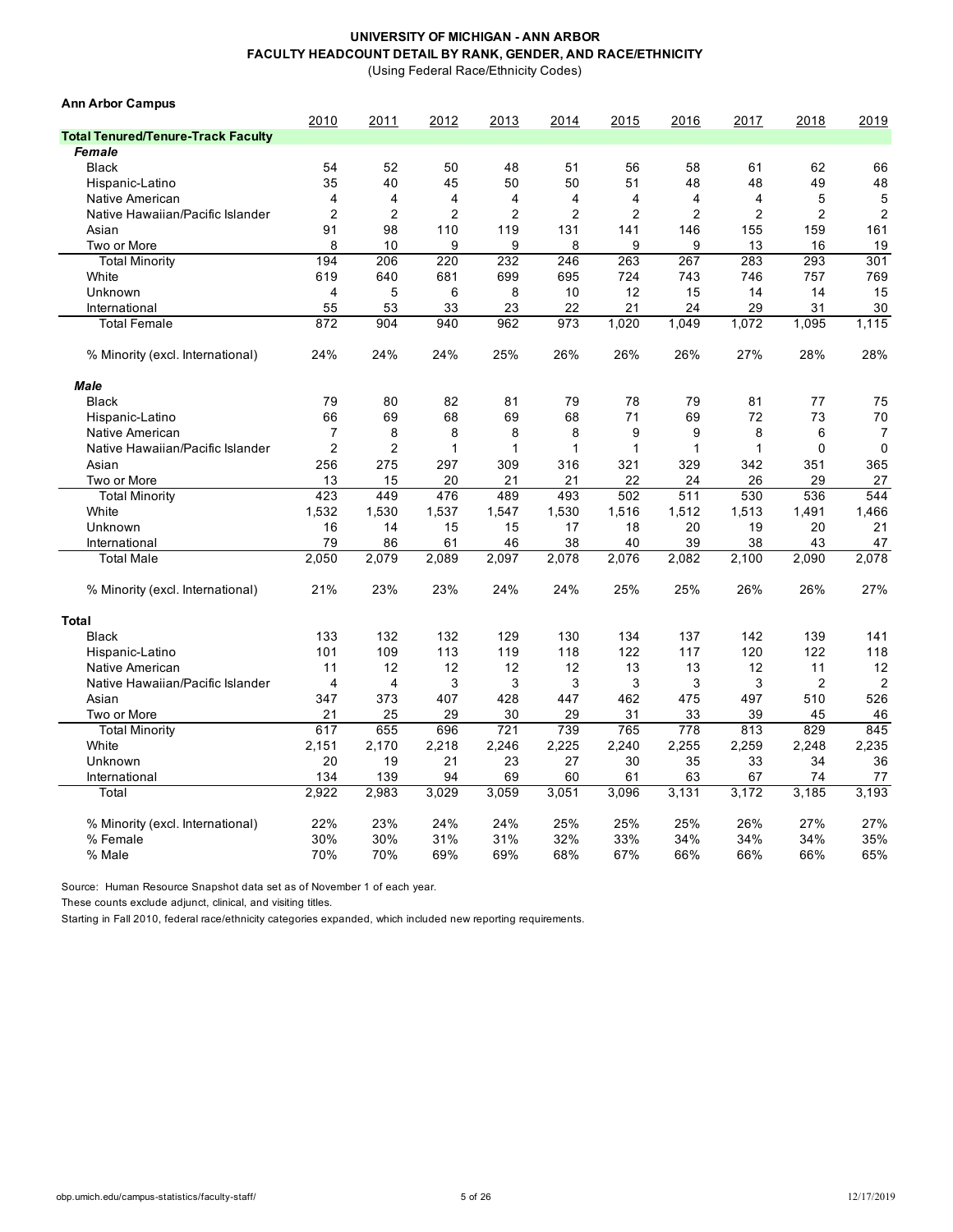(Using Federal Race/Ethnicity Codes)

| <b>Ann Arbor Campus</b>                               |                         |                         |                |                         |                         |                |                |              |                |                |
|-------------------------------------------------------|-------------------------|-------------------------|----------------|-------------------------|-------------------------|----------------|----------------|--------------|----------------|----------------|
|                                                       | 2010                    | 2011                    | 2012           | 2013                    | 2014                    | 2015           | 2016           | 2017         | 2018           | 2019           |
| Regular Instructional Not on Tenure-Track (All Ranks) |                         |                         |                |                         |                         |                |                |              |                |                |
| Female                                                |                         |                         |                |                         |                         |                |                |              |                |                |
| <b>Black</b>                                          | $\overline{c}$          | $\overline{c}$          | 2              | $\overline{c}$          | 3                       | 3              | $\overline{c}$ | 2            | 1              | 0              |
| Hispanic-Latino                                       | $\overline{2}$          | 0                       | 0              | $\mathbf 0$             | $\mathbf{1}$            | $\mathbf 0$    | $\Omega$       | 0            | $\mathbf 0$    | 0              |
| Native American                                       | $\mathbf{0}$            | 0                       | 0              | $\mathbf 0$             | 0                       | 0              | $\mathbf{0}$   | 0            | $\mathbf 0$    | 0              |
| Native Hawaiian/Pacific Islander                      | $\Omega$                | 0                       | 0              | $\mathbf 0$             | 0                       | 0              | $\Omega$       | 0            | $\mathbf 0$    | 0              |
| Asian                                                 | 5                       | $\overline{2}$          | 1              | $\mathbf 0$             | 0                       | 0              | $\mathbf 0$    | $\mathbf{1}$ | 1              | 1              |
| Two or More                                           | $\Omega$                | 0                       | $\mathbf{0}$   | 0                       | 0                       | 0              | $\mathbf 0$    | 0            | $\mathbf 0$    | 0              |
| <b>Total Minority</b>                                 | 9                       | $\overline{\mathbf{4}}$ | 3              | $\overline{2}$          | $\overline{\mathbf{4}}$ | 3              | $\overline{2}$ | 3            | $\overline{2}$ | $\mathbf{1}$   |
| White                                                 | 21                      | 15                      | 11             | 10                      | 10                      | 10             | 11             | 10           | 13             | 11             |
| Unknown                                               | $\Omega$                | $\Omega$                | $\Omega$       | 1                       | $\mathbf{1}$            | $\mathbf 1$    | $\Omega$       | $\Omega$     | $\mathbf 0$    | $\mathbf 0$    |
| International                                         | $\overline{\mathbf{4}}$ | 3                       | 3              | $\overline{\mathbf{4}}$ | 6                       | 13             | 13             | 13           | 11             | 8              |
| <b>Total Female</b>                                   | 34                      | $\overline{22}$         | 17             | 17                      | 21                      | 27             | 26             | 26           | 26             | 20             |
| % Minority (excl. International)                      | 30%                     | 21%                     | 21%            | 15%                     | 27%                     | 21%            | 15%            | 23%          | 13%            | 8%             |
| <b>Male</b>                                           |                         |                         |                |                         |                         |                |                |              |                |                |
| <b>Black</b>                                          | $\overline{2}$          | $\overline{2}$          | 1              | 1                       | 1                       | 1              | 3              | 3            | 3              | $\overline{c}$ |
| Hispanic-Latino                                       | $\overline{2}$          | $\mathbf{1}$            | 2              | 3                       | $\mathbf{1}$            | 4              | $\overline{c}$ | 3            | $\mathbf{1}$   | $\mathbf{1}$   |
| Native American                                       | $\Omega$                | 0                       | 0              | $\mathbf 0$             | 0                       | 0              | $\overline{0}$ | 0            | $\mathbf 0$    | 0              |
| Native Hawaiian/Pacific Islander                      | $\Omega$                | $\mathbf{0}$            | 0              | $\mathbf{0}$            | 0                       | 0              | $\Omega$       | 3            | 0              | 0              |
| Asian                                                 | 6                       | 3                       | 3              | 3                       | 0                       | $\overline{2}$ | 3              | $\mathbf{1}$ | $\overline{2}$ | 3              |
| Two or More                                           | $\mathbf{1}$            | $\mathbf{1}$            | 0              | $\mathbf 0$             | 0                       | 0              | 1              | 0            | $\mathbf{1}$   | 0              |
| <b>Total Minority</b>                                 | 11                      | $\overline{7}$          | 6              | $\overline{7}$          | $\overline{c}$          | $\overline{7}$ | 9              | 10           | $\overline{7}$ | 6              |
| White                                                 | 45                      | 47                      | 45             | 42                      | 34                      | 34             | 30             | 25           | 27             | 27             |
| Unknown                                               | $\mathbf{1}$            |                         | $\mathbf{1}$   | $\mathbf{1}$            | $\overline{c}$          | 2              | $\overline{2}$ | $\mathbf{1}$ | $\mathbf 0$    | $\mathbf 0$    |
| International                                         | 15                      | 12                      | 12             | 13                      | 18                      | 24             | 26             | 27           | 28             | 27             |
| <b>Total Male</b>                                     | 72                      | 66                      | 64             | 63                      | 56                      | 67             | 67             | 63           | 62             | 60             |
| % Minority (excl. International)                      | 19%                     | 13%                     | 12%            | 14%                     | 5%                      | 16%            | 22%            | 28%          | 21%            | 18%            |
| <b>Total</b>                                          |                         |                         |                |                         |                         |                |                |              |                |                |
| <b>Black</b>                                          | 4                       | 4                       | 3              | 3                       | 4                       | 4              | 5              | 5            | 4              | $\overline{c}$ |
| Hispanic-Latino                                       | $\overline{\mathbf{4}}$ | 1                       | $\overline{c}$ | 3                       | $\overline{c}$          | 4              | $\overline{2}$ | 3            | $\mathbf{1}$   | $\mathbf{1}$   |
| Native American                                       | $\Omega$                | $\mathbf{0}$            | 0              | $\overline{0}$          | $\mathbf 0$             | 0              | $\Omega$       | 0            | $\Omega$       | 0              |
| Native Hawaiian/Pacific Islander                      | $\Omega$                | 0                       | 0              | $\overline{0}$          | 0                       | 0              | $\mathbf 0$    | 3            | $\mathbf 0$    | 0              |
| Asian                                                 | 11                      | 5                       | 4              | 3                       | 0                       | 2              | 3              | 2            | 3              | 4              |
| Two or More                                           | $\mathbf{1}$            | $\mathbf{1}$            | 0              | 0                       | 0                       | 0              | 1              | 0            | 1              | 0              |
| <b>Total Minority</b>                                 | 20                      | 11                      | $\overline{9}$ | $\overline{9}$          | 6                       | 10             | 11             | 13           | 9              | $\overline{7}$ |
| White                                                 | 66                      | 62                      | 56             | 52                      | 44                      | 44             | 41             | 35           | 40             | 38             |
| Unknown                                               | $\mathbf{1}$            | $\mathbf 0$             | $\mathbf{1}$   | $\overline{2}$          | 3                       | 3              | $\overline{2}$ | $\mathbf{1}$ | $\mathbf 0$    | $\mathbf 0$    |
| International                                         | 19                      | 15                      | 15             | 17                      | 24                      | 37             | 39             | 40           | 39             | 35             |
| Total                                                 | 106                     | 88                      | 81             | 80                      | 77                      | 94             | 93             | 89           | 88             | 80             |
| % Minority (excl. International)                      | 23%                     | 15%                     | 14%            | 14%                     | 11%                     | 18%            | 20%            | 27%          | 18%            | 16%            |
| % Female                                              | 32%                     | 25%                     | 21%            | 21%                     | 27%                     | 29%            | 28%            | 29%          | 30%            | 25%            |
| % Male                                                | 68%                     | 75%                     | 79%            | 79%                     | 73%                     | 71%            | 72%            | 71%          | 70%            | 75%            |

Source: Human Resource Snapshot data set as of November 1 of each year.

These counts exclude adjunct, clinical, and visiting titles.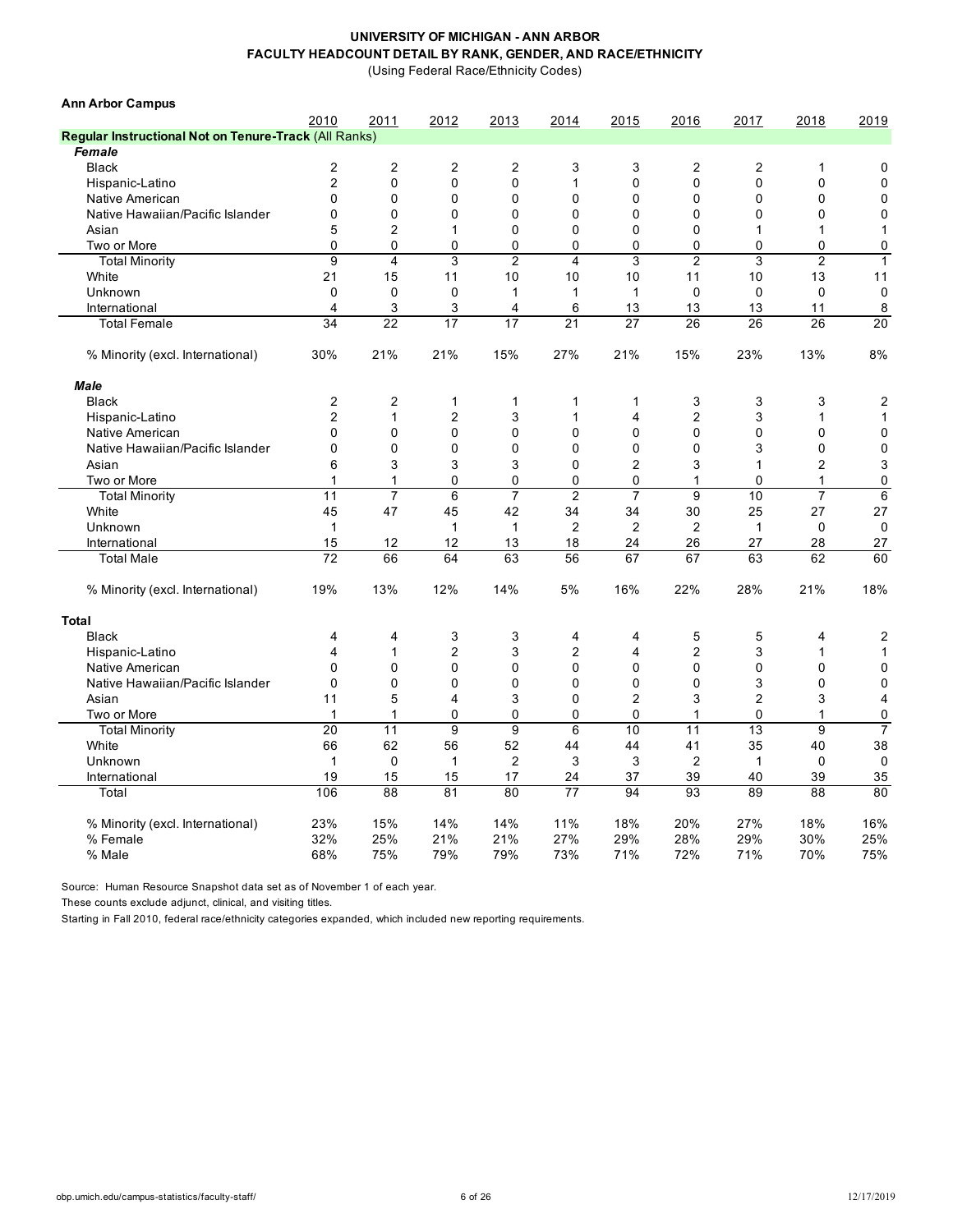(Using Federal Race/Ethnicity Codes)

| <b>Ann Arbor Campus</b>          |                         |                |                |                |                         |                |                |                |      |                |
|----------------------------------|-------------------------|----------------|----------------|----------------|-------------------------|----------------|----------------|----------------|------|----------------|
|                                  | 2010                    | 2011           | 2012           | 2013           | 2014                    | 2015           | 2016           | 2017           | 2018 | 2019           |
| Lecturer (excludes Adjunct)      |                         |                |                |                |                         |                |                |                |      |                |
| Female                           |                         |                |                |                |                         |                |                |                |      |                |
| <b>Black</b>                     | 12                      | 10             | 9              | 14             | 10                      | 11             | 17             | 19             | 27   | 27             |
| Hispanic-Latino                  | 24                      | 23             | 28             | 27             | 29                      | 25             | 30             | 28             | 33   | 33             |
| Native American                  | 1                       | 1              | $\mathbf{1}$   | $\mathbf{1}$   | $\overline{\mathbf{c}}$ | $\mathbf{1}$   | $\overline{2}$ | 2              | 2    | 3              |
| Native Hawaiian/Pacific Islander | 1                       | $\mathbf{1}$   | $\mathbf 0$    | $\mathbf{1}$   | $\mathbf{1}$            | $\mathbf 0$    | $\Omega$       | $\Omega$       | 0    | $\mathbf 0$    |
| Asian                            | 31                      | 26             | 27             | 33             | 29                      | 35             | 37             | 34             | 35   | 41             |
| Two or More                      | $\overline{7}$          | 8              | 9              | 6              | $\overline{7}$          | 11             | 9              | 8              | 10   | 11             |
| <b>Total Minority</b>            | 76                      | 69             | 74             | 82             | 78                      | 83             | 95             | 91             | 107  | 115            |
| White                            | 367                     | 350            | 357            | 348            | 349                     | 360            | 411            | 411            | 389  | 393            |
| Unknown                          | 3                       | 3              | 5              | 8              | 6                       | 8              | 9              | 11             | 10   | 10             |
| International                    | 25                      | 21             | 23             | 24             | 30                      | 23             | 24             | 20             | 20   | 27             |
| <b>Total Female</b>              | 471                     | 443            | 459            | 462            | 463                     | 474            | 539            | 533            | 526  | 545            |
| % Minority (excl. International) | 17%                     | 16%            | 17%            | 19%            | 18%                     | 18%            | 18%            | 18%            | 21%  | 22%            |
| <b>Male</b>                      |                         |                |                |                |                         |                |                |                |      |                |
| <b>Black</b>                     | 15                      | 14             | 16             | 19             | 18                      | 18             | 17             | 22             | 24   | 22             |
| Hispanic-Latino                  | 9                       | 11             | 12             | 12             | 10                      | 16             | 16             | 16             | 14   | 12             |
| Native American                  | 2                       | 3              | 3              | $\overline{c}$ | $\overline{c}$          | $\overline{c}$ | $\overline{2}$ | 2              | 2    | $\overline{2}$ |
| Native Hawaiian/Pacific Islander | $\mathbf{0}$            | $\mathbf 0$    | $\mathbf{0}$   | $\mathbf 0$    | $\mathbf 0$             | $\Omega$       | $\mathbf 0$    | 0              | 0    | $\mathbf 0$    |
| Asian                            | 12                      | 12             | 16             | 9              | 11                      | 15             | 15             | 18             | 22   | 19             |
| Two or More                      | 5                       | 3              | $\overline{4}$ | 4              | 4                       | 3              | 5              | 4              | 6    | 5              |
| <b>Total Minority</b>            | 43                      | 43             | 51             | 46             | 45                      | 54             | 55             | 62             | 68   | 60             |
| White                            | 279                     | 291            | 290            | 294            | 304                     | 313            | 335            | 322            | 355  | 329            |
| Unknown                          | $\overline{\mathbf{4}}$ | 3              | $\overline{4}$ | 3              | 9                       | 9              | 9              | 9              | 11   | 10             |
| International                    | 30                      | 26             | 19             | 20             | 21                      | 21             | 22             | 19             | 23   | 20             |
| <b>Total Male</b>                | 356                     | 363            | 364            | 363            | 379                     | 397            | 421            | 412            | 457  | 419            |
| % Minority (excl. International) | 13%                     | 13%            | 15%            | 13%            | 13%                     | 14%            | 14%            | 16%            | 16%  | 15%            |
| <b>Total</b>                     |                         |                |                |                |                         |                |                |                |      |                |
| <b>Black</b>                     | 27                      | 24             | 25             | 33             | 28                      | 29             | 34             | 41             | 51   | 49             |
| Hispanic-Latino                  | 33                      | 34             | 40             | 39             | 39                      | 41             | 46             | 44             | 47   | 45             |
| Native American                  | 3                       | $\overline{4}$ | $\overline{4}$ | 3              | 4                       | 3              | $\overline{4}$ | $\overline{4}$ | 4    | 5              |
| Native Hawaiian/Pacific Islander | $\mathbf{1}$            | 1              | $\Omega$       | $\mathbf{1}$   | 1                       | $\Omega$       | $\Omega$       | $\Omega$       | 0    | $\mathbf 0$    |
| Asian                            | 43                      | 38             | 43             | 42             | 40                      | 50             | 52             | 52             | 57   | 60             |
| Two or More                      | 12                      | 11             | 13             | 10             | 11                      | 14             | 14             | 12             | 16   | 16             |
| <b>Total Minority</b>            | 119                     | 112            | 125            | 128            | 123                     | 137            | 150            | 153            | 175  | 175            |
| White                            | 646                     | 641            | 647            | 642            | 653                     | 673            | 746            | 733            | 744  | 722            |
| Unknown                          | $\overline{7}$          | 6              | 9              | 11             | 15                      | 17             | 18             | 20             | 21   | 20             |
| International                    | 55                      | 47             | 42             | 44             | 51                      | 44             | 46             | 39             | 43   | 47             |
| Total                            | 827                     | 806            | 823            | 825            | 842                     | 871            | 960            | 945            | 983  | 964            |
| % Minority (excl. International) | 15%                     | 15%            | 16%            | 16%            | 16%                     | 17%            | 16%            | 17%            | 19%  | 19%            |
| % Female                         | 57%                     | 55%            | 56%            | 56%            | 55%                     | 54%            | 56%            | 56%            | 54%  | 57%            |
| % Male                           | 43%                     | 45%            | 44%            | 44%            | 45%                     | 46%            | 44%            | 44%            | 46%  | 43%            |

Source: Human Resource Snapshot data set as of November 1 of each year.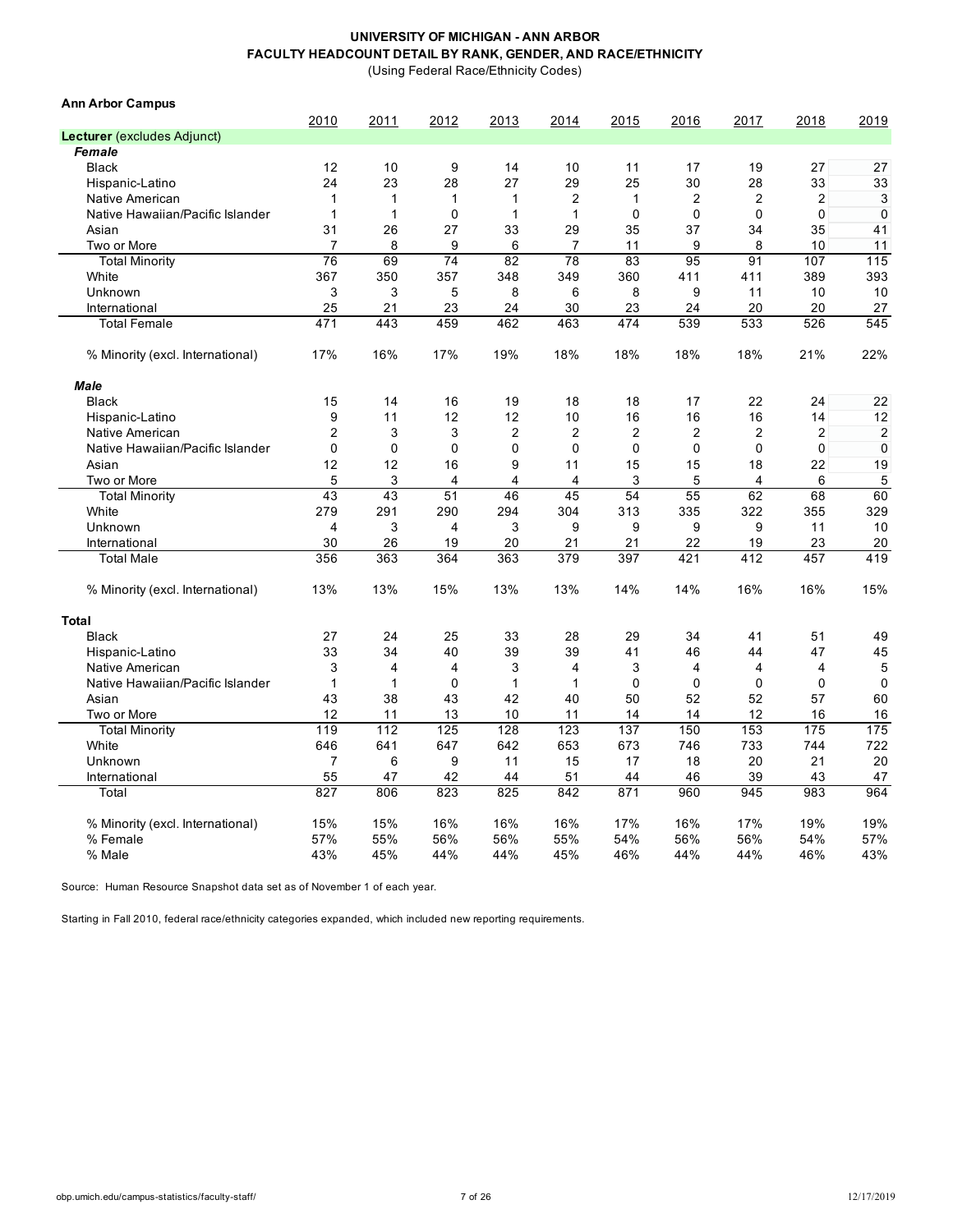(Using Federal Race/Ethnicity Codes)

| 2010<br>2011<br>2012<br>2013<br>2014<br>2015<br>2016<br>2017<br>2018<br>2019<br>Total Regular Instructional Faculty (Tenured, Tenure-Track, Regular Not on Tenure-Track, Lecturer)<br>Female<br><b>Black</b><br>68<br>64<br>61<br>64<br>64<br>70<br>77<br>82<br>90<br>93<br>73<br>61<br>63<br>77<br>80<br>76<br>78<br>76<br>82<br>81<br>Hispanic-Latino<br>5<br>5<br>5<br>5<br>6<br>5<br>6<br>8<br>Native American<br>6<br>7<br>3<br>$\overline{2}$<br>3<br>3<br>$\overline{2}$<br>$\overline{2}$<br>$\overline{2}$<br>$\overline{2}$<br>$\overline{2}$<br>3<br>Native Hawaiian/Pacific Islander<br>126<br>138<br>152<br>160<br>176<br>183<br>190<br>195<br>203<br>Asian<br>127<br>18<br>18<br>15<br>15<br>20<br>18<br>21<br>26<br>30<br>Two or More<br>15<br>417<br><b>Total Minority</b><br>279<br>279<br>297<br>316<br>328<br>349<br>364<br>377<br>402<br>White<br>1,007<br>1,005<br>1,049<br>1,057<br>1,094<br>1,167<br>1,159<br>1,173<br>1,054<br>1,165<br>Unknown<br>25<br>7<br>8<br>11<br>17<br>17<br>21<br>24<br>25<br>24<br>62<br>62<br>84<br>77<br>59<br>51<br>58<br>57<br>61<br>65<br>International<br>1,369<br>1,521<br><b>Total Female</b><br>1,377<br>1,416<br>1,441<br>1,457<br>1,614<br>1,631<br>1,647<br>1,680<br>22%<br>22%<br>22%<br>23%<br>23%<br>24%<br>23%<br>24%<br>25%<br>26%<br>% Minority (excl. International)<br><b>Male</b><br><b>Black</b><br>99<br>99<br>96<br>96<br>101<br>98<br>97<br>99<br>106<br>104<br>77<br>82<br>79<br>91<br>83<br>81<br>84<br>87<br>91<br>88<br>Hispanic-Latino<br>9<br>11<br>11<br>10<br>11<br>10<br>8<br>9<br>Native American<br>10<br>11<br>$\overline{2}$<br>$\overline{2}$<br>$\mathbf 0$<br>$\mathbf 0$<br>Native Hawaiian/Pacific Islander<br>$\mathbf{1}$<br>$\mathbf{1}$<br>$\mathbf{1}$<br>$\overline{\mathbf{4}}$<br>$\mathbf 1$<br>1<br>274<br>290<br>321<br>375<br>387<br>Asian<br>316<br>327<br>338<br>347<br>361<br>32<br>Two or More<br>19<br>25<br>25<br>30<br>36<br>19<br>24<br>25<br>30<br>477<br>499<br>610<br><b>Total Minority</b><br>533<br>542<br>540<br>563<br>575<br>602<br>611<br>White<br>1,856<br>1,822<br>1,868<br>1,872<br>1,883<br>1,868<br>1,863<br>1,877<br>1,860<br>1,873<br>Unknown<br>21<br>17<br>20<br>19<br>28<br>29<br>31<br>29<br>31<br>31<br>124<br>124<br>92<br>79<br>94<br>94<br>International<br>77<br>85<br>87<br>84<br>2,478<br>2,508<br>2,523<br>2,570<br>2,557<br><b>Total Male</b><br>2,517<br>2,513<br>2,540<br>2,575<br>2,609<br>21%<br>22%<br>22%<br>22%<br>23%<br>23%<br>25%<br>20%<br>24%<br>24%<br>% Minority (excl. International)<br><b>Total</b><br>188<br>194<br><b>Black</b><br>164<br>160<br>160<br>165<br>162<br>167<br>176<br>192<br>138<br>155<br>161<br>159<br>167<br>165<br>167<br>170<br>164<br>Hispanic-Latino<br>144<br>14<br>16<br>16<br>15<br>16<br>16<br>17<br>16<br>15<br>17<br>Native American<br>$\overline{c}$<br>5<br>5<br>3<br>4<br>3<br>3<br>6<br>$\overline{2}$<br>Native Hawaiian/Pacific Islander<br>4<br>570<br>Asian<br>401<br>416<br>454<br>473<br>487<br>514<br>530<br>551<br>590<br>34<br>37<br>40<br>51<br>62<br>62<br>Two or More<br>42<br>40<br>45<br>48<br>912<br>756<br>778<br>830<br>858<br>868<br>939<br>979<br>1,013<br>1,027<br><b>Total Minority</b><br>2,873<br>2,921<br>2,922<br>2,957<br>3,027<br>3,032<br>2,995<br>White<br>2,863<br>2,940<br>3,042<br>25<br>36<br>50<br>54<br>56<br>Unknown<br>28<br>31<br>45<br>55<br>55<br>208<br>201<br>142<br>146<br>156<br>159<br>International<br>151<br>130<br>135<br>148<br>3.855<br>3.877<br>3,933<br>3.964<br>3.970<br>4.061<br>4,184<br>4,206<br>4,256<br>4,237<br>Total<br>21%<br>21%<br>22%<br>22%<br>23%<br>24%<br>25%<br>25%<br>% Minority (excl. International)<br>23%<br>23%<br>37%<br>37%<br>39%<br>40%<br>% Female<br>36%<br>35%<br>36%<br>36%<br>39%<br>39%<br>63%<br>% Male<br>64%<br>65%<br>64%<br>64%<br>63%<br>61%<br>61%<br>61%<br>60% | <b>Ann Arbor Campus</b> |  |  |  |  |  |
|---------------------------------------------------------------------------------------------------------------------------------------------------------------------------------------------------------------------------------------------------------------------------------------------------------------------------------------------------------------------------------------------------------------------------------------------------------------------------------------------------------------------------------------------------------------------------------------------------------------------------------------------------------------------------------------------------------------------------------------------------------------------------------------------------------------------------------------------------------------------------------------------------------------------------------------------------------------------------------------------------------------------------------------------------------------------------------------------------------------------------------------------------------------------------------------------------------------------------------------------------------------------------------------------------------------------------------------------------------------------------------------------------------------------------------------------------------------------------------------------------------------------------------------------------------------------------------------------------------------------------------------------------------------------------------------------------------------------------------------------------------------------------------------------------------------------------------------------------------------------------------------------------------------------------------------------------------------------------------------------------------------------------------------------------------------------------------------------------------------------------------------------------------------------------------------------------------------------------------------------------------------------------------------------------------------------------------------------------------------------------------------------------------------------------------------------------------------------------------------------------------------------------------------------------------------------------------------------------------------------------------------------------------------------------------------------------------------------------------------------------------------------------------------------------------------------------------------------------------------------------------------------------------------------------------------------------------------------------------------------------------------------------------------------------------------------------------------------------------------------------------------------------------------------------------------------------------------------------------------------------------------------------------------------------------------------------------------------------------------------------------------------------------------------------------------------------------------------------------------------------------------------------------------------------------------------------------------------------------------------------------------------------------------------------------------------------------------------------------------------------------------------------------------------------------------------------------------------------------------|-------------------------|--|--|--|--|--|
|                                                                                                                                                                                                                                                                                                                                                                                                                                                                                                                                                                                                                                                                                                                                                                                                                                                                                                                                                                                                                                                                                                                                                                                                                                                                                                                                                                                                                                                                                                                                                                                                                                                                                                                                                                                                                                                                                                                                                                                                                                                                                                                                                                                                                                                                                                                                                                                                                                                                                                                                                                                                                                                                                                                                                                                                                                                                                                                                                                                                                                                                                                                                                                                                                                                                                                                                                                                                                                                                                                                                                                                                                                                                                                                                                                                                                                                               |                         |  |  |  |  |  |
|                                                                                                                                                                                                                                                                                                                                                                                                                                                                                                                                                                                                                                                                                                                                                                                                                                                                                                                                                                                                                                                                                                                                                                                                                                                                                                                                                                                                                                                                                                                                                                                                                                                                                                                                                                                                                                                                                                                                                                                                                                                                                                                                                                                                                                                                                                                                                                                                                                                                                                                                                                                                                                                                                                                                                                                                                                                                                                                                                                                                                                                                                                                                                                                                                                                                                                                                                                                                                                                                                                                                                                                                                                                                                                                                                                                                                                                               |                         |  |  |  |  |  |
|                                                                                                                                                                                                                                                                                                                                                                                                                                                                                                                                                                                                                                                                                                                                                                                                                                                                                                                                                                                                                                                                                                                                                                                                                                                                                                                                                                                                                                                                                                                                                                                                                                                                                                                                                                                                                                                                                                                                                                                                                                                                                                                                                                                                                                                                                                                                                                                                                                                                                                                                                                                                                                                                                                                                                                                                                                                                                                                                                                                                                                                                                                                                                                                                                                                                                                                                                                                                                                                                                                                                                                                                                                                                                                                                                                                                                                                               |                         |  |  |  |  |  |
|                                                                                                                                                                                                                                                                                                                                                                                                                                                                                                                                                                                                                                                                                                                                                                                                                                                                                                                                                                                                                                                                                                                                                                                                                                                                                                                                                                                                                                                                                                                                                                                                                                                                                                                                                                                                                                                                                                                                                                                                                                                                                                                                                                                                                                                                                                                                                                                                                                                                                                                                                                                                                                                                                                                                                                                                                                                                                                                                                                                                                                                                                                                                                                                                                                                                                                                                                                                                                                                                                                                                                                                                                                                                                                                                                                                                                                                               |                         |  |  |  |  |  |
|                                                                                                                                                                                                                                                                                                                                                                                                                                                                                                                                                                                                                                                                                                                                                                                                                                                                                                                                                                                                                                                                                                                                                                                                                                                                                                                                                                                                                                                                                                                                                                                                                                                                                                                                                                                                                                                                                                                                                                                                                                                                                                                                                                                                                                                                                                                                                                                                                                                                                                                                                                                                                                                                                                                                                                                                                                                                                                                                                                                                                                                                                                                                                                                                                                                                                                                                                                                                                                                                                                                                                                                                                                                                                                                                                                                                                                                               |                         |  |  |  |  |  |
|                                                                                                                                                                                                                                                                                                                                                                                                                                                                                                                                                                                                                                                                                                                                                                                                                                                                                                                                                                                                                                                                                                                                                                                                                                                                                                                                                                                                                                                                                                                                                                                                                                                                                                                                                                                                                                                                                                                                                                                                                                                                                                                                                                                                                                                                                                                                                                                                                                                                                                                                                                                                                                                                                                                                                                                                                                                                                                                                                                                                                                                                                                                                                                                                                                                                                                                                                                                                                                                                                                                                                                                                                                                                                                                                                                                                                                                               |                         |  |  |  |  |  |
|                                                                                                                                                                                                                                                                                                                                                                                                                                                                                                                                                                                                                                                                                                                                                                                                                                                                                                                                                                                                                                                                                                                                                                                                                                                                                                                                                                                                                                                                                                                                                                                                                                                                                                                                                                                                                                                                                                                                                                                                                                                                                                                                                                                                                                                                                                                                                                                                                                                                                                                                                                                                                                                                                                                                                                                                                                                                                                                                                                                                                                                                                                                                                                                                                                                                                                                                                                                                                                                                                                                                                                                                                                                                                                                                                                                                                                                               |                         |  |  |  |  |  |
|                                                                                                                                                                                                                                                                                                                                                                                                                                                                                                                                                                                                                                                                                                                                                                                                                                                                                                                                                                                                                                                                                                                                                                                                                                                                                                                                                                                                                                                                                                                                                                                                                                                                                                                                                                                                                                                                                                                                                                                                                                                                                                                                                                                                                                                                                                                                                                                                                                                                                                                                                                                                                                                                                                                                                                                                                                                                                                                                                                                                                                                                                                                                                                                                                                                                                                                                                                                                                                                                                                                                                                                                                                                                                                                                                                                                                                                               |                         |  |  |  |  |  |
|                                                                                                                                                                                                                                                                                                                                                                                                                                                                                                                                                                                                                                                                                                                                                                                                                                                                                                                                                                                                                                                                                                                                                                                                                                                                                                                                                                                                                                                                                                                                                                                                                                                                                                                                                                                                                                                                                                                                                                                                                                                                                                                                                                                                                                                                                                                                                                                                                                                                                                                                                                                                                                                                                                                                                                                                                                                                                                                                                                                                                                                                                                                                                                                                                                                                                                                                                                                                                                                                                                                                                                                                                                                                                                                                                                                                                                                               |                         |  |  |  |  |  |
|                                                                                                                                                                                                                                                                                                                                                                                                                                                                                                                                                                                                                                                                                                                                                                                                                                                                                                                                                                                                                                                                                                                                                                                                                                                                                                                                                                                                                                                                                                                                                                                                                                                                                                                                                                                                                                                                                                                                                                                                                                                                                                                                                                                                                                                                                                                                                                                                                                                                                                                                                                                                                                                                                                                                                                                                                                                                                                                                                                                                                                                                                                                                                                                                                                                                                                                                                                                                                                                                                                                                                                                                                                                                                                                                                                                                                                                               |                         |  |  |  |  |  |
|                                                                                                                                                                                                                                                                                                                                                                                                                                                                                                                                                                                                                                                                                                                                                                                                                                                                                                                                                                                                                                                                                                                                                                                                                                                                                                                                                                                                                                                                                                                                                                                                                                                                                                                                                                                                                                                                                                                                                                                                                                                                                                                                                                                                                                                                                                                                                                                                                                                                                                                                                                                                                                                                                                                                                                                                                                                                                                                                                                                                                                                                                                                                                                                                                                                                                                                                                                                                                                                                                                                                                                                                                                                                                                                                                                                                                                                               |                         |  |  |  |  |  |
|                                                                                                                                                                                                                                                                                                                                                                                                                                                                                                                                                                                                                                                                                                                                                                                                                                                                                                                                                                                                                                                                                                                                                                                                                                                                                                                                                                                                                                                                                                                                                                                                                                                                                                                                                                                                                                                                                                                                                                                                                                                                                                                                                                                                                                                                                                                                                                                                                                                                                                                                                                                                                                                                                                                                                                                                                                                                                                                                                                                                                                                                                                                                                                                                                                                                                                                                                                                                                                                                                                                                                                                                                                                                                                                                                                                                                                                               |                         |  |  |  |  |  |
|                                                                                                                                                                                                                                                                                                                                                                                                                                                                                                                                                                                                                                                                                                                                                                                                                                                                                                                                                                                                                                                                                                                                                                                                                                                                                                                                                                                                                                                                                                                                                                                                                                                                                                                                                                                                                                                                                                                                                                                                                                                                                                                                                                                                                                                                                                                                                                                                                                                                                                                                                                                                                                                                                                                                                                                                                                                                                                                                                                                                                                                                                                                                                                                                                                                                                                                                                                                                                                                                                                                                                                                                                                                                                                                                                                                                                                                               |                         |  |  |  |  |  |
|                                                                                                                                                                                                                                                                                                                                                                                                                                                                                                                                                                                                                                                                                                                                                                                                                                                                                                                                                                                                                                                                                                                                                                                                                                                                                                                                                                                                                                                                                                                                                                                                                                                                                                                                                                                                                                                                                                                                                                                                                                                                                                                                                                                                                                                                                                                                                                                                                                                                                                                                                                                                                                                                                                                                                                                                                                                                                                                                                                                                                                                                                                                                                                                                                                                                                                                                                                                                                                                                                                                                                                                                                                                                                                                                                                                                                                                               |                         |  |  |  |  |  |
|                                                                                                                                                                                                                                                                                                                                                                                                                                                                                                                                                                                                                                                                                                                                                                                                                                                                                                                                                                                                                                                                                                                                                                                                                                                                                                                                                                                                                                                                                                                                                                                                                                                                                                                                                                                                                                                                                                                                                                                                                                                                                                                                                                                                                                                                                                                                                                                                                                                                                                                                                                                                                                                                                                                                                                                                                                                                                                                                                                                                                                                                                                                                                                                                                                                                                                                                                                                                                                                                                                                                                                                                                                                                                                                                                                                                                                                               |                         |  |  |  |  |  |
|                                                                                                                                                                                                                                                                                                                                                                                                                                                                                                                                                                                                                                                                                                                                                                                                                                                                                                                                                                                                                                                                                                                                                                                                                                                                                                                                                                                                                                                                                                                                                                                                                                                                                                                                                                                                                                                                                                                                                                                                                                                                                                                                                                                                                                                                                                                                                                                                                                                                                                                                                                                                                                                                                                                                                                                                                                                                                                                                                                                                                                                                                                                                                                                                                                                                                                                                                                                                                                                                                                                                                                                                                                                                                                                                                                                                                                                               |                         |  |  |  |  |  |
|                                                                                                                                                                                                                                                                                                                                                                                                                                                                                                                                                                                                                                                                                                                                                                                                                                                                                                                                                                                                                                                                                                                                                                                                                                                                                                                                                                                                                                                                                                                                                                                                                                                                                                                                                                                                                                                                                                                                                                                                                                                                                                                                                                                                                                                                                                                                                                                                                                                                                                                                                                                                                                                                                                                                                                                                                                                                                                                                                                                                                                                                                                                                                                                                                                                                                                                                                                                                                                                                                                                                                                                                                                                                                                                                                                                                                                                               |                         |  |  |  |  |  |
|                                                                                                                                                                                                                                                                                                                                                                                                                                                                                                                                                                                                                                                                                                                                                                                                                                                                                                                                                                                                                                                                                                                                                                                                                                                                                                                                                                                                                                                                                                                                                                                                                                                                                                                                                                                                                                                                                                                                                                                                                                                                                                                                                                                                                                                                                                                                                                                                                                                                                                                                                                                                                                                                                                                                                                                                                                                                                                                                                                                                                                                                                                                                                                                                                                                                                                                                                                                                                                                                                                                                                                                                                                                                                                                                                                                                                                                               |                         |  |  |  |  |  |
|                                                                                                                                                                                                                                                                                                                                                                                                                                                                                                                                                                                                                                                                                                                                                                                                                                                                                                                                                                                                                                                                                                                                                                                                                                                                                                                                                                                                                                                                                                                                                                                                                                                                                                                                                                                                                                                                                                                                                                                                                                                                                                                                                                                                                                                                                                                                                                                                                                                                                                                                                                                                                                                                                                                                                                                                                                                                                                                                                                                                                                                                                                                                                                                                                                                                                                                                                                                                                                                                                                                                                                                                                                                                                                                                                                                                                                                               |                         |  |  |  |  |  |
|                                                                                                                                                                                                                                                                                                                                                                                                                                                                                                                                                                                                                                                                                                                                                                                                                                                                                                                                                                                                                                                                                                                                                                                                                                                                                                                                                                                                                                                                                                                                                                                                                                                                                                                                                                                                                                                                                                                                                                                                                                                                                                                                                                                                                                                                                                                                                                                                                                                                                                                                                                                                                                                                                                                                                                                                                                                                                                                                                                                                                                                                                                                                                                                                                                                                                                                                                                                                                                                                                                                                                                                                                                                                                                                                                                                                                                                               |                         |  |  |  |  |  |
|                                                                                                                                                                                                                                                                                                                                                                                                                                                                                                                                                                                                                                                                                                                                                                                                                                                                                                                                                                                                                                                                                                                                                                                                                                                                                                                                                                                                                                                                                                                                                                                                                                                                                                                                                                                                                                                                                                                                                                                                                                                                                                                                                                                                                                                                                                                                                                                                                                                                                                                                                                                                                                                                                                                                                                                                                                                                                                                                                                                                                                                                                                                                                                                                                                                                                                                                                                                                                                                                                                                                                                                                                                                                                                                                                                                                                                                               |                         |  |  |  |  |  |
|                                                                                                                                                                                                                                                                                                                                                                                                                                                                                                                                                                                                                                                                                                                                                                                                                                                                                                                                                                                                                                                                                                                                                                                                                                                                                                                                                                                                                                                                                                                                                                                                                                                                                                                                                                                                                                                                                                                                                                                                                                                                                                                                                                                                                                                                                                                                                                                                                                                                                                                                                                                                                                                                                                                                                                                                                                                                                                                                                                                                                                                                                                                                                                                                                                                                                                                                                                                                                                                                                                                                                                                                                                                                                                                                                                                                                                                               |                         |  |  |  |  |  |
|                                                                                                                                                                                                                                                                                                                                                                                                                                                                                                                                                                                                                                                                                                                                                                                                                                                                                                                                                                                                                                                                                                                                                                                                                                                                                                                                                                                                                                                                                                                                                                                                                                                                                                                                                                                                                                                                                                                                                                                                                                                                                                                                                                                                                                                                                                                                                                                                                                                                                                                                                                                                                                                                                                                                                                                                                                                                                                                                                                                                                                                                                                                                                                                                                                                                                                                                                                                                                                                                                                                                                                                                                                                                                                                                                                                                                                                               |                         |  |  |  |  |  |
|                                                                                                                                                                                                                                                                                                                                                                                                                                                                                                                                                                                                                                                                                                                                                                                                                                                                                                                                                                                                                                                                                                                                                                                                                                                                                                                                                                                                                                                                                                                                                                                                                                                                                                                                                                                                                                                                                                                                                                                                                                                                                                                                                                                                                                                                                                                                                                                                                                                                                                                                                                                                                                                                                                                                                                                                                                                                                                                                                                                                                                                                                                                                                                                                                                                                                                                                                                                                                                                                                                                                                                                                                                                                                                                                                                                                                                                               |                         |  |  |  |  |  |
|                                                                                                                                                                                                                                                                                                                                                                                                                                                                                                                                                                                                                                                                                                                                                                                                                                                                                                                                                                                                                                                                                                                                                                                                                                                                                                                                                                                                                                                                                                                                                                                                                                                                                                                                                                                                                                                                                                                                                                                                                                                                                                                                                                                                                                                                                                                                                                                                                                                                                                                                                                                                                                                                                                                                                                                                                                                                                                                                                                                                                                                                                                                                                                                                                                                                                                                                                                                                                                                                                                                                                                                                                                                                                                                                                                                                                                                               |                         |  |  |  |  |  |
|                                                                                                                                                                                                                                                                                                                                                                                                                                                                                                                                                                                                                                                                                                                                                                                                                                                                                                                                                                                                                                                                                                                                                                                                                                                                                                                                                                                                                                                                                                                                                                                                                                                                                                                                                                                                                                                                                                                                                                                                                                                                                                                                                                                                                                                                                                                                                                                                                                                                                                                                                                                                                                                                                                                                                                                                                                                                                                                                                                                                                                                                                                                                                                                                                                                                                                                                                                                                                                                                                                                                                                                                                                                                                                                                                                                                                                                               |                         |  |  |  |  |  |
|                                                                                                                                                                                                                                                                                                                                                                                                                                                                                                                                                                                                                                                                                                                                                                                                                                                                                                                                                                                                                                                                                                                                                                                                                                                                                                                                                                                                                                                                                                                                                                                                                                                                                                                                                                                                                                                                                                                                                                                                                                                                                                                                                                                                                                                                                                                                                                                                                                                                                                                                                                                                                                                                                                                                                                                                                                                                                                                                                                                                                                                                                                                                                                                                                                                                                                                                                                                                                                                                                                                                                                                                                                                                                                                                                                                                                                                               |                         |  |  |  |  |  |
|                                                                                                                                                                                                                                                                                                                                                                                                                                                                                                                                                                                                                                                                                                                                                                                                                                                                                                                                                                                                                                                                                                                                                                                                                                                                                                                                                                                                                                                                                                                                                                                                                                                                                                                                                                                                                                                                                                                                                                                                                                                                                                                                                                                                                                                                                                                                                                                                                                                                                                                                                                                                                                                                                                                                                                                                                                                                                                                                                                                                                                                                                                                                                                                                                                                                                                                                                                                                                                                                                                                                                                                                                                                                                                                                                                                                                                                               |                         |  |  |  |  |  |
|                                                                                                                                                                                                                                                                                                                                                                                                                                                                                                                                                                                                                                                                                                                                                                                                                                                                                                                                                                                                                                                                                                                                                                                                                                                                                                                                                                                                                                                                                                                                                                                                                                                                                                                                                                                                                                                                                                                                                                                                                                                                                                                                                                                                                                                                                                                                                                                                                                                                                                                                                                                                                                                                                                                                                                                                                                                                                                                                                                                                                                                                                                                                                                                                                                                                                                                                                                                                                                                                                                                                                                                                                                                                                                                                                                                                                                                               |                         |  |  |  |  |  |
|                                                                                                                                                                                                                                                                                                                                                                                                                                                                                                                                                                                                                                                                                                                                                                                                                                                                                                                                                                                                                                                                                                                                                                                                                                                                                                                                                                                                                                                                                                                                                                                                                                                                                                                                                                                                                                                                                                                                                                                                                                                                                                                                                                                                                                                                                                                                                                                                                                                                                                                                                                                                                                                                                                                                                                                                                                                                                                                                                                                                                                                                                                                                                                                                                                                                                                                                                                                                                                                                                                                                                                                                                                                                                                                                                                                                                                                               |                         |  |  |  |  |  |
|                                                                                                                                                                                                                                                                                                                                                                                                                                                                                                                                                                                                                                                                                                                                                                                                                                                                                                                                                                                                                                                                                                                                                                                                                                                                                                                                                                                                                                                                                                                                                                                                                                                                                                                                                                                                                                                                                                                                                                                                                                                                                                                                                                                                                                                                                                                                                                                                                                                                                                                                                                                                                                                                                                                                                                                                                                                                                                                                                                                                                                                                                                                                                                                                                                                                                                                                                                                                                                                                                                                                                                                                                                                                                                                                                                                                                                                               |                         |  |  |  |  |  |
|                                                                                                                                                                                                                                                                                                                                                                                                                                                                                                                                                                                                                                                                                                                                                                                                                                                                                                                                                                                                                                                                                                                                                                                                                                                                                                                                                                                                                                                                                                                                                                                                                                                                                                                                                                                                                                                                                                                                                                                                                                                                                                                                                                                                                                                                                                                                                                                                                                                                                                                                                                                                                                                                                                                                                                                                                                                                                                                                                                                                                                                                                                                                                                                                                                                                                                                                                                                                                                                                                                                                                                                                                                                                                                                                                                                                                                                               |                         |  |  |  |  |  |
|                                                                                                                                                                                                                                                                                                                                                                                                                                                                                                                                                                                                                                                                                                                                                                                                                                                                                                                                                                                                                                                                                                                                                                                                                                                                                                                                                                                                                                                                                                                                                                                                                                                                                                                                                                                                                                                                                                                                                                                                                                                                                                                                                                                                                                                                                                                                                                                                                                                                                                                                                                                                                                                                                                                                                                                                                                                                                                                                                                                                                                                                                                                                                                                                                                                                                                                                                                                                                                                                                                                                                                                                                                                                                                                                                                                                                                                               |                         |  |  |  |  |  |
|                                                                                                                                                                                                                                                                                                                                                                                                                                                                                                                                                                                                                                                                                                                                                                                                                                                                                                                                                                                                                                                                                                                                                                                                                                                                                                                                                                                                                                                                                                                                                                                                                                                                                                                                                                                                                                                                                                                                                                                                                                                                                                                                                                                                                                                                                                                                                                                                                                                                                                                                                                                                                                                                                                                                                                                                                                                                                                                                                                                                                                                                                                                                                                                                                                                                                                                                                                                                                                                                                                                                                                                                                                                                                                                                                                                                                                                               |                         |  |  |  |  |  |
|                                                                                                                                                                                                                                                                                                                                                                                                                                                                                                                                                                                                                                                                                                                                                                                                                                                                                                                                                                                                                                                                                                                                                                                                                                                                                                                                                                                                                                                                                                                                                                                                                                                                                                                                                                                                                                                                                                                                                                                                                                                                                                                                                                                                                                                                                                                                                                                                                                                                                                                                                                                                                                                                                                                                                                                                                                                                                                                                                                                                                                                                                                                                                                                                                                                                                                                                                                                                                                                                                                                                                                                                                                                                                                                                                                                                                                                               |                         |  |  |  |  |  |
|                                                                                                                                                                                                                                                                                                                                                                                                                                                                                                                                                                                                                                                                                                                                                                                                                                                                                                                                                                                                                                                                                                                                                                                                                                                                                                                                                                                                                                                                                                                                                                                                                                                                                                                                                                                                                                                                                                                                                                                                                                                                                                                                                                                                                                                                                                                                                                                                                                                                                                                                                                                                                                                                                                                                                                                                                                                                                                                                                                                                                                                                                                                                                                                                                                                                                                                                                                                                                                                                                                                                                                                                                                                                                                                                                                                                                                                               |                         |  |  |  |  |  |
|                                                                                                                                                                                                                                                                                                                                                                                                                                                                                                                                                                                                                                                                                                                                                                                                                                                                                                                                                                                                                                                                                                                                                                                                                                                                                                                                                                                                                                                                                                                                                                                                                                                                                                                                                                                                                                                                                                                                                                                                                                                                                                                                                                                                                                                                                                                                                                                                                                                                                                                                                                                                                                                                                                                                                                                                                                                                                                                                                                                                                                                                                                                                                                                                                                                                                                                                                                                                                                                                                                                                                                                                                                                                                                                                                                                                                                                               |                         |  |  |  |  |  |
|                                                                                                                                                                                                                                                                                                                                                                                                                                                                                                                                                                                                                                                                                                                                                                                                                                                                                                                                                                                                                                                                                                                                                                                                                                                                                                                                                                                                                                                                                                                                                                                                                                                                                                                                                                                                                                                                                                                                                                                                                                                                                                                                                                                                                                                                                                                                                                                                                                                                                                                                                                                                                                                                                                                                                                                                                                                                                                                                                                                                                                                                                                                                                                                                                                                                                                                                                                                                                                                                                                                                                                                                                                                                                                                                                                                                                                                               |                         |  |  |  |  |  |
|                                                                                                                                                                                                                                                                                                                                                                                                                                                                                                                                                                                                                                                                                                                                                                                                                                                                                                                                                                                                                                                                                                                                                                                                                                                                                                                                                                                                                                                                                                                                                                                                                                                                                                                                                                                                                                                                                                                                                                                                                                                                                                                                                                                                                                                                                                                                                                                                                                                                                                                                                                                                                                                                                                                                                                                                                                                                                                                                                                                                                                                                                                                                                                                                                                                                                                                                                                                                                                                                                                                                                                                                                                                                                                                                                                                                                                                               |                         |  |  |  |  |  |
|                                                                                                                                                                                                                                                                                                                                                                                                                                                                                                                                                                                                                                                                                                                                                                                                                                                                                                                                                                                                                                                                                                                                                                                                                                                                                                                                                                                                                                                                                                                                                                                                                                                                                                                                                                                                                                                                                                                                                                                                                                                                                                                                                                                                                                                                                                                                                                                                                                                                                                                                                                                                                                                                                                                                                                                                                                                                                                                                                                                                                                                                                                                                                                                                                                                                                                                                                                                                                                                                                                                                                                                                                                                                                                                                                                                                                                                               |                         |  |  |  |  |  |
|                                                                                                                                                                                                                                                                                                                                                                                                                                                                                                                                                                                                                                                                                                                                                                                                                                                                                                                                                                                                                                                                                                                                                                                                                                                                                                                                                                                                                                                                                                                                                                                                                                                                                                                                                                                                                                                                                                                                                                                                                                                                                                                                                                                                                                                                                                                                                                                                                                                                                                                                                                                                                                                                                                                                                                                                                                                                                                                                                                                                                                                                                                                                                                                                                                                                                                                                                                                                                                                                                                                                                                                                                                                                                                                                                                                                                                                               |                         |  |  |  |  |  |
|                                                                                                                                                                                                                                                                                                                                                                                                                                                                                                                                                                                                                                                                                                                                                                                                                                                                                                                                                                                                                                                                                                                                                                                                                                                                                                                                                                                                                                                                                                                                                                                                                                                                                                                                                                                                                                                                                                                                                                                                                                                                                                                                                                                                                                                                                                                                                                                                                                                                                                                                                                                                                                                                                                                                                                                                                                                                                                                                                                                                                                                                                                                                                                                                                                                                                                                                                                                                                                                                                                                                                                                                                                                                                                                                                                                                                                                               |                         |  |  |  |  |  |
|                                                                                                                                                                                                                                                                                                                                                                                                                                                                                                                                                                                                                                                                                                                                                                                                                                                                                                                                                                                                                                                                                                                                                                                                                                                                                                                                                                                                                                                                                                                                                                                                                                                                                                                                                                                                                                                                                                                                                                                                                                                                                                                                                                                                                                                                                                                                                                                                                                                                                                                                                                                                                                                                                                                                                                                                                                                                                                                                                                                                                                                                                                                                                                                                                                                                                                                                                                                                                                                                                                                                                                                                                                                                                                                                                                                                                                                               |                         |  |  |  |  |  |

Source: Human Resource Snapshot data set as of November 1 of each year.

These counts exclude adjunct, clinical, and visiting titles.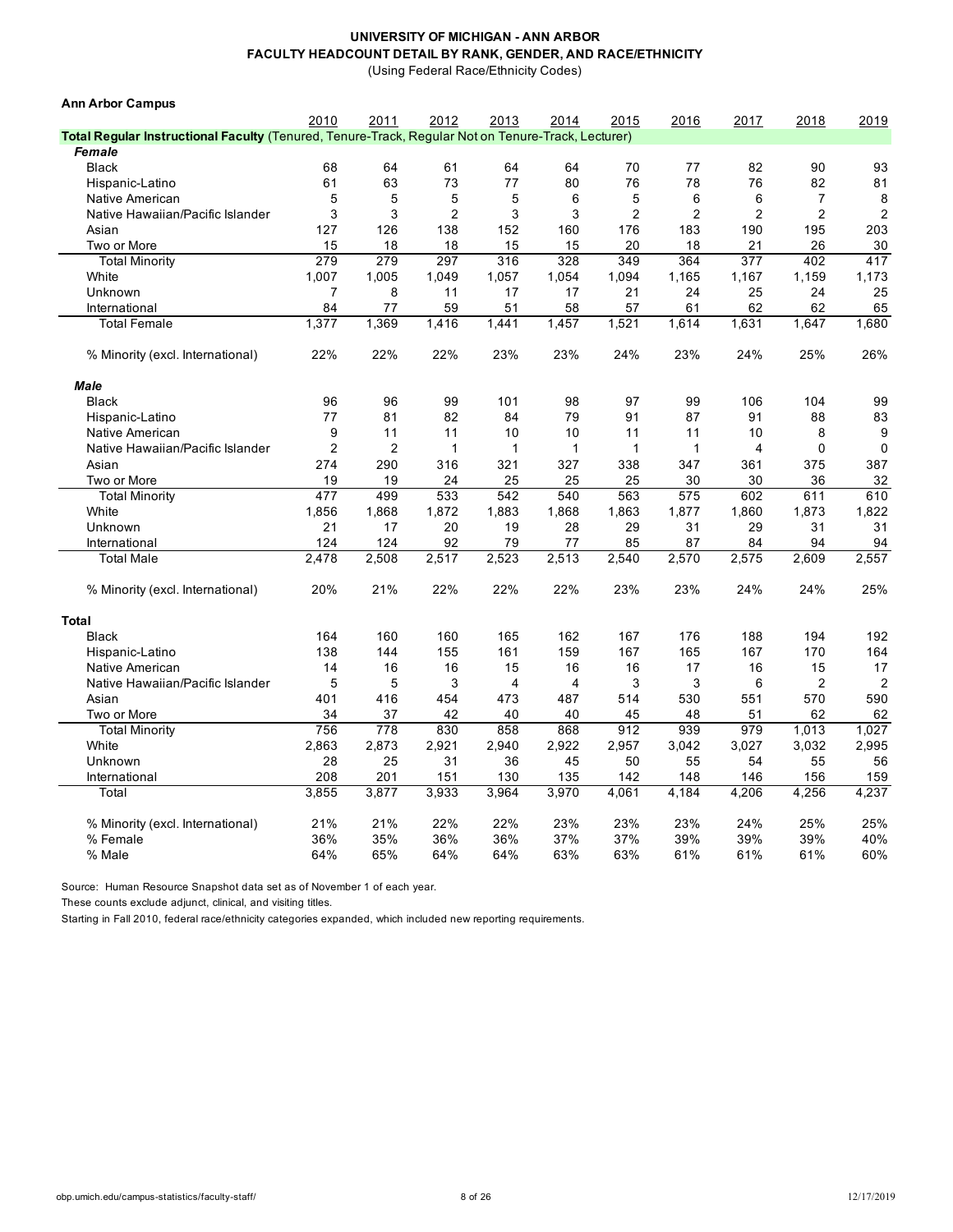(Using Federal Race/Ethnicity Codes)

| <b>Ann Arbor Campus</b>                                   |                |                |                |              |                |             |                |             |                |                |
|-----------------------------------------------------------|----------------|----------------|----------------|--------------|----------------|-------------|----------------|-------------|----------------|----------------|
|                                                           | 2010           | 2011           | 2012           | 2013         | 2014           | 2015        | 2016           | 2017        | 2018           | 2019           |
| <b>Regular Clinical Instructional Faculty (All Ranks)</b> |                |                |                |              |                |             |                |             |                |                |
| Female                                                    |                |                |                |              |                |             |                |             |                |                |
| <b>Black</b>                                              | 27             | 25             | 31             | 33           | 35             | 41          | 38             | 41          | 47             | 44             |
| Hispanic-Latino                                           | 20             | 21             | 30             | 35           | 35             | 35          | 33             | 34          | 42             | 44             |
| Native American                                           | $\overline{2}$ | $\overline{2}$ | $\overline{2}$ | 4            | 3              | 3           | 3              | 3           | 4              | 4              |
| Native Hawaiian/Pacific Islander                          | $\mathbf 0$    | 0              | $\mathbf{1}$   | 0            | 0              | $\mathbf 0$ | $\mathbf 0$    | $\mathbf 0$ | 0              | $\mathbf 0$    |
| Asian                                                     | 111            | 130            | 130            | 140          | 150            | 162         | 174            | 193         | 205            | 212            |
| Two or More                                               | 16             | 18             | 19             | 19           | 17             | 17          | 21             | 19          | 22             | 25             |
| <b>Total Minority</b>                                     | 176            | 196            | 213            | 231          | 240            | 258         | 269            | 290         | 320            | 329            |
| White                                                     | 463            | 518            | 544            | 580          | 609            | 654         | 685            | 719         | 784            | 823            |
| Unknown                                                   | 8              | 11             | 8              | 9            | 13             | 14          | 16             | 14          | 17             | 15             |
| International                                             | 18             | 20             | 17             | 18           | 14             | 16          | 13             | 11          | 13             | 15             |
| <b>Total Female</b>                                       | 665            | 745            | 782            | 838          | 876            | 942         | 983            | 1,034       | 1,134          | 1,182          |
| % Minority (excl. International)                          | 27%            | 27%            | 28%            | 28%          | 28%            | 28%         | 28%            | 28%         | 29%            | 28%            |
| Male                                                      |                |                |                |              |                |             |                |             |                |                |
| <b>Black</b>                                              | 16             | 20             | 24             | 25           | 26             | 26          | 28             | 32          | 36             | 38             |
| Hispanic-Latino                                           | 12             | 17             | 18             | 16           | 22             | 20          | 16             | 15          | 17             | 22             |
| Native American                                           | $\mathbf{1}$   | $\mathbf{1}$   | $\mathbf{1}$   | $\mathbf{1}$ | $\overline{c}$ | 1           | $\mathbf{1}$   | 1           | $\overline{2}$ | $\overline{2}$ |
| Native Hawaiian/Pacific Islander                          | $\Omega$       | $\mathbf 0$    | $\mathbf 0$    | 0            | 0              | $\mathbf 0$ | $\mathbf 0$    | $\mathbf 0$ | $\mathbf 0$    | $\mathbf 0$    |
| Asian                                                     | 100            | 103            | 113            | 112          | 130            | 145         | 156            | 157         | 170            | 177            |
| Two or More                                               | 5              | 6              | 5              | 5            | 6              | 7           | 8              | 9           | 12             | 11             |
| <b>Total Minority</b>                                     | 134            | 147            | 161            | 159          | 186            | 199         | 209            | 214         | 237            | 250            |
| White                                                     | 455            | 482            | 515            | 532          | 556            | 607         | 613            | 640         | 684            | 714            |
| Unknown                                                   | 15             | 16             | 19             | 19           | 18             | 19          | 20             | 18          | 20             | 22             |
| International                                             | 46             | 35             | 30             | 35           | 20             | 25          | 17             | 19          | 20             | 22             |
| <b>Total Male</b>                                         | 650            | 680            | 725            | 745          | 780            | 850         | 859            | 891         | 961            | 1,008          |
| % Minority (excl. International)                          | 22%            | 23%            | 23%            | 22%          | 24%            | 24%         | 25%            | 25%         | 25%            | 25%            |
| <b>Total</b>                                              |                |                |                |              |                |             |                |             |                |                |
| <b>Black</b>                                              | 43             | 45             | 55             | 58           | 61             | 67          | 66             | 73          | 83             | 82             |
| Hispanic-Latino                                           | 32             | 38             | 48             | 51           | 57             | 55          | 49             | 49          | 59             | 66             |
| Native American                                           | 3              | 3              | 3              | 5            | 5              | 4           | $\overline{4}$ | 4           | 6              | 6              |
| Native Hawaiian/Pacific Islander                          | $\mathbf 0$    | $\mathbf 0$    | $\mathbf{1}$   | 0            | 0              | 0           | $\mathbf 0$    | 0           | $\mathbf 0$    | $\mathbf 0$    |
| Asian                                                     | 211            | 233            | 243            | 252          | 280            | 307         | 330            | 350         | 375            | 389            |
| Two or More                                               | 21             | 24             | 24             | 24           | 23             | 24          | 29             | 28          | 34             | 36             |
| <b>Total Minority</b>                                     | 310            | 343            | 374            | 390          | 426            | 457         | 478            | 504         | 557            | 579            |
| White                                                     | 918            | 1,000          | 1,059          | 1,112        | 1,165          | 1,261       | 1,298          | 1,359       | 1,468          | 1,537          |
| Unknown                                                   | 23             | 27             | 27             | 28           | 31             | 33          | 36             | 32          | 37             | 37             |
| International                                             | 64             | 55             | 47             | 53           | 34             | 41          | 30             | 30          | 33             | 37             |
| Total                                                     | 1,315          | 1,425          | 1,507          | 1,583        | 1,656          | 1,792       | 1,842          | 1,925       | 2,095          | 2,190          |
| % Minority (excl. International)                          | 25%            | 25%            | 26%            | 25%          | 26%            | 26%         | 26%            | 27%         | 27%            | 27%            |
| % Female                                                  | 51%            | 52%            | 52%            | 53%          | 53%            | 53%         | 53%            | 54%         | 54%            | 54%            |
| % Male                                                    | 49%            | 48%            | 48%            | 47%          | 47%            | 47%         | 47%            | 46%         | 46%            | 46%            |
|                                                           |                |                |                |              |                |             |                |             |                |                |

Source: Human Resource Snapshot data set as of November 1 of each year.

These counts exclude adjunct and visiting titles.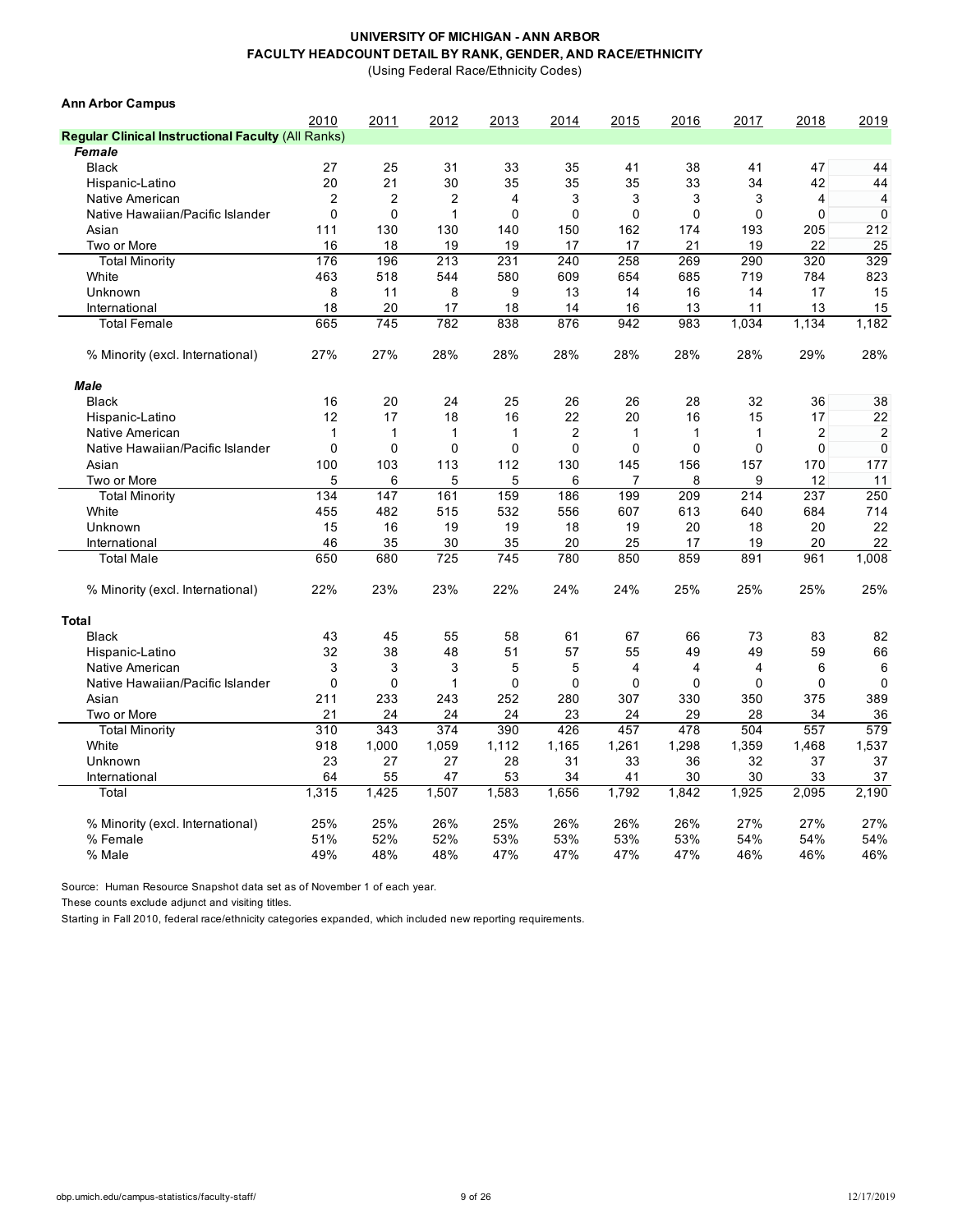(Using Federal Race/Ethnicity Codes)

| <b>Ann Arbor Campus</b>                       |                |                |                |                |              |                |                |                |             |                |
|-----------------------------------------------|----------------|----------------|----------------|----------------|--------------|----------------|----------------|----------------|-------------|----------------|
|                                               | 2010           | 2011           | 2012           | 2013           | 2014         | 2015           | 2016           | 2017           | 2018        | 2019           |
| <b>Primary Faculty (All Titles and Ranks)</b> |                |                |                |                |              |                |                |                |             |                |
| Female                                        |                |                |                |                |              |                |                |                |             |                |
| <b>Black</b>                                  | 6              | 7              | 8              | 5              | 3            | 3              | 4              | 5              | 4           | 7              |
| Hispanic-Latino                               | 6              | 8              | 14             | 15             | 12           | 11             | 10             | 10             | 8           | 9              |
| Native American                               | 0              | $\mathbf 0$    | 0              | 0              | 0            | 0              | 0              | 0              | 0           | $\mathbf 0$    |
| Native Hawaiian/Pacific Islander              | 1              | 1              | 1              | 1              | 1            | 1              | 1              | $\mathbf{1}$   | 1           | $\mathbf{1}$   |
| Asian                                         | 70             | 68             | 73             | 70             | 70           | 75             | 84             | 82             | 87          | 89             |
| Two or More                                   | 9              | $\overline{7}$ | 6              | 7              | 8            | 6              | 5              | $\overline{7}$ | 9           | 8              |
| <b>Total Minority</b>                         | 92             | 91             | 102            | 98             | 94           | 96             | 104            | 105            | 109         | 114            |
| White                                         | 257            | 259            | 269            | 258            | 251          | 240            | 245            | 255            | 256         | 259            |
| Unknown                                       | $\overline{2}$ | $\overline{2}$ | $\overline{2}$ | 4              | 6            | 6              | 6              | 5              | 4           | 5              |
| International                                 | 35             | 35             | 39             | 35             | 33           | 24             | 25             | 24             | 31          | 31             |
| <b>Total Female</b>                           | 386            | 387            | 412            | 395            | 384          | 366            | 380            | 389            | 400         | 409            |
| % Minority (excl. International)              | 26%            | 26%            | 27%            | 27%            | 27%          | 28%            | 29%            | 29%            | 30%         | 30%            |
| Male                                          |                |                |                |                |              |                |                |                |             |                |
| <b>Black</b>                                  | 5              | 6              | $\overline{7}$ | $\overline{7}$ | 9            | 9              | 8              | 8              | 7           | $\overline{7}$ |
| Hispanic-Latino                               | 16             | 17             | 17             | 19             | 19           | 20             | 22             | 25             | 25          | 21             |
| Native American                               | 0              | $\mathbf 0$    | 0              | 0              | $\mathbf 0$  | $\mathbf 0$    | 0              | $\mathbf 0$    | $\mathbf 0$ | $\mathbf 0$    |
| Native Hawaiian/Pacific Islander              | $\mathbf{0}$   | 0              | $\mathbf 0$    | $\Omega$       | $\mathbf{0}$ | $\Omega$       | $\Omega$       | $\Omega$       | 0           | 0              |
| Asian                                         | 101            | 109            | 128            | 120            | 127          | 132            | 135            | 124            | 122         | 102            |
| Two or More                                   | 6              | 4              | 5              | 4              | 5            | 5              | 4              | 4              | 3           | 5              |
| <b>Total Minority</b>                         | 128            | 136            | 157            | 150            | 160          | 166            | 169            | 161            | 157         | 135            |
| White                                         | 263            | 267            | 282            | 280            | 274          | 277            | 274            | 270            | 269         | 266            |
| Unknown                                       | $\overline{2}$ | 1              | 1              | 2              | 4            | $\overline{2}$ | $\overline{2}$ | $\overline{2}$ | 2           | 4              |
| International                                 | 72             | 77             | 65             | 57             | 52           | 61             | 67             | 69             | 79          | 84             |
| <b>Total Male</b>                             | 465            | 481            | 505            | 489            | 490          | 506            | 512            | 502            | 507         | 489            |
| % Minority (excl. International)              | 33%            | 34%            | 36%            | 35%            | 37%          | 37%            | 38%            | 37%            | 37%         | 33%            |
| <b>Total</b>                                  |                |                |                |                |              |                |                |                |             |                |
| <b>Black</b>                                  | 11             | 13             | 15             | 12             | 12           | 12             | 12             | 13             | 11          | 14             |
| Hispanic-Latino                               | 22             | 25             | 31             | 34             | 31           | 31             | 32             | 35             | 33          | 30             |
| Native American                               | 0              | $\mathbf 0$    | $\mathbf 0$    | 0              | $\mathbf 0$  | $\mathbf 0$    | 0              | $\mathbf 0$    | $\mathbf 0$ | $\mathbf 0$    |
| Native Hawaiian/Pacific Islander              | 1              | 1              | $\mathbf{1}$   | 1              | 1            | $\mathbf{1}$   | 1              | $\mathbf{1}$   | 1           | $\mathbf 1$    |
| Asian                                         | 171            | 177            | 201            | 190            | 197          | 207            | 219            | 206            | 209         | 191            |
| Two or More                                   | 15             | 11             | 11             | 11             | 13           | 11             | 9              | 11             | 12          | 13             |
| <b>Total Minority</b>                         | 220            | 227            | 259            | 248            | 254          | 262            | 273            | 266            | 266         | 249            |
| White                                         | 520            | 526            | 551            | 538            | 525          | 517            | 519            | 525            | 525         | 525            |
| Unknown                                       | 4              | 3              | 3              | 6              | 10           | 8              | 8              | $\overline{7}$ | 6           | 9              |
| International                                 | 107            | 112            | 104            | 92             | 85           | 85             | 92             | 93             | 110         | 115            |
| Total                                         | 851            | 868            | 917            | 884            | 874          | 872            | 892            | 891            | 907         | 898            |
| % Minority (excl. International)              | 30%            | 30%            | 32%            | 31%            | 32%          | 33%            | 34%            | 33%            | 33%         | 32%            |
| % Female                                      | 45%            | 45%            | 45%            | 45%            | 44%          | 42%            | 43%            | 44%            | 44%         | 46%            |
| % Male                                        | 55%            | 55%            | 55%            | 55%            | 56%          | 58%            | 57%            | 56%            | 56%         | 54%            |

Source: Human Resource Snapshot data set as of November 1 of each year.

These counts exclude adjunct, clinical, and visiting titles.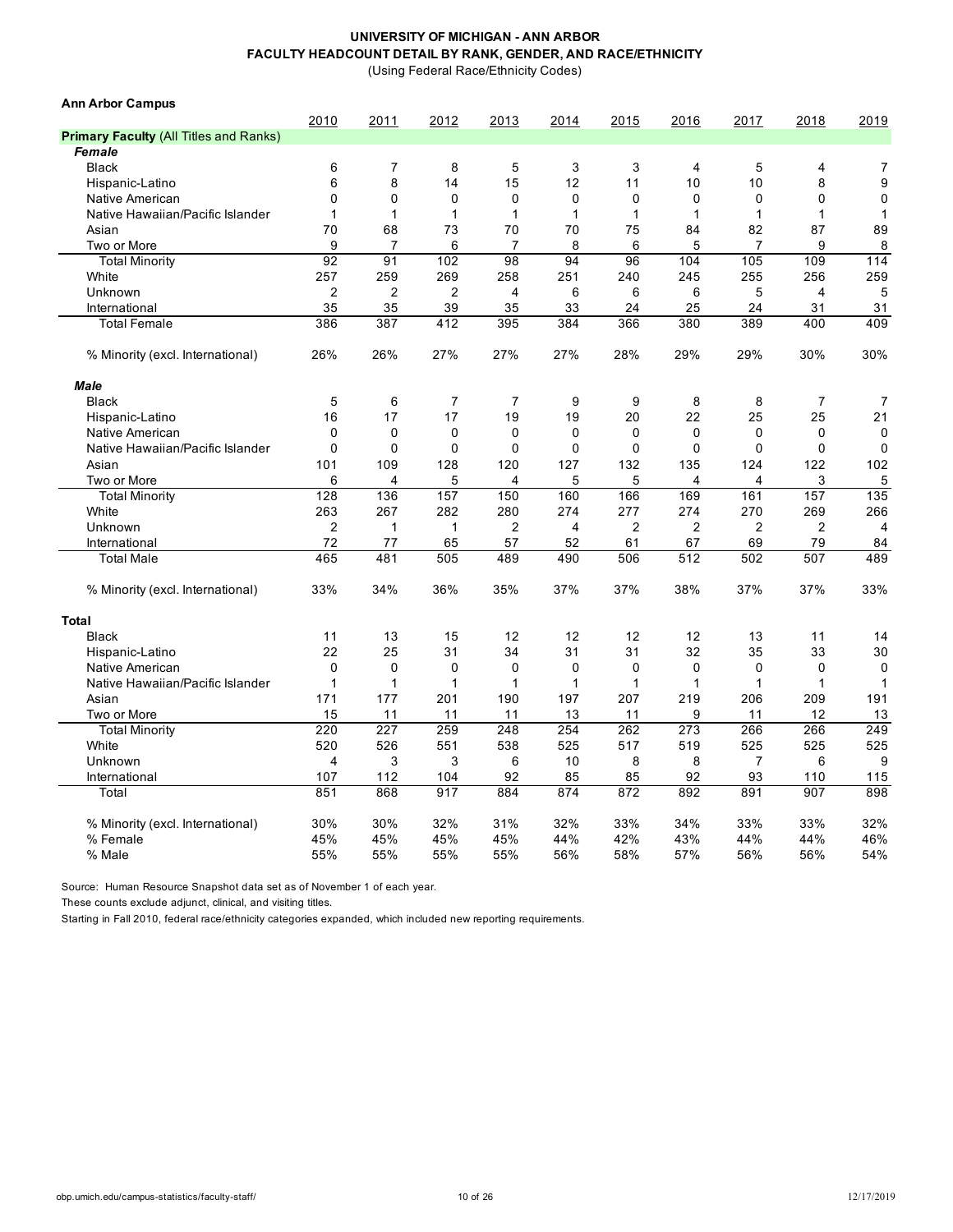(Using Federal Race/Ethnicity Codes)

| <b>Ann Arbor Campus</b>                                            |                |                |                |                |                |              |              |       |             |             |
|--------------------------------------------------------------------|----------------|----------------|----------------|----------------|----------------|--------------|--------------|-------|-------------|-------------|
|                                                                    | 2010           | 2011           | 2012           | 2013           | 2014           | 2015         | 2016         | 2017  | 2018        | 2019        |
| <b>Total Regular Faculty (Instructional, Clinical and Primary)</b> |                |                |                |                |                |              |              |       |             |             |
| Female                                                             |                |                |                |                |                |              |              |       |             |             |
| <b>Black</b>                                                       | 101            | 96             | 100            | 102            | 102            | 114          | 119          | 128   | 141         | 144         |
| Hispanic-Latino                                                    | 87             | 92             | 117            | 127            | 127            | 122          | 121          | 120   | 132         | 134         |
| Native American                                                    | 7              | $\overline{7}$ | $\overline{7}$ | 9              | 9              | 8            | 9            | 9     | 11          | 12          |
| Native Hawaiian/Pacific Islander                                   | $\overline{4}$ | 4              | 4              | $\overline{4}$ | $\overline{4}$ | 3            | 3            | 3     | 3           | 3           |
| Asian                                                              | 308            | 324            | 341            | 362            | 380            | 413          | 441          | 465   | 487         | 504         |
| Two or More                                                        | 40             | 43             | 43             | 41             | 40             | 43           | 44           | 47    | 57          | 63          |
| <b>Total Minority</b>                                              | 547            | 566            | 612            | 645            | 662            | 703          | 737          | 772   | 831         | 860         |
| White                                                              | 1,727          | 1,782          | 1,862          | 1,895          | 1,914          | 1,988        | 2,095        | 2,141 | 2,199       | 2,255       |
| Unknown                                                            | 17             | 21             | 21             | 30             | 36             | 41           | 46           | 44    | 45          | 45          |
| International                                                      | 137            | 132            | 115            | 104            | 105            | 97           | 99           | 97    | 106         | 111         |
| <b>Total Female</b>                                                | 2,428          | 2,501          | 2,610          | 2,674          | 2,717          | 2,829        | 2,977        | 3,054 | 3,181       | 3,271       |
| % Minority (excl. International)                                   | 24%            | 24%            | 25%            | 25%            | 25%            | 26%          | 26%          | 26%   | 27%         | 27%         |
| <b>Male</b>                                                        |                |                |                |                |                |              |              |       |             |             |
| <b>Black</b>                                                       | 117            | 122            | 130            | 133            | 133            | 132          | 135          | 146   | 147         | 144         |
| Hispanic-Latino                                                    | 105            | 115            | 117            | 119            | 120            | 131          | 125          | 131   | 130         | 126         |
| Native American                                                    | 10             | 12             | 12             | 11             | 12             | 12           | 12           | 11    | 10          | 11          |
| Native Hawaiian/Pacific Islander                                   | $\overline{2}$ | $\overline{c}$ | $\mathbf{1}$   | $\mathbf{1}$   | $\mathbf{1}$   | $\mathbf{1}$ | $\mathbf{1}$ | 4     | $\mathbf 0$ | $\mathbf 0$ |
| Asian                                                              | 475            | 502            | 557            | 553            | 584            | 615          | 638          | 642   | 667         | 666         |
| Two or More                                                        | 30             | 29             | 34             | 34             | 36             | 37           | 42           | 43    | 51          | 48          |
| <b>Total Minority</b>                                              | 739            | 782            | 851            | 851            | 886            | 928          | 953          | 977   | 1,005       | 995         |
| White                                                              | 2,574          | 2,617          | 2,669          | 2,695          | 2,698          | 2,747        | 2,764        | 2,770 | 2,826       | 2,802       |
| Unknown                                                            | 38             | 34             | 40             | 40             | 50             | 50           | 53           | 49    | 53          | 57          |
| International                                                      | 242            | 236            | 187            | 171            | 149            | 171          | 171          | 172   | 193         | 200         |
| <b>Total Male</b>                                                  | 3,593          | 3,669          | 3,747          | 3,757          | 3,783          | 3,896        | 3,941        | 3,968 | 4,077       | 4,054       |
| % Minority (excl. International)                                   | 22%            | 23%            | 24%            | 24%            | 24%            | 25%          | 25%          | 26%   | 26%         | 26%         |
| <b>Total</b>                                                       |                |                |                |                |                |              |              |       |             |             |
| <b>Black</b>                                                       | 218            | 218            | 230            | 235            | 235            | 246          | 254          | 274   | 288         | 288         |
| Hispanic-Latino                                                    | 192            | 207            | 234            | 246            | 247            | 253          | 246          | 251   | 262         | 260         |
| Native American                                                    | 17             | 19             | 19             | 20             | 21             | 20           | 21           | 20    | 21          | 23          |
| Native Hawaiian/Pacific Islander                                   | 6              | 6              | 5              | 5              | 5              | 4            | 4            | 7     | 3           | 3           |
| Asian                                                              | 783            | 826            | 898            | 915            | 964            | 1,028        | 1,079        | 1,107 | 1,154       | 1,170       |
| Two or More                                                        | 70             | 72             | 77             | 75             | 76             | 80           | 86           | 90    | 108         | 111         |
| <b>Total Minority</b>                                              | 1,286          | 1,348          | 1,463          | 1,496          | 1,548          | 1,631        | 1,690        | 1,749 | 1,836       | 1,855       |
| White                                                              | 4,301          | 4,399          | 4,531          | 4,590          | 4,612          | 4,735        | 4,859        | 4,911 | 5,025       | 5,057       |
| Unknown                                                            | 55             | 55             | 61             | 70             | 86             | 91           | 99           | 93    | 98          | 102         |
| International                                                      | 379            | 368            | 302            | 275            | 254            | 268          | 270          | 269   | 299         | 311         |
| Total                                                              | 6.021          | 6.170          | 6,357          | 6.431          | 6,500          | 6,725        | 6,918        | 7,022 | 7,258       | 7,325       |
| % Minority (excl. International)                                   | 23%            | 23%            | 24%            | 24%            | 25%            | 25%          | 25%          | 26%   | 26%         | 26%         |
| % Female                                                           | 40%            | 41%            | 41%            | 42%            | 42%            | 42%          | 43%          | 43%   | 44%         | 45%         |
| % Male                                                             | 60%            | 59%            | 59%            | 58%            | 58%            | 58%          | 57%          | 57%   | 56%         | 55%         |

Source: Human Resource Snapshot data set as of November 1 of each year.

These counts exclude adjunct and visiting titles.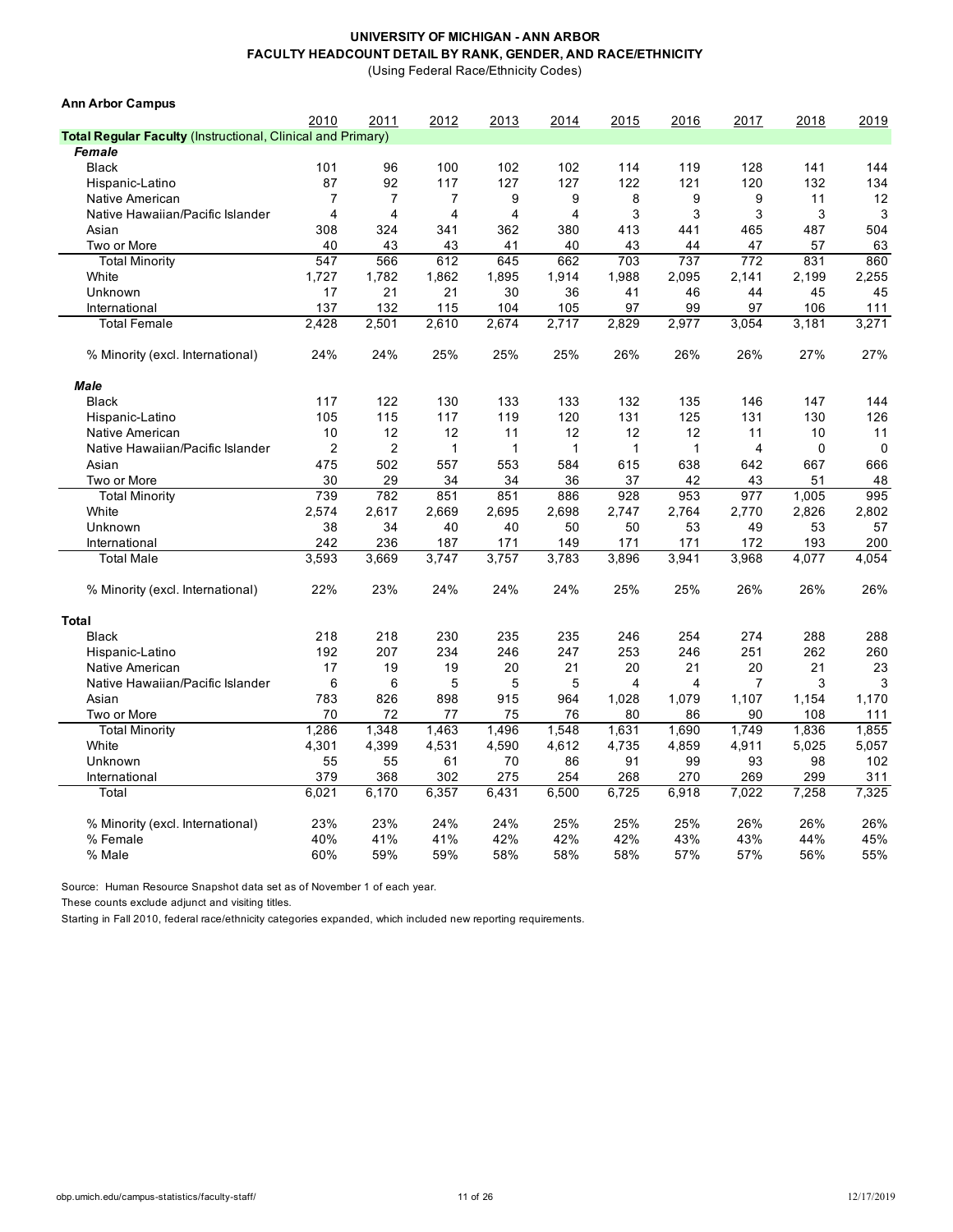(Using Federal Race/Ethnicity Codes)

| <b>Ann Arbor Campus</b>                                                   |                         |                |                |                |                         |                 |                |                |                |                |
|---------------------------------------------------------------------------|-------------------------|----------------|----------------|----------------|-------------------------|-----------------|----------------|----------------|----------------|----------------|
|                                                                           | 2010                    | 2011           | 2012           | 2013           | 2014                    | 2015            | 2016           | 2017           | 2018           | 2019           |
| <b>Supplemental Instructional Faculty (includes Adjunct and Visiting)</b> |                         |                |                |                |                         |                 |                |                |                |                |
| Female                                                                    |                         |                |                |                |                         |                 |                |                |                |                |
| <b>Black</b>                                                              | 2                       | 4              | 4              | 3              | 3                       | 5               | 4              | 5              | 3              | 4              |
| Hispanic-Latino                                                           | 3                       | 3              | 5              | 6              | 5                       | 5               | 4              | 3              | $\overline{c}$ | 5              |
| Native American                                                           | $\Omega$                | $\Omega$       | 0              | 0              | 0                       | 0               | 0              | 1              | 1              | $\pmb{0}$      |
| Native Hawaiian/Pacific Islander                                          | $\Omega$                | $\mathbf 0$    | $\Omega$       | $\mathbf 0$    | $\mathbf 0$             | $\mathbf 0$     | 0              | $\mathbf 0$    | 0              | $\pmb{0}$      |
| Asian                                                                     | 13                      | 11             | 11             | 8              | 10                      | 12              | 7              | 8              | 9              | 14             |
| Two or More                                                               | $\mathbf{1}$            | $\mathbf{1}$   | $\mathbf 1$    | 0              | 0                       | $\mathbf 0$     | 1              | 1              | 1              | $\mathbf{1}$   |
| <b>Total Minority</b>                                                     | 19                      | 19             | 21             | 17             | 18                      | $\overline{22}$ | 16             | 18             | 16             | 24             |
| White                                                                     | 55                      | 59             | 59             | 59             | 65                      | 58              | 52             | 52             | 47             | 51             |
| Unknown                                                                   | $\mathbf 0$             | 0              | $\mathbf 0$    | 0              | $\mathbf{1}$            | 1               | 0              | 0              | $\mathbf{1}$   | $\mathbf{1}$   |
| International                                                             | 13                      | $\overline{7}$ | 9              | 3              | 6                       | 3               | 5              | $\overline{c}$ | 1              | 2              |
| <b>Total Female</b>                                                       | 87                      | 85             | 89             | 79             | 90                      | 84              | 73             | 72             | 65             | 78             |
| % Minority (excl. International)                                          | 26%                     | 24%            | 26%            | 22%            | 21%                     | 27%             | 24%            | 26%            | 25%            | 32%            |
| <b>Male</b>                                                               |                         |                |                |                |                         |                 |                |                |                |                |
| <b>Black</b>                                                              | $\overline{2}$          | 4              | 2              | 1              | $\overline{\mathbf{c}}$ | 2               | 3              | 6              | 4              | 3              |
| Hispanic-Latino                                                           | 1                       | $\mathbf{1}$   | $\overline{c}$ | $\overline{c}$ | $\overline{c}$          | 3               | 3              | 6              | 3              | 2              |
| Native American                                                           | 1                       | 1              | 1              | 3              | 2                       | 3               | $\overline{2}$ | 3              | 2              | $\overline{4}$ |
| Native Hawaiian/Pacific Islander                                          | 0                       | $\Omega$       | 0              | 0              | 0                       | 0               | 0              | $\mathbf 0$    | 0              | $\mathbf 0$    |
| Asian                                                                     | 4                       | 4              | 5              | $\overline{7}$ | 7                       | 7               | 5              | 8              | 9              | 10             |
| Two or More                                                               | 0                       | $\mathbf 0$    | $\mathbf 0$    | $\mathbf{1}$   | 1                       | 0               | $\mathbf{1}$   | $\mathbf{1}$   | 0              | 0              |
| <b>Total Minority</b>                                                     | 8                       | 10             | 10             | 14             | 14                      | 15              | 14             | 24             | 18             | 19             |
| White                                                                     | 87                      | 89             | 92             | 98             | 88                      | 76              | 79             | 77             | 84             | 83             |
| Unknown                                                                   | $\mathbf 0$             | $\mathbf 0$    | $\mathbf 0$    | $\mathbf{1}$   |                         | $\mathbf 0$     |                | $\mathbf{1}$   | $\mathbf{1}$   | $\overline{4}$ |
| International                                                             | 16                      | 11             | 13             | 12             | 19                      | 12              | 8              | $\overline{7}$ | 11             | 6              |
| <b>Total Male</b>                                                         | 111                     | 110            | 115            | 125            | 121                     | 103             | 101            | 109            | 114            | 112            |
| % Minority (excl. International)                                          | 8%                      | 10%            | 10%            | 12%            | 14%                     | 16%             | 15%            | 24%            | 17%            | 18%            |
| <b>Total</b>                                                              |                         |                |                |                |                         |                 |                |                |                |                |
| <b>Black</b>                                                              | 4                       | 8              | 6              | 4              | 5                       | 7               | 7              | 11             | $\overline{7}$ | 7              |
| Hispanic-Latino                                                           | $\overline{\mathbf{4}}$ | $\overline{4}$ | $\overline{7}$ | 8              | $\overline{7}$          | 8               | $\overline{7}$ | 9              | 5              | $\overline{7}$ |
| Native American                                                           | 1                       | $\mathbf 1$    | 1              | 3              | $\overline{2}$          | 3               | 2              | 4              | 3              | 4              |
| Native Hawaiian/Pacific Islander                                          | $\mathbf 0$             | $\mathbf 0$    | 0              | 0              | $\mathbf 0$             | $\mathbf 0$     | 0              | $\mathbf 0$    | $\mathbf 0$    | $\mathbf 0$    |
| Asian                                                                     | 17                      | 15             | 16             | 15             | 17                      | 19              | 12             | 16             | 18             | 24             |
| Two or More                                                               | 1                       | $\mathbf{1}$   | $\mathbf{1}$   | $\mathbf{1}$   | $\mathbf{1}$            | $\mathbf 0$     | $\overline{2}$ | $\overline{2}$ | $\mathbf{1}$   | $\mathbf{1}$   |
| <b>Total Minority</b>                                                     | 27                      | 29             | 31             | 31             | 32                      | 37              | 30             | 42             | 34             | 43             |
| White                                                                     | 142                     | 148            | 151            | 157            | 153                     | 134             | 131            | 129            | 131            | 134            |
| Unknown                                                                   | $\Omega$                | $\Omega$       | $\Omega$       | $\mathbf{1}$   | $\mathbf{1}$            | $\mathbf{1}$    | $\Omega$       | $\mathbf{1}$   | $\overline{c}$ | 5              |
| International                                                             | 29                      | 18             | 22             | 15             | 25                      | 15              | 13             | 9              | 12             | 8              |
| Total                                                                     | 198                     | 195            | 204            | 204            | 211                     | 187             | 174            | 181            | 179            | 190            |
| % Minority (excl. International)                                          | 16%                     | 16%            | 17%            | 16%            | 17%                     | 22%             | 19%            | 24%            | 20%            | 24%            |
| % Female                                                                  | 44%                     | 44%            | 44%            | 39%            | 43%                     | 45%             | 42%            | 40%            | 36%            | 41%            |
| % Male                                                                    | 56%                     | 56%            | 56%            | 61%            | 57%                     | 55%             | 58%            | 60%            | 64%            | 59%            |

Source: Human Resource Snapshot data set as of November 1 of each year.

Starting in Fall 2010, federal race/ethnicity categories expanded, which included new reporting requirements. In 2010, one (1) Supplemental Clinical Faculty member is included above with Female, Asian.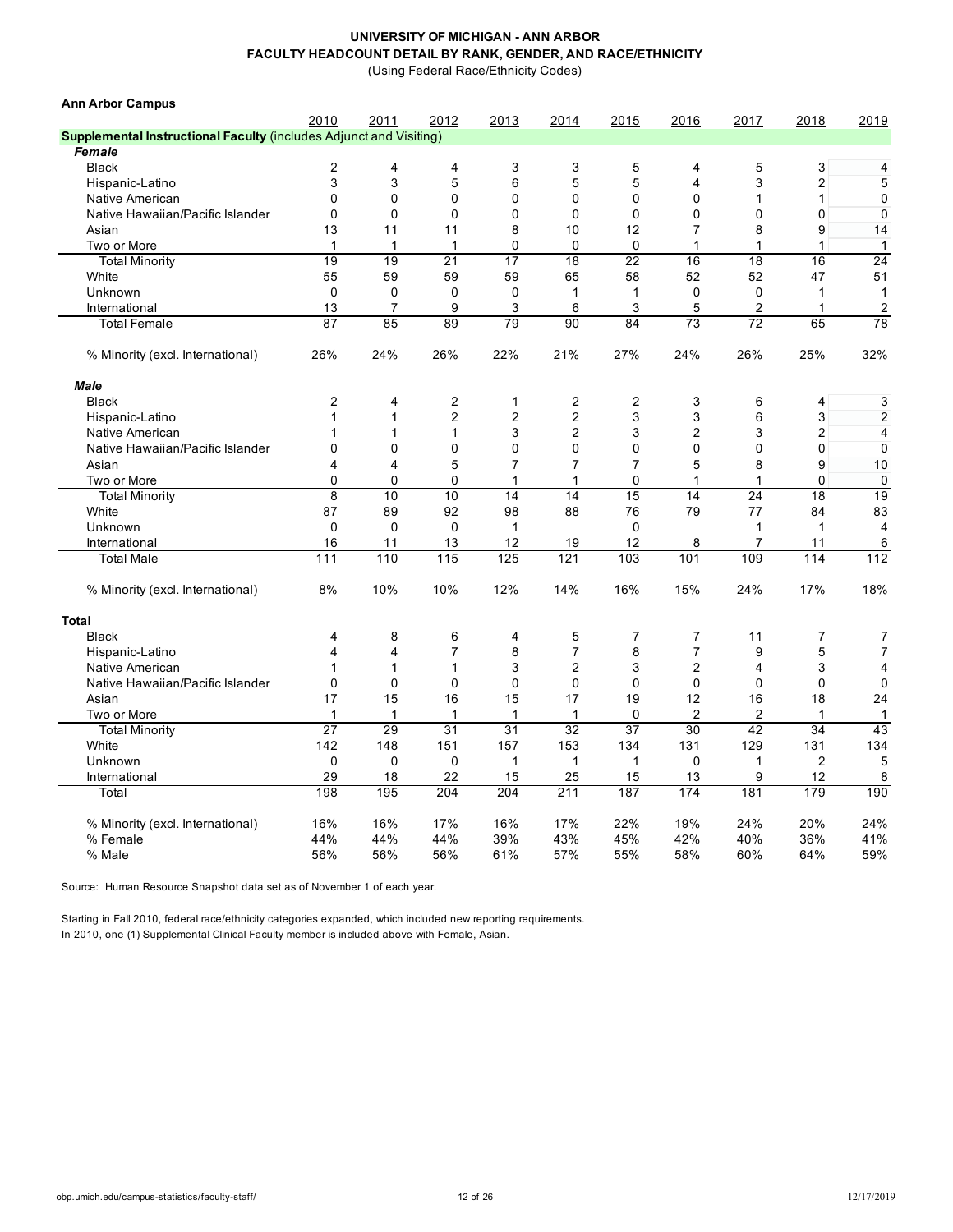(Using Federal Race/Ethnicity Codes)

| <b>Ann Arbor Campus</b>                         |                |                |                |                |                |                |                |                |                |                |
|-------------------------------------------------|----------------|----------------|----------------|----------------|----------------|----------------|----------------|----------------|----------------|----------------|
|                                                 | 2010           | 2011           | 2012           | 2013           | 2014           | 2015           | 2016           | 2017           | 2018           | 2019           |
| <b>Supplemental Primary Faculty (All Ranks)</b> |                |                |                |                |                |                |                |                |                |                |
| Female                                          |                |                |                |                |                |                |                |                |                |                |
| <b>Black</b>                                    | $\mathbf 0$    | 0              | $\mathbf 0$    | 0              | 0              | 0              | 0              | 0              | 0              | 0              |
| Hispanic-Latino                                 | $\overline{0}$ | 0              | $\overline{0}$ | $\mathbf 0$    | $\mathbf 0$    | 1              | $\Omega$       | 0              | 0              | $\mathbf 0$    |
| Native American                                 | $\mathbf 0$    | 0              | $\mathbf 0$    | $\mathbf 0$    | 0              | $\mathbf 0$    | $\mathbf 0$    | 0              | 0              | $\mathbf 0$    |
| Native Hawaiian/Pacific Islander                | $\mathbf 0$    | $\mathbf 0$    | $\mathbf 0$    | $\mathbf 0$    | 0              | $\mathbf{0}$   | $\Omega$       | 0              | $\mathbf 0$    | $\mathbf 0$    |
| Asian                                           | $\overline{2}$ | $\mathbf{1}$   | 1              | 3              | 4              | 1              | $\mathbf 0$    | $\overline{2}$ | $\overline{2}$ | $\mathbf{1}$   |
| Two or More                                     | $\Omega$       | 0              | 0              | 0              | 0              | 0              | $\mathbf{1}$   | $\Omega$       | 0              | 0              |
| <b>Total Minority</b>                           | $\overline{2}$ | $\mathbf{1}$   | 1              | $\mathbf{3}$   | 4              | $\overline{2}$ | $\mathbf{1}$   | $\overline{2}$ | $\overline{2}$ | $\mathbf{1}$   |
| White                                           | 3              | 3              | $\overline{7}$ | $\overline{7}$ | 9              | $\overline{7}$ | 5              | 3              | 2              | 3              |
| Unknown                                         | $\mathbf 0$    | 0              | $\mathbf 0$    | $\mathbf 0$    | 0              | $\Omega$       | $\mathbf 0$    | 0              | 0              | 1              |
| International                                   | 8              | 6              | $\overline{7}$ | 10             | 8              | 12             | 8              | $\overline{7}$ | 8              | 9              |
| <b>Total Female</b>                             | 13             | 10             | 15             | 20             | 21             | 21             | 14             | 12             | 12             | 14             |
| % Minority (excl. International)                | 40%            | 25%            | 13%            | 30%            | 31%            | 22%            | 17%            | 40%            | 50%            | 20%            |
| <b>Male</b>                                     |                |                |                |                |                |                |                |                |                |                |
| <b>Black</b>                                    | 1              | 0              | $\mathbf 0$    | $\mathbf 0$    | 1              | 1              | 1              | 0              | $\mathbf 0$    | 1              |
| Hispanic-Latino                                 | $\mathbf 0$    | 0              | 1              | $\mathbf{1}$   | 1              | 1              | $\mathbf 0$    | 0              | $\mathbf 0$    | $\mathbf 0$    |
| Native American                                 | 0              | 0              | $\mathbf 0$    | $\mathbf 0$    | 0              | $\mathbf 0$    | $\Omega$       | $\mathbf 0$    | $\mathbf 0$    | $\mathbf{0}$   |
| Native Hawaiian/Pacific Islander                | $\mathbf 0$    | 0              | $\Omega$       | 0              | 0              | $\Omega$       | $\Omega$       | $\mathbf 0$    | $\mathbf 0$    | $\mathbf 0$    |
| Asian                                           | $\overline{7}$ | 5              | 3              | 3              | 5              | 3              | 5              | 5              | 3              | 4              |
| Two or More                                     | $\mathbf 0$    | 0              | 1              | 1              | 0              | 1              | $\mathbf 0$    | 0              | 0              | 0              |
| <b>Total Minority</b>                           | 8              | 5              | 5              | 5              | $\overline{7}$ | 6              | 6              | 5              | 3              | $\overline{5}$ |
| White                                           | 20             | 20             | 12             | 16             | 13             | 12             | 12             | 9              | 9              | 9              |
| Unknown                                         | 0              | 2              | $\overline{2}$ | $\mathbf{1}$   | $\mathbf{1}$   | $\mathbf 0$    | $\mathbf 0$    | 0              | 0              | $\mathbf 0$    |
| International                                   | 16             | 17             | 20             | 16             | 18             | 22             | 18             | 16             | 14             | 15             |
| <b>Total Male</b>                               | 44             | 44             | 39             | 38             | 39             | 40             | 36             | 30             | 26             | 29             |
| % Minority (excl. International)                | 29%            | 19%            | 26%            | 23%            | 33%            | 33%            | 33%            | 36%            | 25%            | 36%            |
| <b>Total</b>                                    |                |                |                |                |                |                |                |                |                |                |
| <b>Black</b>                                    | 1              | 0              | 0              | 0              | 1              | $\mathbf{1}$   | $\mathbf{1}$   | 0              | $\mathbf 0$    | 1              |
| Hispanic-Latino                                 | $\mathbf{0}$   | $\overline{0}$ | 1              | 1              | 1              | $\overline{c}$ | $\mathbf 0$    | 0              | 0              | $\mathbf 0$    |
| Native American                                 | $\mathbf{0}$   | $\mathbf 0$    | 0              | $\mathbf 0$    | $\mathbf 0$    | $\mathbf 0$    | $\mathbf 0$    | 0              | $\mathbf 0$    | $\mathbf 0$    |
| Native Hawaiian/Pacific Islander                | $\mathbf{0}$   | $\overline{0}$ | 0              | $\mathbf 0$    | $\mathbf 0$    | $\Omega$       | $\Omega$       | $\mathbf{0}$   | $\mathbf 0$    | $\mathbf 0$    |
| Asian                                           | 9              | 6              | 4              | 6              | 9              | 4              | 5              | $\overline{7}$ | 5              | 5              |
| Two or More                                     | $\mathbf{0}$   | 0              | 1              | 1              | $\mathbf 0$    | 1              | $\mathbf{1}$   | 0              | $\mathbf 0$    | $\mathbf 0$    |
| <b>Total Minority</b>                           | 10             | $\overline{6}$ | $\overline{6}$ | $\overline{8}$ | 11             | 8              | $\overline{7}$ | $\overline{7}$ | $\overline{5}$ | $\overline{6}$ |
| White                                           | 23             | 23             | 19             | 23             | 22             | 19             | 17             | 12             | 11             | 12             |
| Unknown                                         | $\mathbf 0$    | $\overline{2}$ | $\overline{c}$ | $\mathbf{1}$   | $\mathbf{1}$   | $\mathbf 0$    | $\mathbf 0$    | 0              | $\mathbf 0$    | $\mathbf 1$    |
| International                                   | 24             | 23             | 27             | 26             | 26             | 34             | 26             | 23             | 22             | 24             |
| Total                                           | 57             | 54             | 54             | 58             | 60             | 61             | 50             | 42             | 38             | 43             |
| % Minority (excl. International)                | 30%            | 19%            | 22%            | 25%            | 32%            | 30%            | 29%            | 37%            | 31%            | 32%            |
| % Female                                        | 23%            | 19%            | 28%            | 34%            | 35%            | 34%            | 28%            | 29%            | 32%            | 33%            |
| % Male                                          | 77%            | 81%            | 72%            | 66%            | 65%            | 66%            | 72%            | 71%            | 68%            | 67%            |
|                                                 |                |                |                |                |                |                |                |                |                |                |

Source: Human Resource Snapshot data set as of November 1 of each year.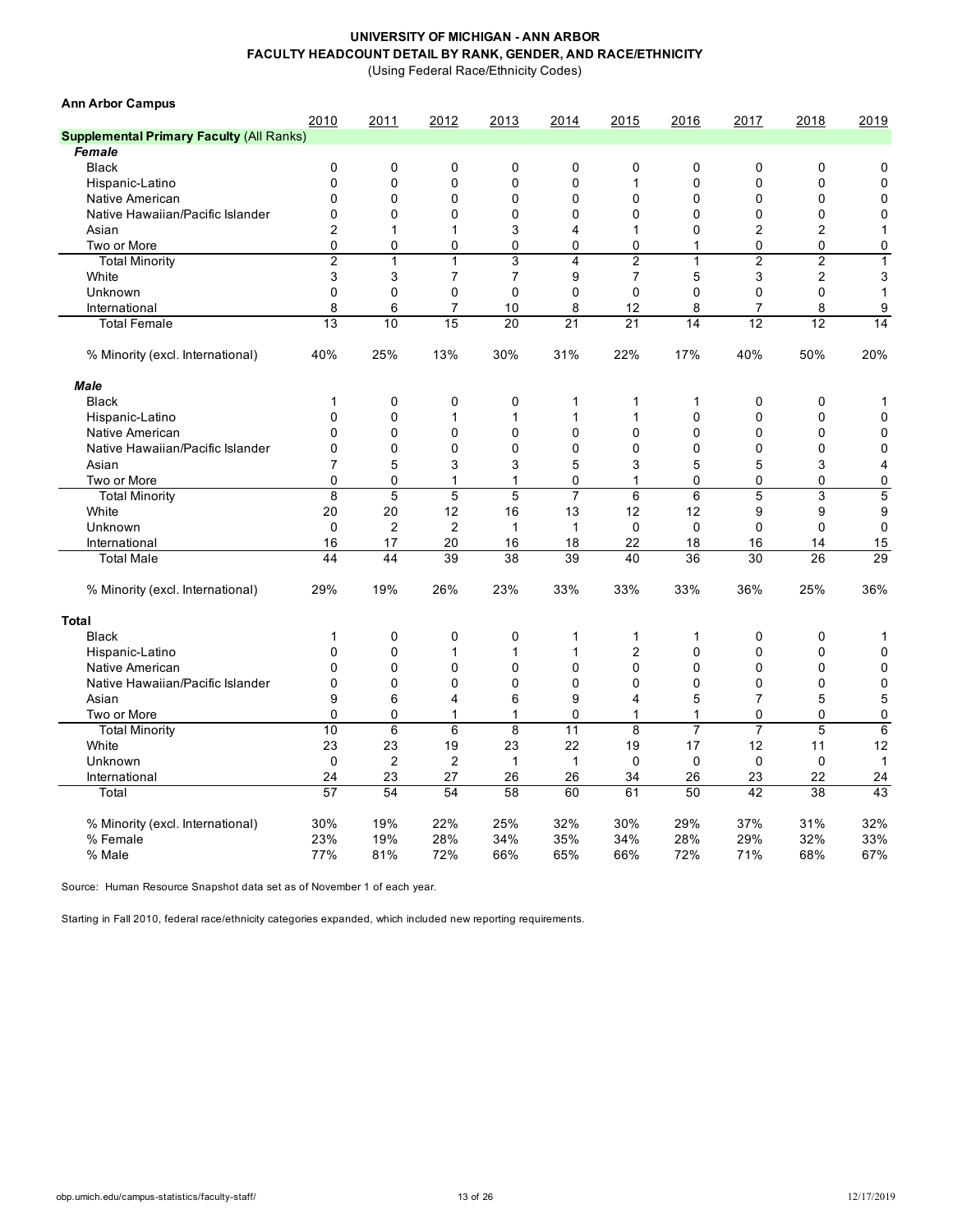(Using Federal Race/Ethnicity Codes)

| <b>Ann Arbor Campus</b>          |                |                         |                |                |                |                |                |                |                  |                |
|----------------------------------|----------------|-------------------------|----------------|----------------|----------------|----------------|----------------|----------------|------------------|----------------|
|                                  | 2010           | 2011                    | 2012           | 2013           | 2014           | 2015           | 2016           | 2017           | 2018             | 2019           |
| <b>Emeritus/a Faculty</b>        |                |                         |                |                |                |                |                |                |                  |                |
| Female                           |                |                         |                |                |                |                |                |                |                  |                |
| <b>Black</b>                     | $\mathbf 0$    | 0                       | $\mathbf 0$    | 0              | 0              | 0              | 3              | 1              | 1                | 1              |
| Hispanic-Latino                  | $\mathbf{0}$   | $\mathbf{1}$            | 1              | 1              | 1              | 1              | $\mathbf 0$    | 0              | $\mathbf 0$      | $\mathbf 0$    |
| Native American                  | $\mathbf 0$    | 0                       | $\mathbf 0$    | $\mathbf 0$    | 0              | $\mathbf 0$    | $\mathbf 0$    | 0              | 0                | $\mathbf 0$    |
| Native Hawaiian/Pacific Islander | $\mathbf 0$    | 0                       | $\Omega$       | $\mathbf 0$    | $\mathbf 0$    | $\mathbf{0}$   | $\Omega$       | 0              | $\mathbf 0$      | $\mathbf 0$    |
| Asian                            | $\mathbf 0$    | 0                       | 0              | $\mathbf 0$    | $\mathbf 0$    | 1              | $\mathbf{1}$   | 0              | $\mathbf 0$      | $\mathbf{1}$   |
| Two or More                      | $\Omega$       | 0                       | 0              | 0              | 0              | $\Omega$       | $\Omega$       | 0              | 0                | 0              |
| <b>Total Minority</b>            | 0              | $\mathbf{1}$            | $\mathbf{1}$   | $\mathbf{1}$   | $\mathbf{1}$   | $\overline{2}$ | $\overline{4}$ | $\mathbf{1}$   | $\mathbf{1}$     | $\overline{2}$ |
| White                            | 8              | $\overline{7}$          | 11             | 10             | 15             | 17             | 12             | 16             | 19               | 22             |
| Unknown                          | $\mathbf 0$    | 0                       | $\mathbf 0$    | $\mathbf 0$    | $\mathbf 0$    | $\mathbf 0$    | $\mathbf 0$    | $\mathbf 0$    | $\mathbf 0$      | 1              |
| International                    | 0              | 0                       | $\mathbf 0$    | $\mathbf 0$    | 0              | $\mathbf 0$    | $\mathbf 0$    | 0              | $\mathbf 0$      | 0              |
| <b>Total Female</b>              | 8              | 8                       | 12             | 11             | 16             | 19             | 16             | 17             | 20               | 25             |
| % Minority (excl. International) | 0%             | 13%                     | 8%             | 9%             | 6%             | 11%            | 25%            | 6%             | 5%               | 8%             |
| <b>Male</b>                      |                |                         |                |                |                |                |                |                |                  |                |
| <b>Black</b>                     | $\overline{2}$ | $\overline{c}$          | 3              | 4              | 4              | 5              | 6              | 4              | 3                | 3              |
| Hispanic-Latino                  | 1              | $\mathbf{1}$            | 1              | $\mathbf 0$    | $\pmb{0}$      | $\mathbf 0$    | $\mathbf{1}$   | 1              | $\mathbf 0$      | 1              |
| Native American                  | $\mathbf{0}$   | 0                       | 0              | $\mathbf 0$    | $\mathbf 0$    | $\mathbf 0$    | $\Omega$       | $\mathbf{0}$   | $\mathbf 0$      | $\overline{0}$ |
| Native Hawaiian/Pacific Islander | $\mathbf{0}$   | 0                       | 0              | 0              | $\mathbf 0$    | $\Omega$       | $\Omega$       | $\mathbf{0}$   | $\mathbf 0$      | $\pmb{0}$      |
| Asian                            | $\overline{2}$ | $\overline{2}$          | $\overline{2}$ | 1              | 2              | 1              | 1              | $\overline{2}$ | $\boldsymbol{2}$ | $\overline{2}$ |
| Two or More                      | $\mathbf 0$    | 0                       | 0              | 0              | 0              | $\mathbf 0$    | $\mathbf 0$    | 0              | 0                | 1              |
| <b>Total Minority</b>            | 5              | 5                       | 6              | 5              | 6              | $\,6$          | 8              | 7              | 5                | $\overline{7}$ |
| White                            | 51             | 43                      | 49             | 58             | 58             | 57             | 58             | 60             | 70               | 74             |
| Unknown                          | 0              | 0                       | $\mathbf 0$    | $\mathbf{1}$   | 1              | $\mathbf 1$    | $\mathbf{1}$   | $\mathbf 0$    | 0                | $\mathbf 0$    |
| International                    | 0              | 0                       | $\mathbf 0$    | 0              | 0              | 0              | 0              | 0              | 0                | 0              |
| <b>Total Male</b>                | 56             | 48                      | 55             | 64             | 65             | 64             | 67             | 67             | 75               | 81             |
| % Minority (excl. International) | 9%             | 10%                     | 11%            | 8%             | 9%             | 9%             | 12%            | 10%            | 7%               | 9%             |
| <b>Total</b>                     |                |                         |                |                |                |                |                |                |                  |                |
| <b>Black</b>                     | $\overline{2}$ | $\overline{\mathbf{c}}$ | 3              | 4              | 4              | 5              | 9              | 5              | 4                | 4              |
| Hispanic-Latino                  | 1              | $\overline{c}$          | $\overline{c}$ | 1              | 1              | 1              | $\mathbf{1}$   | 1              | 0                | $\mathbf{1}$   |
| Native American                  | $\mathbf{0}$   | 0                       | 0              | $\mathbf 0$    | $\mathbf 0$    | $\mathbf 0$    | $\mathbf 0$    | 0              | $\mathbf 0$      | $\mathbf 0$    |
| Native Hawaiian/Pacific Islander | $\mathbf{0}$   | 0                       | 0              | $\overline{0}$ | $\mathbf 0$    | $\mathbf 0$    | $\mathbf 0$    | 0              | 0                | $\mathbf 0$    |
| Asian                            | $\overline{2}$ | $\overline{c}$          | $\overline{c}$ | $\mathbf{1}$   | 2              | 2              | $\overline{c}$ | 2              | $\overline{2}$   | 3              |
| Two or More                      | $\Omega$       | 0                       | 0              | $\mathbf 0$    | $\mathbf 0$    | $\Omega$       | $\Omega$       | 0              | $\mathbf 0$      | 1              |
| <b>Total Minority</b>            | $\overline{5}$ | $\overline{6}$          | $\overline{7}$ | $\overline{6}$ | $\overline{7}$ | $\overline{8}$ | 12             | 8              | 6                | $\overline{9}$ |
| White                            | 59             | 50                      | 60             | 68             | 73             | 74             | 70             | 76             | 89               | 96             |
| Unknown                          | 0              | 0                       | $\mathbf 0$    | $\mathbf{1}$   | 1              | 1              | $\mathbf{1}$   | 0              | 0                | 1              |
| International                    | $\mathbf 0$    | 0                       | $\mathbf 0$    | $\mathbf 0$    | 0              | $\mathbf 0$    | $\mathbf 0$    | 0              | 0                | 0              |
|                                  | 64             | 56                      | 67             | 75             | 81             | 83             | 83             | 84             | 95               | 106            |
| Total                            |                |                         |                |                |                |                |                |                |                  |                |
| % Minority (excl. International) | 8%             | 11%                     | 10%            | 8%             | 9%             | 10%            | 14%            | 10%            | 6%               | 8%             |
| % Female                         | 13%            | 14%                     | 18%            | 15%            | 20%            | 23%            | 19%            | 20%            | 21%              | 24%            |
| % Male                           | 88%            | 86%                     | 82%            | 85%            | 80%            | 77%            | 81%            | 80%            | 79%              | 76%            |

Source: Human Resource Snapshot data set as of November 1 of each year.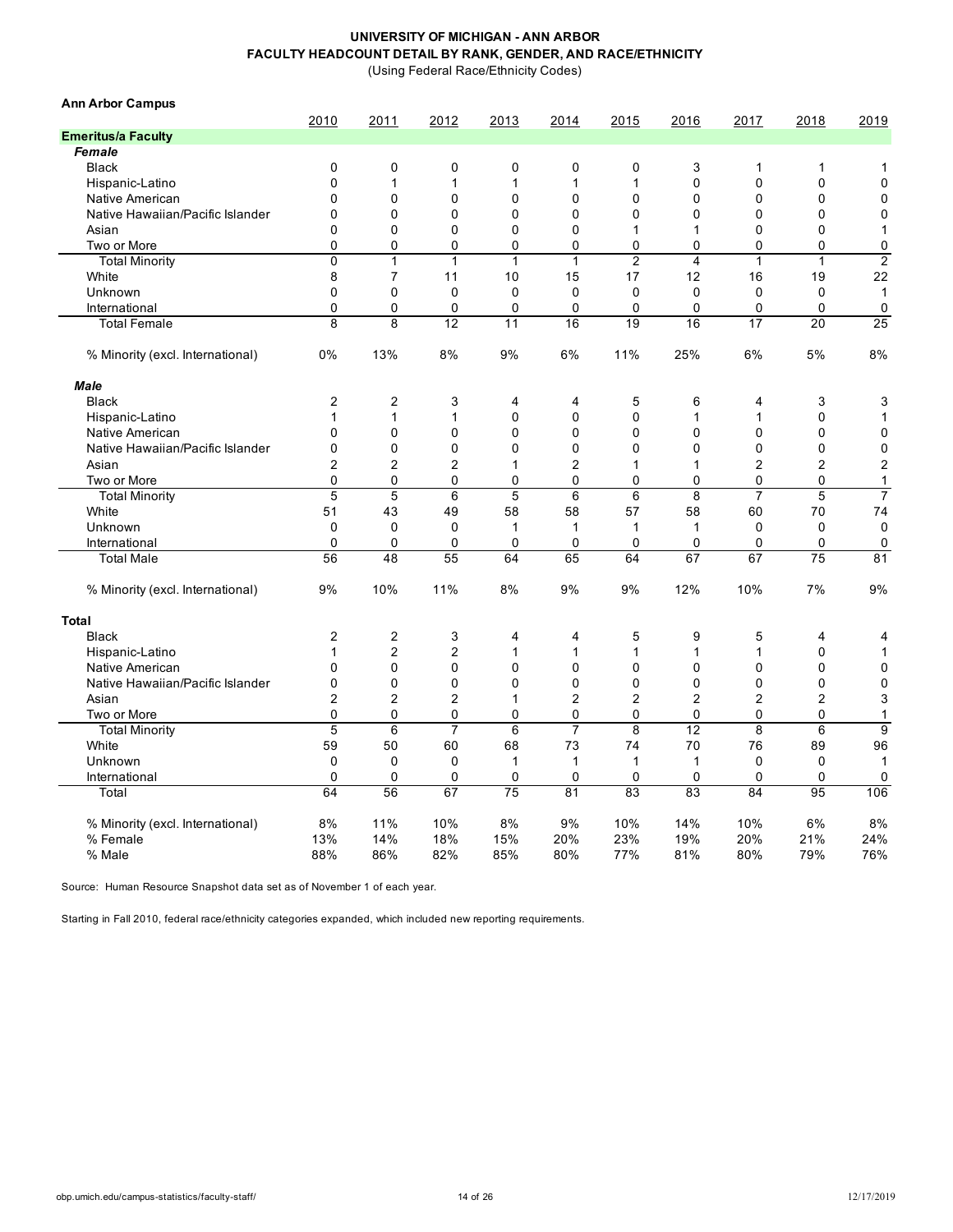(Using Federal Race/Ethnicity Codes)

| <b>Ann Arbor Campus</b>                                                                                |                |                |                |              |       |              |       |                |             |             |
|--------------------------------------------------------------------------------------------------------|----------------|----------------|----------------|--------------|-------|--------------|-------|----------------|-------------|-------------|
|                                                                                                        | 2010           | 2011           | 2012           | 2013         | 2014  | 2015         | 2016  | 2017           | 2018        | 2019        |
| Total Faculty (Regular Instructional/Clinical/Primary, Supplemental Instructional/Primary, Emeritus/a) |                |                |                |              |       |              |       |                |             |             |
| Female                                                                                                 |                |                |                |              |       |              |       |                |             |             |
| <b>Black</b>                                                                                           | 103            | 100            | 104            | 105          | 105   | 119          | 126   | 134            | 145         | 149         |
| Hispanic-Latino                                                                                        | 90             | 96             | 123            | 134          | 133   | 129          | 125   | 123            | 134         | 139         |
| Native American                                                                                        | $\overline{7}$ | $\overline{7}$ | $\overline{7}$ | 9            | 9     | 8            | 9     | 10             | 12          | 12          |
| Native Hawaiian/Pacific Islander                                                                       | $\overline{4}$ | 4              | 4              | 4            | 4     | 3            | 3     | 3              | 3           | 3           |
| Asian                                                                                                  | 323            | 336            | 353            | 373          | 394   | 427          | 449   | 475            | 498         | 520         |
| Two or More                                                                                            | 41             | 44             | 44             | 41           | 40    | 43           | 46    | 48             | 58          | 64          |
| <b>Total Minority</b>                                                                                  | 568            | 587            | 635            | 666          | 685   | 729          | 758   | 793            | 850         | 887         |
| White                                                                                                  | 1,793          | 1,851          | 1,939          | 1,971        | 2,003 | 2,070        | 2,164 | 2,212          | 2,267       | 2,331       |
| Unknown                                                                                                | 17             | 21             | 21             | 30           | 37    | 42           | 46    | 44             | 46          | 48          |
| International                                                                                          | 158            | 145            | 131            | 117          | 119   | 112          | 112   | 106            | 115         | 122         |
| <b>Total Female</b>                                                                                    | 2,536          | 2,604          | 2,726          | 2.784        | 2.844 | 2,953        | 3,080 | 3,155          | 3,278       | 3,388       |
| % Minority (excl. International)                                                                       | 24%            | 24%            | 24%            | 25%          | 25%   | 26%          | 26%   | 26%            | 27%         | 27%         |
| Male                                                                                                   |                |                |                |              |       |              |       |                |             |             |
| <b>Black</b>                                                                                           | 122            | 128            | 135            | 138          | 140   | 140          | 145   | 156            | 154         | 151         |
| Hispanic-Latino                                                                                        | 107            | 117            | 121            | 122          | 123   | 135          | 129   | 138            | 133         | 129         |
| Native American                                                                                        | 11             | 13             | 13             | 14           | 14    | 15           | 14    | 14             | 12          | 15          |
| Native Hawaiian/Pacific Islander                                                                       | $\overline{2}$ | $\overline{c}$ | $\mathbf{1}$   | $\mathbf{1}$ | 1     | $\mathbf{1}$ | 1     | $\overline{4}$ | $\mathbf 0$ | $\mathbf 0$ |
| Asian                                                                                                  | 488            | 513            | 567            | 564          | 598   | 626          | 649   | 657            | 681         | 682         |
| Two or More                                                                                            | 30             | 29             | 35             | 36           | 37    | 38           | 43    | 44             | 51          | 49          |
| <b>Total Minority</b>                                                                                  | 760            | 802            | 872            | 875          | 913   | 955          | 981   | 1,013          | 1,031       | 1,026       |
| White                                                                                                  | 2,732          | 2,769          | 2,822          | 2,867        | 2,857 | 2,892        | 2,913 | 2,916          | 2,989       | 2,968       |
| Unknown                                                                                                | 38             | 36             | 42             | 43           | 52    | 51           | 54    | 50             | 54          | 61          |
| International                                                                                          | 274            | 264            | 220            | 199          | 186   | 205          | 197   | 195            | 218         | 221         |
| <b>Total Male</b>                                                                                      | 3,804          | 3,871          | 3,956          | 3,984        | 4,008 | 4,103        | 4,145 | 4,174          | 4,292       | 4,276       |
| % Minority (excl. International)                                                                       | 22%            | 22%            | 23%            | 23%          | 24%   | 24%          | 25%   | 25%            | 25%         | 25%         |
| <b>Total</b>                                                                                           |                |                |                |              |       |              |       |                |             |             |
| <b>Black</b>                                                                                           | 225            | 228            | 239            | 243          | 245   | 259          | 271   | 290            | 299         | 300         |
| Hispanic-Latino                                                                                        | 197            | 213            | 244            | 256          | 256   | 264          | 254   | 261            | 267         | 268         |
| Native American                                                                                        | 18             | 20             | 20             | 23           | 23    | 23           | 23    | 24             | 24          | 27          |
| Native Hawaiian/Pacific Islander                                                                       | 6              | 6              | 5              | 5            | 5     | 4            | 4     | 7              | 3           | 3           |
| Asian                                                                                                  | 811            | 849            | 920            | 937          | 992   | 1,053        | 1,098 | 1,132          | 1,179       | 1,202       |
| Two or More                                                                                            | 71             | 73             | 79             | 77           | 77    | 81           | 89    | 92             | 109         | 113         |
| <b>Total Minority</b>                                                                                  | 1,328          | 1,389          | 1,507          | 1,541        | 1,598 | 1,684        | 1,739 | 1,806          | 1,881       | 1,913       |
| White                                                                                                  | 4,525          | 4,620          | 4,761          | 4,838        | 4,860 | 4,962        | 5,077 | 5,128          | 5,256       | 5,299       |
| Unknown                                                                                                | 55             | 57             | 63             | 73           | 89    | 93           | 100   | 94             | 100         | 109         |
| International                                                                                          | 432            | 409            | 351            | 316          | 305   | 317          | 309   | 301            | 333         | 343         |
| Total                                                                                                  | 6,340          | 6.475          | 6,682          | 6,768        | 6,852 | 7,056        | 7,225 | 7,329          | 7.570       | 7.664       |
| % Minority (excl. International)                                                                       | 22%            | 23%            | 24%            | 24%          | 24%   | 25%          | 25%   | 26%            | 26%         | 26%         |
| % Female                                                                                               | 40%            | 40%            | 41%            | 41%          | 42%   | 42%          | 43%   | 43%            | 43%         | 44%         |
| % Male                                                                                                 | 60%            | 60%            | 59%            | 59%          | 58%   | 58%          | 57%   | 57%            | 57%         | 56%         |
|                                                                                                        |                |                |                |              |       |              |       |                |             |             |

Source: Human Resource Snapshot data set as of November 1 of each year.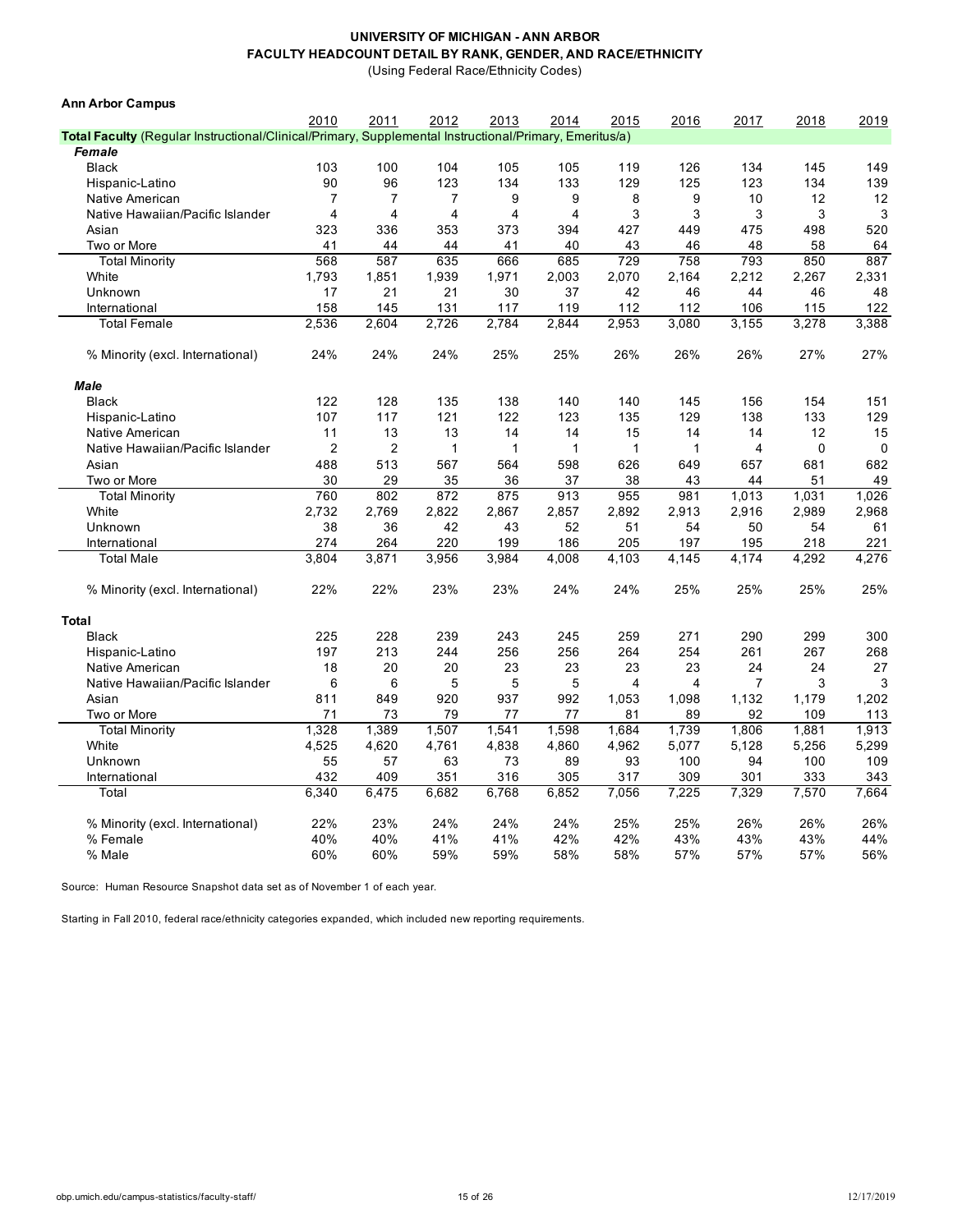(Using Federal Race/Ethnicity Codes)

**Ann Arbor Campus – Excluding Hospitals**

|                                         | 2010         | 2011           | 2012         | 2013           | 2014         | 2015         | 2016           | 2017           | 2018         | 2019           |
|-----------------------------------------|--------------|----------------|--------------|----------------|--------------|--------------|----------------|----------------|--------------|----------------|
| <b>Regular Staff</b>                    |              |                |              |                |              |              |                |                |              |                |
| Female                                  |              |                |              |                |              |              |                |                |              |                |
| <b>Black</b>                            | 802          | 754            | 769          | 778            | 806          | 839          | 873            | 897            | 923          | 980            |
| Hispanic-Latino                         | 233          | 247            | 255          | 243            | 243          | 279          | 306            | 321            | 353          | 403            |
| Native American                         | 21           | 22             | 21           | 19             | 17           | 19           | 18             | 17             | 17           | 21             |
| Native Hawaiian/Pacific Islander        | 5            | 3              | 4            | $\overline{4}$ | 5            | 4            | 4              | 5              | 5            | 6              |
| Asian                                   | 538          | 535            | 552          | 565            | 574          | 590          | 628            | 641            | 673          | 713            |
| Two or More                             | 125          | 129            | 125          | 126            | 137          | 148          | 168            | 192            | 210          | 229            |
| <b>Total Minority</b>                   | 1,724        | 1,690          | 1,726        | 1,735          | 1,782        | 1,879        | 1,997          | 2,073          | 2,181        | 2,352          |
| White                                   | 6,793        | 6,576          | 6,497        | 6,493          | 6,564        | 6,631        | 6,824          | 6,956          | 7,159        | 7361           |
| Unknown                                 | 68           | 96             | 114          | 132            | 112          | 101          | 98             | 91             | 87           | 80             |
| International                           | 148          | 133            | 122          | 124            | 126          | 133          | 143            | 136            | 173          | 189            |
| <b>Total Female</b>                     | 8,733        | 8,495          | 8,459        | 8,484          | 8,584        | 8,744        | 9,062          | 9,256          | 9,600        | 9,982          |
| % Minority (excl. International)        | 20%          | 20%            | 21%          | 21%            | 21%          | 22%          | 22%            | 23%            | 23%          | 24%            |
| <b>Male</b>                             |              |                |              |                |              |              |                |                |              |                |
| <b>Black</b>                            | 406          | 403            | 421          | 433            | 484          | 518          | 534            | 545            | 593          | 619            |
| Hispanic-Latino                         | 148          | 149            | 156          | 168            | 182          | 183          | 198            | 210            | 224          | 232            |
| Native American                         | 19           | 19             | 17           | 16             | 13           | 14           | 12             | 14             | 12           | 9              |
| Native Hawaiian/Pacific Islander        | 2            | 3              | 3            | 3              | 3            | $\mathbf{1}$ | 3              | $\overline{2}$ | 3            | $\overline{4}$ |
| Asian                                   | 243          | 253            | 263          | 273            | 262          | 280          | 296            | 290            | 315          | 328            |
| Two or More                             | 72           | 74             | 75           | 86             | 92           | 96           | 113            | 110            | 129          | 131            |
| <b>Total Minority</b>                   | 890          | 901            | 935          | 979            | 1,036        | 1,092        | 1,156          | 1,171          | 1,276        | 1,323          |
| White                                   | 3,810        | 3,817          | 3,916        | 4,052          | 4,166        | 4,288        | 4,413          | 4,432          | 4,544        | 4,642          |
| Unknown                                 | 69           | 89             | 105          | 102            | 101          | 103          | 96             | 102            | 95           | 93             |
| International                           | 109          | 97             | 79           | 84             | 95           | 101          | 123            | 129            | 139          | 141            |
| <b>Total Male</b>                       | 4,878        | 4,904          | 5,035        | 5,217          | 5,398        | 5,584        | 5,788          | 5,834          | 6,054        | 6,199          |
| % Minority (excl. International)        | 19%          | 19%            | 19%          | 19%            | 20%          | 20%          | 20%            | 21%            | 22%          | 22%            |
| <b>Total Regular Staff</b>              |              |                |              |                |              |              |                |                |              |                |
| <b>Black</b>                            | 1,208        | 1,157          | 1,190        | 1,211          | 1,290        | 1,357        | 1,407          | 1,442          | 1,516        | 1,599          |
| Hispanic-Latino                         | 381          | 396            | 411          | 411            | 425          | 462          | 504            | 531            | 577          | 635            |
| Native American                         | 40           | 41             | 38           | 35             | 30           | 33           | 30             | 31             | 29           | 30             |
| Native Hawaiian/Pacific Islander        | 7            | 6              | 7            | 7              | 8            | 5            | $\overline{7}$ | 7              | 8            | 10             |
| Asian                                   | 781          | 788            | 815          | 838            | 836          | 870          | 924            | 931            | 988          | 1,041          |
| Two or More                             | 197          | 203            | 200          | 212            | 229          | 244          | 281            | 302            | 339          | 360            |
| <b>Total Minority</b>                   | 2,614        | 2,591          | 2,661        | 2,714          | 2,818        | 2,971        | 3,153          | 3,244          | 3,457        | 3,675          |
| White                                   | 10,603       | 10,393         | 10,413       | 10,545         | 10,730       | 10,919       | 11,237         | 11,388         | 11,703       | 12,003         |
| Unknown                                 | 137          | 185            | 219          | 234            | 213          | 204          | 194            | 193            | 182          | 173            |
| International                           | 257          | 230            | 201          | 208            | 221          | 234          | 266            | 265            | 312          | 330            |
| Total                                   | 13,611       | 13,399         | 13,494       | 13,701         | 13,982       | 14,328       | 14,850         | 15,090         | 15,654       | 16,181         |
| % Minority (excl. International)        | 20%          | 20%            | 20%          | 20%            | 20%          | 21%          | 22%            | 22%            | 23%          | 23%            |
| % Female                                | 64%          | 63%            | 63%          | 62%            | 61%          | 61%          | 61%            | 61%            | 61%          | 62%            |
| % Male                                  | 36%          | 37%            | 37%          | 38%            | 39%          | 39%          | 39%            | 39%            | 39%          | 38%            |
| <b>Regular Staff by Job Family</b>      |              |                |              |                |              |              |                |                |              |                |
| <b>Career Families</b>                  | 11,735       | 11,540         | 11,652       | 11,785         | 12,007       | 12,285       | 12,747         | 12,972         | 13,463       | 13,967         |
| <b>Athletics</b>                        | 86           | 85             | 90           | 93             | 95           | 95           | 101            | 100            | 103          | 109            |
| Academic Administrative Ungraded        | 1            | $\overline{2}$ | 1            | 3              | 4            | 1            | 3              | 4              | 5            | 3              |
| Service/Maintenance                     | 1,159        | 1,159          | 1,164        | 1,165          | 1,222        | 1,266        | 1,312          | 1,330          | 1,376        | 1,406          |
| <b>Operating Engineers &amp; Trades</b> | 506          | 483            | 467          | 454            | 452          | 441          | 446            | 452            | 460          | 452            |
| Security/Public Safety                  | 88           | 94             | 90           | 172            | 174          | 212          | 213            | 212            | 228          | 223            |
| Nursing                                 | 36<br>13,611 | 36<br>13,399   | 30<br>13,494 | 29<br>13,701   | 28<br>13,982 | 28<br>14,328 | 28<br>14,850   | 20<br>15,090   | 19<br>15,654 | 21<br>16,181   |
| Total                                   |              |                |              |                |              |              |                |                |              |                |

Source: Human Resource Snapshot data set as of November 1 of each year.

Notes: Staff are counted in the job family of their primary job title. Counts are based on a paid appointment as of November 1 of each year. Staff counts

exclude persons counted in the faculty headcounts. Appointments are based on the job location of the employee's primary appointment.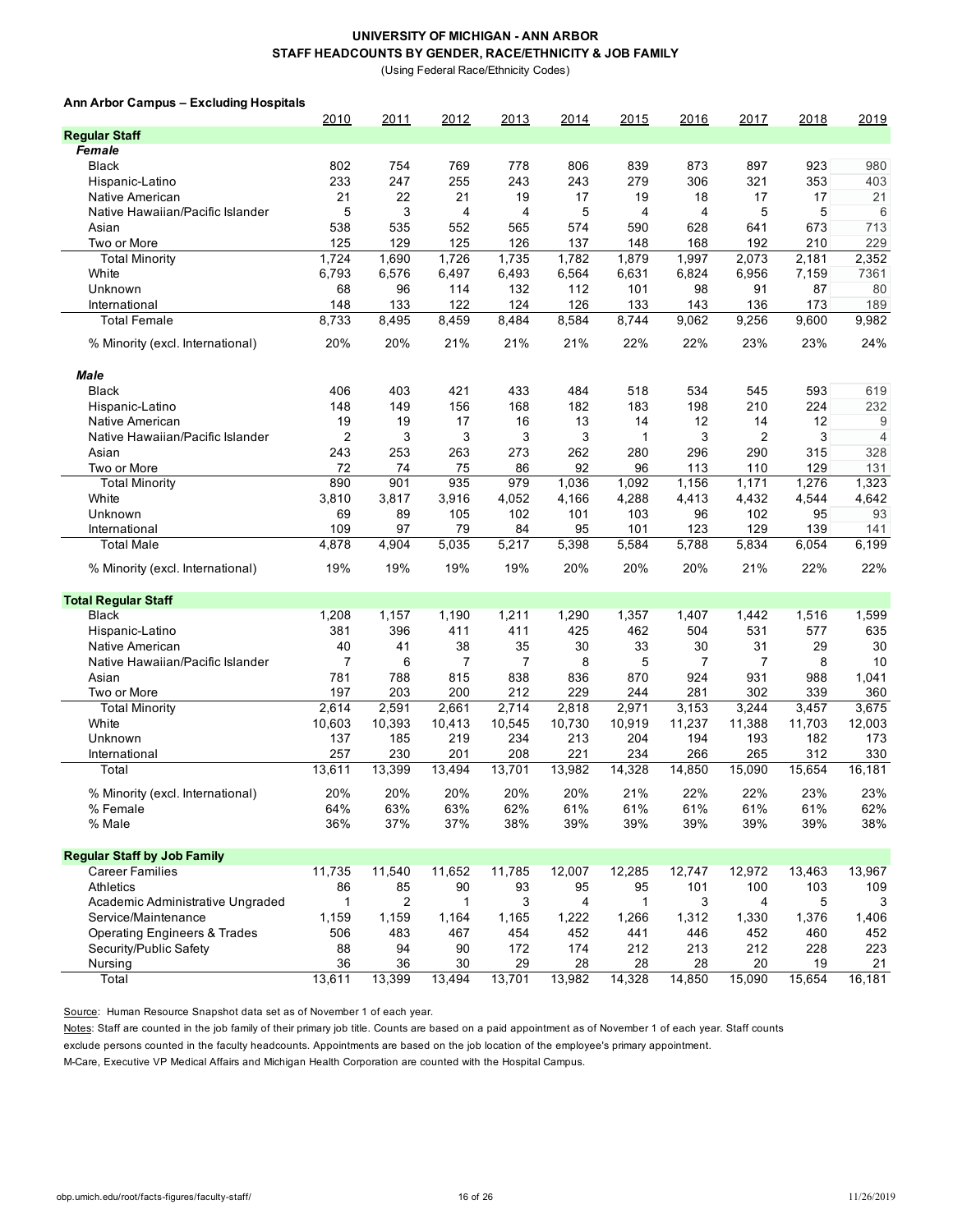(Using Federal Race/Ethnicity Codes)

| Ann Arbor Campus - Excluding Hospitals                                                                                         |               |               |               |               |               |                |               |               |               |               |
|--------------------------------------------------------------------------------------------------------------------------------|---------------|---------------|---------------|---------------|---------------|----------------|---------------|---------------|---------------|---------------|
|                                                                                                                                | 2010          | 2011          | 2012          | 2013          | 2014          | 2015           | 2016          | 2017          | 2018          | 2019          |
| <b>Supplemental Staff</b> (Excludes Supplemental Instructional and Supplemental Primary Staff, which are counted with Faculty) |               |               |               |               |               |                |               |               |               |               |
| Female                                                                                                                         |               |               |               |               |               |                |               |               |               |               |
| <b>Black</b>                                                                                                                   | 75            | 70            | 74            | 74            | 65            | 80             | 71            | 78            | 91            | 105           |
| Hispanic-Latino                                                                                                                | 80            | 76            | 94            | 87            | 103           | 99             | 103           | 109           | 126           | 135           |
| Native American                                                                                                                | 3             | 4             | 3             | 4             | 3             | 3              | 4             | 3             | 2             | -1            |
| Native Hawaiian/Pacific Islander                                                                                               | $\mathbf{1}$  | 1             | $\mathbf 0$   | 1             | 2             | $\mathbf{1}$   | $\mathbf 0$   | 0             | $\mathbf 0$   | $\mathbf 0$   |
| Asian                                                                                                                          | 152           | 159           | 144           | 152           | 153           | 135            | 141           | 143           | 152           | 166           |
| Two or More                                                                                                                    | 45            | 38            | 37            | 30            | 41            | 41             | 45            | 39            | 45            | 63            |
| <b>Total Minority</b>                                                                                                          | 356           | 348           | 352           | 348           | 367           | 359            | 364           | 372           | 416           | 470           |
| White                                                                                                                          | 935           | 916           | 905           | 891           | 874           | 842            | 842           | 855           | 900           | 930           |
| Unknown                                                                                                                        | 10            |               |               |               |               | 60             |               |               |               |               |
|                                                                                                                                |               | 16            | 13            | 30            | 45            |                | 55            | 62            | 64            | 84            |
| International                                                                                                                  | 682           | 708           | 699           | 667           | 661           | 697            | 755           | 815           | 810           | 857           |
| <b>Total Female</b>                                                                                                            | 1,983         | 1,988         | 1,969         | 1,936         | 1,947         | 1,958          | 2,016         | 2,104         | 2,190         | 2,341         |
| % Minority (excl. International)                                                                                               | 27%           | 27%           | 28%           | 27%           | 29%           | 28%            | 29%           | 29%           | 30%           | 32%           |
| Male                                                                                                                           |               |               |               |               |               |                |               |               |               |               |
| <b>Black</b>                                                                                                                   | 47            | 50            | 39            | 55            | 47            | 48             | 59            | 55            | 62            | 63            |
| Hispanic-Latino                                                                                                                | 84            | 89            | 87            | 96            | 98            | 103            | 96            | 115           | 132           | 112           |
| Native American                                                                                                                | 1             | 2             | 3             | 8             | 5             | 4              | 5             | 6             | 5             | 4             |
| Native Hawaiian/Pacific Islander                                                                                               | 0             | $\mathbf 0$   | 0             | 2             | 4             | $\overline{2}$ | 1             | 1             | $\mathbf{1}$  | $\Omega$      |
| Asian                                                                                                                          | 170           | 180           | 188           | 199           | 190           | 176            | 159           | 156           | 173           | 178           |
| Two or More                                                                                                                    | 35            | 41            | 44            | 48            | 50            | 46             | 51            | 55            | 63            | 68            |
| <b>Total Minority</b>                                                                                                          | 337           | 362           | 361           | 408           | 394           | 379            | 371           | 388           | 436           | 425           |
| White                                                                                                                          | 1,153         | 1,189         | 1,194         | 1,176         | 1,121         | 1,048          | 1,038         | 1,040         | 1,009         | 1,008         |
| Unknown                                                                                                                        | 19            | 15            | 20            | 40            | 74            | 85             | 83            | 86            | 92            | 92            |
| International                                                                                                                  | 1,457         | 1,417         | 1,419         | 1,419         | 1,387         | 1,445          | 1,522         | 1,558         | 1,546         | 1,615         |
| <b>Total Male</b>                                                                                                              | 2,966         | 2,983         | 2,994         | 3,043         | 2,976         | 2,957          | 3,014         | 3,072         | 3,083         | 3,140         |
|                                                                                                                                |               |               |               |               |               |                |               |               |               |               |
| % Minority (excl. International)                                                                                               | 22%           | 23%           | 23%           | 25%           | 25%           | 25%            | 25%           | 26%           | 28%           | 28%           |
| <b>Total Supplemental Staff</b>                                                                                                |               |               |               |               |               |                |               |               |               |               |
| <b>Black</b>                                                                                                                   | 122           | 120           | 113           | 129           | 112           | 128            | 130           | 133           | 153           | 168           |
| Hispanic-Latino                                                                                                                | 164           | 165           | 181           | 183           | 201           | 202            | 199           | 224           | 258           | 247           |
| Native American                                                                                                                | 4             | 6             | 6             | 12            | 8             | 7              | 9             | 9             | 7             | 5             |
| Native Hawaiian/Pacific Islander                                                                                               | 1             | 1             | $\mathbf 0$   | 3             | 6             | 3              | 1             | 1             | $\mathbf{1}$  | 0             |
| Asian                                                                                                                          | 322           | 339           | 332           | 351           | 343           | 311            | 300           | 299           | 325           | 344           |
| Two or More                                                                                                                    | 80            | 79            | 81            | 78            | 91            | 87             | 96            | 94            | 108           | 131           |
| <b>Total Minority</b>                                                                                                          | 693           | 710           | 713           | 756           | 761           | 738            | 735           | 760           | 852           | 895           |
| White                                                                                                                          | 2088          | 2105          | 2099          | 2067          | 1995          | 1890           | 1880          | 1895          | 1909          | 1938          |
|                                                                                                                                |               | 31            |               | 70            |               |                |               |               | 156           | 176           |
| Unknown                                                                                                                        | 29            |               | 33            |               | 119           | 145            | 138           | 148           |               |               |
| International<br>Total                                                                                                         | 2139<br>4,949 | 2125<br>4,971 | 2118<br>4,963 | 2086<br>4,979 | 2048<br>4,923 | 2142<br>4,915  | 2277<br>5,030 | 2373<br>5,176 | 2356<br>5,273 | 2472<br>5,481 |
|                                                                                                                                |               |               |               |               |               |                |               |               |               |               |
| % Minority (excl. International)                                                                                               | 25%           | 25%           | 25%           | 26%           | 26%           | 27%            | 27%           | 27%           | 29%           | 30%           |
| % Female                                                                                                                       | 40%           | 40%           | 40%           | 39%           | 40%           | 40%            | 40%           | 41%           | 42%           | 43%           |
| % Male                                                                                                                         | 60%           | 60%           | 60%           | 61%           | 60%           | 60%            | 60%           | 59%           | 58%           | 57%           |
| <b>Supplemental Staff by Job Family</b>                                                                                        |               |               |               |               |               |                |               |               |               |               |
| Graduate Student Instructor                                                                                                    | 1,787         | 1,785         | 1,802         | 1,833         | 1,882         | 1,875          | 1,931         | 1,971         | 2,011         | 2,098         |
| Graduate Student Research Assistan                                                                                             | 1,962         | 1,927         | 1,950         | 1,923         | 1,834         | 1,794          | 1,831         | 1,880         | 1,945         | 2,037         |
| Graduate Student Staff Assistant                                                                                               | 43            | 47            | 47            | 40            | 41            | 43             | 41            | 45            | 36            | 35            |
| <b>Research Fellows</b>                                                                                                        | 1,146         | 1,198         | 1,152         | 1,169         | 1,145         | 1,154          | 1,188         | 1,231         | 1,221         | 1,249         |
| <b>Clinical Interns</b>                                                                                                        | 11            | 14            | 12            | 14            | 16            | 46             | 38            | 46            | 57            | 59            |
| Professional Specialist/Other                                                                                                  | 0             | 0             | 0             | 0             | 5             | 3              | 1             | 3             | 3             | 3             |
| Total                                                                                                                          | 4,949         | 4,971         | 4,963         | 4,979         | 4,923         | 4,915          | 5,030         | 5,176         | 5,273         | 5,481         |

Source: Human Resource Snapshot data set as of November 1 of each year.

Notes: Staff are counted in the job family of their primary job title. Counts are based on a paid appointment as of November 1 of each year. Staff counts

exclude persons counted in the faculty headcounts. Appointments are based on the job location of the employee's primary appointment.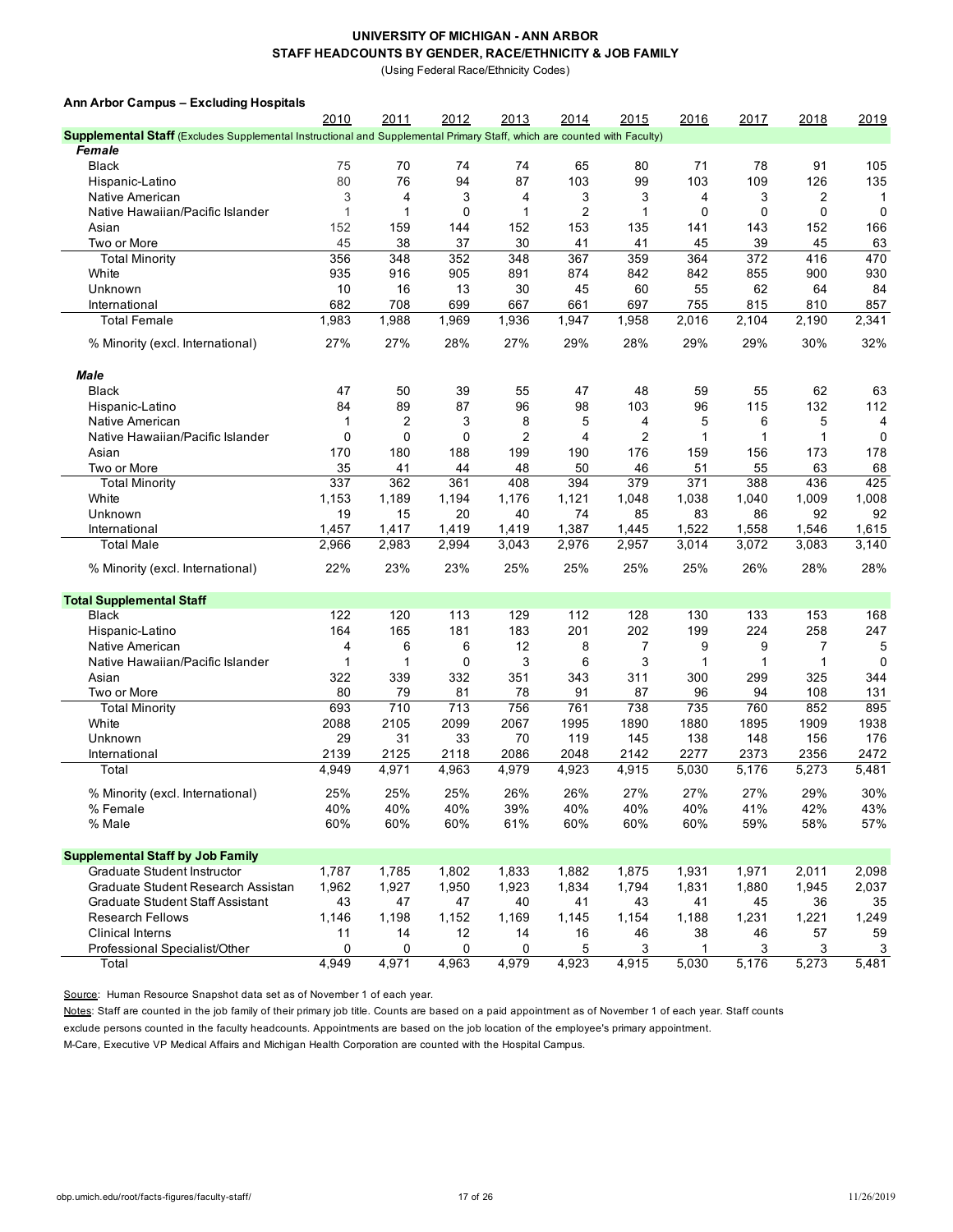(Using Federal Race/Ethnicity Codes)

| Ann Arbor Campus - Excluding Hospitals |  |
|----------------------------------------|--|
|----------------------------------------|--|

|                                                                                                                                           | 2010   | 2011           | 2012           | 2013   | 2014           | 2015   | 2016           | 2017   | 2018           | 2019           |
|-------------------------------------------------------------------------------------------------------------------------------------------|--------|----------------|----------------|--------|----------------|--------|----------------|--------|----------------|----------------|
| Total Regular and Supplemental Staff (Excludes Supplemental Instructional and Supplemental Primary Staff, which are counted with Faculty) |        |                |                |        |                |        |                |        |                |                |
| Female                                                                                                                                    |        |                |                |        |                |        |                |        |                |                |
| <b>Black</b>                                                                                                                              | 877    | 824            | 843            | 852    | 871            | 919    | 944            | 975    | 1,014          | 1,085          |
| Hispanic-Latino                                                                                                                           | 313    | 323            | 349            | 330    | 346            | 378    | 409            | 430    | 479            | 538            |
| Native American                                                                                                                           | 24     | 26             | 24             | 23     | 20             | 22     | 22             | 20     | 19             | 22             |
| Native Hawaiian/Pacific Islander                                                                                                          | 6      | $\overline{4}$ | 4              | 5      | $\overline{7}$ | 5      | $\overline{4}$ | 5      | 5              | 6              |
| Asian                                                                                                                                     | 690    | 694            | 696            | 717    | 727            | 725    | 769            | 784    | 825            | 879            |
| Two or More                                                                                                                               | 170    | 167            | 162            | 156    | 178            | 189    | 213            | 231    | 255            | 292            |
| <b>Total Minority</b>                                                                                                                     | 2,080  | 2,038          | 2,078          | 2,083  | 2,149          | 2,238  | 2,361          | 2,445  | 2,597          | 2,822          |
| White                                                                                                                                     | 7,728  | 7,492          | 7,402          | 7,384  | 7,438          | 7,473  | 7,666          | 7,811  | 8,059          | 8,291          |
| Unknown                                                                                                                                   | 78     | 112            | 127            | 162    | 157            | 161    | 153            | 153    | 151            | 164            |
| International                                                                                                                             | 830    | 841            | 821            | 791    | 787            | 830    | 898            | 951    | 983            | 1,046          |
| <b>Total Female</b>                                                                                                                       | 10,716 | 10,483         | 10,428         | 10,420 | 10,531         | 10,702 | 11,078         | 11,360 | 11,790         | 12,323         |
| % Minority (excl. International)                                                                                                          | 21%    | 21%            | 22%            | 22%    | 22%            | 23%    | 23%            | 23%    | 24%            | 25%            |
| <b>Male</b>                                                                                                                               |        |                |                |        |                |        |                |        |                |                |
| <b>Black</b>                                                                                                                              | 453    | 453            | 460            | 488    | 531            | 566    | 593            | 600    | 655            | 682            |
| Hispanic-Latino                                                                                                                           | 232    | 238            | 243            | 264    | 280            | 286    | 294            | 325    | 356            | 344            |
| Native American                                                                                                                           | 20     | 21             | 20             | 24     | 18             | 18     | 17             | 20     | 17             | 13             |
| Native Hawaiian/Pacific Islander                                                                                                          | 2      | 3              | 3              | 5      | $\overline{7}$ | 3      | 4              | 3      | $\overline{4}$ | $\overline{4}$ |
| Asian                                                                                                                                     | 413    | 433            | 451            | 472    | 452            | 456    | 455            | 446    | 488            | 506            |
| Two or More                                                                                                                               | 107    | 115            | 119            | 134    | 142            | 142    | 164            | 165    | 192            | 199            |
| <b>Total Minority</b>                                                                                                                     | 1.227  | 1.263          | 1,296          | 1,387  | 1,430          | 1,471  | 1,527          | 1,559  | 1,712          | 1,748          |
| White                                                                                                                                     | 4,963  | 5,006          | 5,110          | 5,228  | 5,287          | 5,336  | 5,451          | 5,472  | 5,553          | 5,650          |
| Unknown                                                                                                                                   | 88     | 104            | 125            | 142    | 175            | 188    | 179            | 188    | 187            | 185            |
| International                                                                                                                             | 1,566  | 1,514          | 1,498          | 1,503  | 1,482          | 1,546  | 1,645          | 1,687  | 1,685          | 1,756          |
| <b>Total Male</b>                                                                                                                         | 7,844  | 7,887          | 8,029          | 8,260  | 8,374          | 8,541  | 8,802          | 8,906  | 9,137          | 9,339          |
| % Minority (excl. International)                                                                                                          | 20%    | 20%            | 20%            | 21%    | 21%            | 21%    | 21%            | 22%    | 23%            | 23%            |
| <b>Total Regular and Supplemental Staff</b>                                                                                               |        |                |                |        |                |        |                |        |                |                |
| <b>Black</b>                                                                                                                              | 1,330  | 1,277          | 1,303          | 1,340  | 1,402          | 1,485  | 1,537          | 1,575  | 1,669          | 1,767          |
| Hispanic-Latino                                                                                                                           | 545    | 561            | 592            | 594    | 626            | 664    | 703            | 755    | 835            | 882            |
| Native American                                                                                                                           | 44     | 47             | 44             | 47     | 38             | 40     | 39             | 40     | 36             | 35             |
| Native Hawaiian/Pacific Islander                                                                                                          | 8      | $\overline{7}$ | $\overline{7}$ | 10     | 14             | 8      | 8              | 8      | 9              | 10             |
| Asian                                                                                                                                     | 1,103  | 1,127          | 1,147          | 1,189  | 1,179          | 1,181  | 1,224          | 1,230  | 1,313          | 1,385          |
| Two or More                                                                                                                               | 277    | 282            | 281            | 290    | 320            | 331    | 377            | 396    | 447            | 491            |
| <b>Total Minority</b>                                                                                                                     | 3,307  | 3,301          | 3,374          | 3,470  | 3,579          | 3,709  | 3,888          | 4,004  | 4,309          | 4,570          |
| White                                                                                                                                     | 12,691 | 12,498         | 12,512         | 12,612 | 12,725         | 12,809 | 13,117         | 13,283 | 13,612         | 13,941         |
| Unknown                                                                                                                                   | 166    | 216            | 252            | 304    | 332            | 349    | 332            | 341    | 338            | 349            |
| International                                                                                                                             | 2,396  | 2,355          | 2,319          | 2,294  | 2,269          | 2,376  | 2,543          | 2,638  | 2,668          | 2,802          |
| Total                                                                                                                                     | 18,560 | 18,370         | 18,457         | 18,680 | 18,905         | 19,243 | 19,880         | 20,266 | 20,927         | 21,662         |
|                                                                                                                                           |        |                |                |        |                |        |                |        |                |                |
| % Minority (excl. International)                                                                                                          | 20%    | 21%            | 21%            | 21%    | 22%            | 22%    | 22%            | 23%    | 24%            | 24%            |
| % Female                                                                                                                                  | 58%    | 57%            | 56%            | 56%    | 56%            | 56%    | 56%            | 56%    | 56%            | 57%            |
| % Male                                                                                                                                    | 42%    | 43%            | 44%            | 44%    | 44%            | 44%    | 44%            | 44%    | 44%            | 43%            |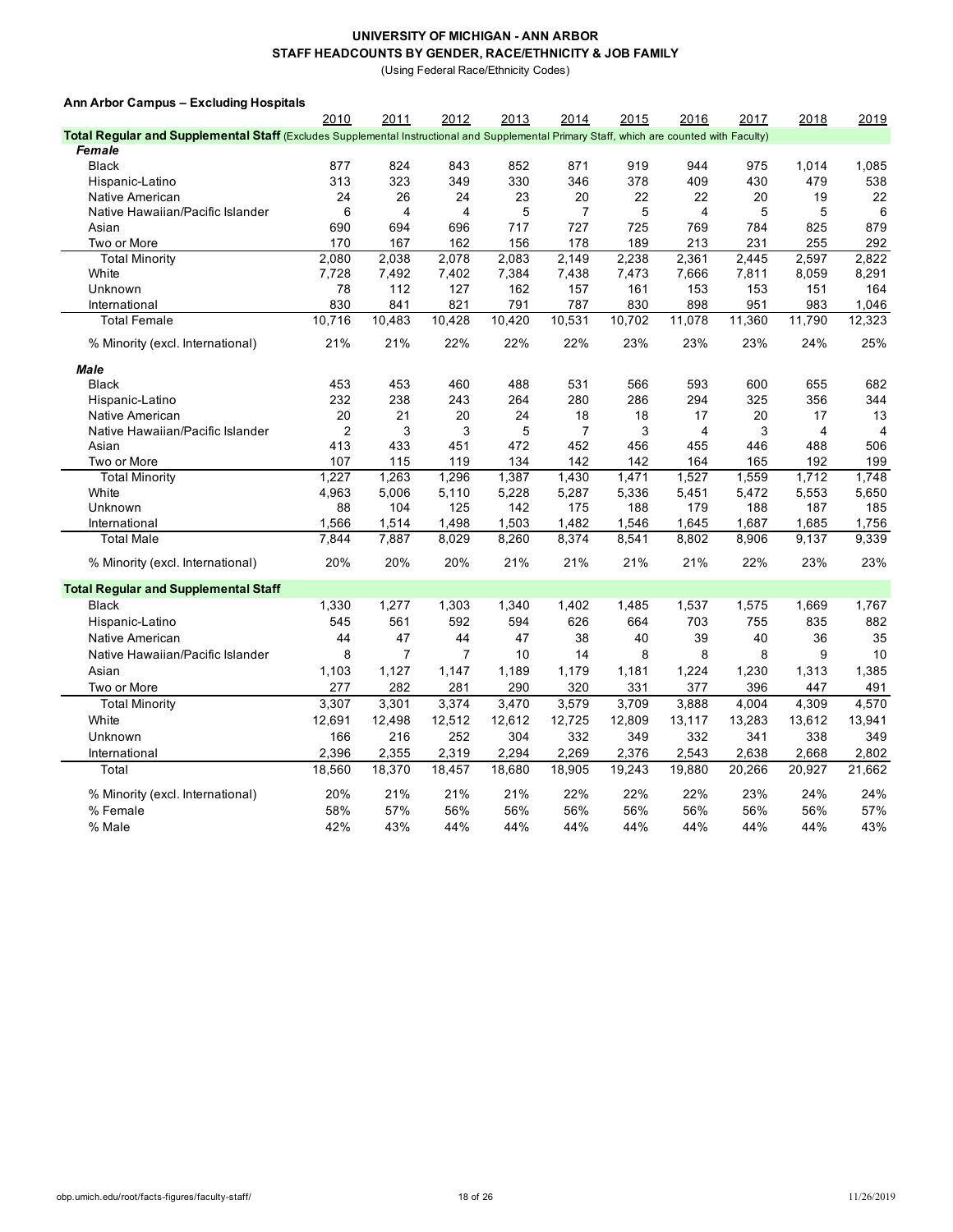(Using Federal Race/Ethnicity Codes)

#### **Ann Arbor Campus – Excluding Hospitals**

|                                                     | 2010   | 2011   | 2012   | 2013   | 2014   | 2015   | 2016   | 2017   | 2018   | 2019   |
|-----------------------------------------------------|--------|--------|--------|--------|--------|--------|--------|--------|--------|--------|
| <b>Regular and Supplemental Staff by Job Family</b> |        |        |        |        |        |        |        |        |        |        |
| <b>Career Families</b>                              | 11.735 | 11.540 | 11,652 | 11.785 | 12.007 | 12,285 | 12.747 | 12,972 | 13.463 | 13,967 |
| Athletics                                           | 86     | 85     | 90     | 93     | 95     | 95     | 101    | 100    | 103    | 109    |
| Academic Administrative Ungraded                    |        | 2      |        | 3      | 4      |        | 3      | 4      | 5      | 3      |
| Service/Maintenance                                 | 1.159  | 1.159  | 1,164  | 1.165  | 1,222  | 1,266  | 1,312  | 1,330  | 1,376  | 1,406  |
| <b>Operating Engineers &amp; Trades</b>             | 506    | 483    | 467    | 454    | 452    | 441    | 446    | 452    | 460    | 452    |
| Security/Public Safety                              | 88     | 94     | 90     | 172    | 174    | 212    | 213    | 212    | 228    | 223    |
| Nursina                                             | 36     | 36     | 30     | 29     | 28     | 28     | 28     | 20     | 19     | 21     |
| Graduate Student Instructor                         | 1.787  | 1.785  | 1.802  | 1.833  | 1.882  | 1.875  | 1.931  | 1,971  | 2,011  | 2,098  |
| Graduate Student Research Assistan                  | 1,962  | 1,927  | 1.950  | 1.923  | 1,834  | 1.794  | 1.831  | 1,880  | 1.945  | 2,037  |
| <b>Graduate Student Staff Assistant</b>             | 43     | 47     | 47     | 40     | 41     | 43     | 41     | 45     | 36     | 35     |
| <b>Research Fellows</b>                             | 1.146  | 1.198  | 1.152  | 1.169  | 1.145  | 1.154  | 1.188  | 1.231  | 1,221  | 1.249  |
| <b>Clinical Interns</b>                             | 11     | 14     | 12     | 14     | 16     | 46     | 38     | 46     | 57     | 59     |
| Professional Specialist/Other                       | 0      | 0      | 0      | 0      | 5      | 3      |        | 3      | 3      | 3      |
| Total                                               | 18.560 | 18.370 | 18.457 | 18.680 | 18,905 | 19.243 | 19.880 | 20.266 | 20.927 | 21,662 |

Source: Human Resource Snapshot data set as of November 1 of each year.

Notes: Staff are counted in the job family of their primary job title. Counts are based on a paid appointment as of November 1 of each year. Staff counts

exclude persons counted in the faculty headcounts. Appointments are based on the job location of the employee's primary appointment.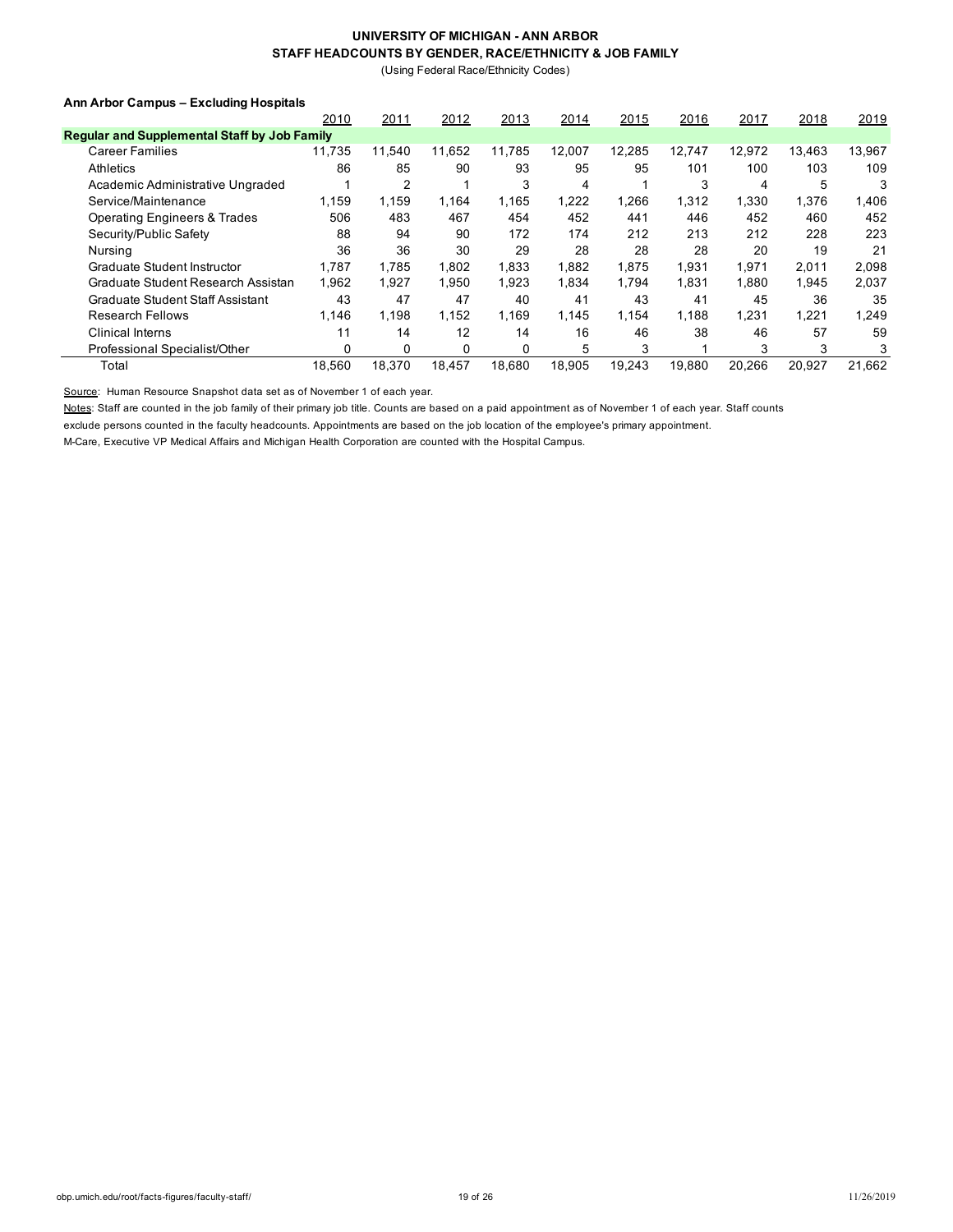(Using Federal Race/Ethnicity Codes)

| <b>Hospitals</b>                        |        |        |        |        |        |             |        |        |        |        |
|-----------------------------------------|--------|--------|--------|--------|--------|-------------|--------|--------|--------|--------|
|                                         | 2010   | 2011   | 2012   | 2013   | 2014   | 2015        | 2016   | 2017   | 2018   | 2019   |
| <b>Regular Staff</b><br>Female          |        |        |        |        |        |             |        |        |        |        |
|                                         |        |        |        |        |        |             |        |        |        |        |
| <b>Black</b>                            | 1,103  | 1,141  | 1,217  | 1,207  | 1,284  | 1,352       | 1,471  | 1,585  | 1,613  | 1,662  |
| Hispanic-Latino                         | 220    | 235    | 257    | 260    | 285    | 317         | 354    | 394    | 419    | 450    |
| Native American                         | 40     | 39     | 43     | 42     | 39     | 39          | 37     | 35     | 35     | 36     |
| Native Hawaiian/Pacific Islander        | 7      | 10     | 10     | 13     | 12     | 14          | 13     | 14     | 16     | 13     |
| Asian                                   | 396    | 416    | 443    | 451    | 486    | 539         | 573    | 617    | 662    | 702    |
| Two or More                             | 131    | 142    | 161    | 171    | 187    | 207         | 234    | 276    | 295    | 310    |
| <b>Total Minority</b>                   | 1,897  | 1,983  | 2,131  | 2,144  | 2,293  | 2,468       | 2.682  | 2,921  | 3,040  | 3.173  |
| White                                   | 8,685  | 9,127  | 9,769  | 9,825  | 10,243 | 10,509      | 10,896 | 11,569 | 11,906 | 12,142 |
| Unknown                                 | 157    | 206    | 344    | 382    | 349    | 324         | 300    | 284    | 279    | 256    |
| International                           | 35     | 31     | 29     | 29     | 27     | 27          | 37     | 50     | 51     | 44     |
| <b>Total Female</b>                     | 10,774 | 11,347 | 12,273 | 12,380 | 12,912 | 13,328      | 13,915 | 14,824 | 15,276 | 15,615 |
| % Minority (excl. International)        | 18%    | 18%    | 17%    | 17%    | 18%    | 19%         | 19%    | 20%    | 20%    | 20%    |
| Male                                    |        |        |        |        |        |             |        |        |        |        |
| <b>Black</b>                            | 416    | 434    | 460    | 456    | 475    | 475         | 508    | 563    | 567    | 589    |
| Hispanic-Latino                         | 86     | 89     | 96     | 96     | 104    | 105         | 115    | 126    | 126    | 142    |
| Native American                         | 10     | 13     | 13     | 13     | 15     | 11          | 9      | 10     | 8      | 8      |
| Native Hawaiian/Pacific Islander        | 6      | 6      | 7      | 6      | 9      | 10          | 10     | 9      | 8      | 9      |
| Asian                                   | 119    | 125    | 134    | 140    | 154    | 175         | 183    | 203    | 212    | 235    |
| Two or More                             | 44     | 56     | 60     | 68     | 72     | 82          | 85     | 100    | 108    | 126    |
| <b>Total Minority</b>                   | 681    | 723    | 770    | 779    | 829    | 858         | 910    | 1,011  | 1,029  | 1,109  |
| White                                   | 2,070  | 2,211  | 2,363  | 2,328  | 2,461  | 2,491       | 2,642  | 2,894  | 2,924  | 2,990  |
| Unknown                                 | 63     | 85     | 128    | 137    | 133    | 115         | 97     | 91     | 90     | 87     |
| International                           | 20     | 24     | 28     | 24     | 21     | 25          | 27     | 29     | 34     | 31     |
| <b>Total Male</b>                       | 2,834  | 3,043  | 3,289  | 3,268  | 3,444  | 3,489       | 3,676  | 4,025  | 4,077  | 4,217  |
| % Minority (excl. International)        | 24%    | 24%    | 24%    | 24%    | 24%    | 25%         | 25%    | 25%    | 25%    | 26%    |
| <b>Total Regular Staff</b>              |        |        |        |        |        |             |        |        |        |        |
| <b>Black</b>                            | 1,519  | 1,575  | 1,677  | 1,663  | 1,759  | 1,827       | 1,979  | 2,148  | 2,180  | 2,251  |
| Hispanic-Latino                         | 306    | 324    | 353    | 356    | 389    | 422         | 469    | 520    | 545    | 592    |
| Native American                         | 50     | 52     | 56     | 55     | 54     | 50          | 46     | 45     | 43     | 44     |
| Native Hawaiian/Pacific Islander        | 13     | 16     | 17     | 19     | 21     | 24          | 23     | 23     | 24     | 22     |
| Asian                                   | 515    | 541    | 577    | 591    | 640    | 714         | 756    | 820    | 874    | 937    |
| Two or More                             | 175    | 198    | 221    | 239    | 259    | 289         | 319    | 376    | 403    | 436    |
| <b>Total Minority</b>                   | 2,578  | 2,706  | 2,901  | 2,923  | 3,122  | 3,326       | 3,592  | 3,932  | 4,069  | 4,282  |
| White                                   | 10,755 | 11,338 | 12,132 | 12,153 | 12,704 | 13,000      | 13,538 | 14,463 | 14,830 | 15,132 |
| Unknown                                 | 220    | 291    | 472    | 519    | 482    | 439         | 397    | 375    | 369    | 343    |
| International                           | 55     | 55     | 57     | 53     | 48     | 52          | 64     | 79     | 85     | 75     |
| Total                                   | 13,608 | 14,390 | 15,562 | 15,648 | 16,356 | 16,817      | 17,591 | 18,849 | 19,353 | 19,832 |
| % Minority (excl. International)        | 19%    | 19%    | 19%    | 19%    | 19%    | 20%         | 20%    | 21%    | 21%    | 22%    |
| % Female                                | 79%    | 79%    | 79%    | 79%    | 79%    | 79%         | 79%    | 79%    | 79%    | 79%    |
| % Male                                  | 21%    | 21%    | 21%    | 21%    | 21%    | 21%         | 21%    | 21%    | 21%    | 21%    |
|                                         |        |        |        |        |        |             |        |        |        |        |
| <b>Regular Staff by Job Family</b>      |        |        |        |        |        |             |        |        |        |        |
| <b>Career Families</b>                  | 8,467  | 9,192  | 9,781  | 9,822  | 10,271 | 10,697      | 11,184 | 11,967 | 11,930 | 12,572 |
| <b>Athletics</b>                        | 0      | 0      | 0      | 0      | 0      | 0           | 0      | 0      | 0      | 0      |
| Academic Administrative Ungraded        | 0      | 0      | 0      | 0      | 0      | $\mathbf 0$ | 0      | 0      | 0      | 0      |
| Service/Maintenance                     | 1,118  | 1,133  | 1,235  | 1,263  | 1,292  | 1,188       | 1,245  | 1,314  | 1,345  | 1,390  |
| <b>Operating Engineers &amp; Trades</b> | 18     | 19     | 16     | 15     | 13     | 14          | 13     | 14     | 460    | 68     |
| Security/Public Safety                  | 70     | 76     | 76     | 0      | 0      | 0           | 0      | 0      | 0      | 0      |
| Nursing                                 | 3,935  | 3,970  | 4,454  | 4,548  | 4,780  | 4,918       | 5,149  | 5,554  | 5,618  | 5,802  |
| Total                                   | 13,608 | 14,390 | 15,562 | 15,648 | 16,356 | 16,817      | 17,591 | 18,849 | 19,353 | 19,832 |

Source: Human Resource Snapshot data set as of November 1 of each year.

Notes: Staff are counted in the job family of their primary job title. Counts are based on a paid appointment as of November 1 of each year. Staff counts

exclude persons counted in the faculty headcounts. Appointments are based on the job location of the employee's primary appointment.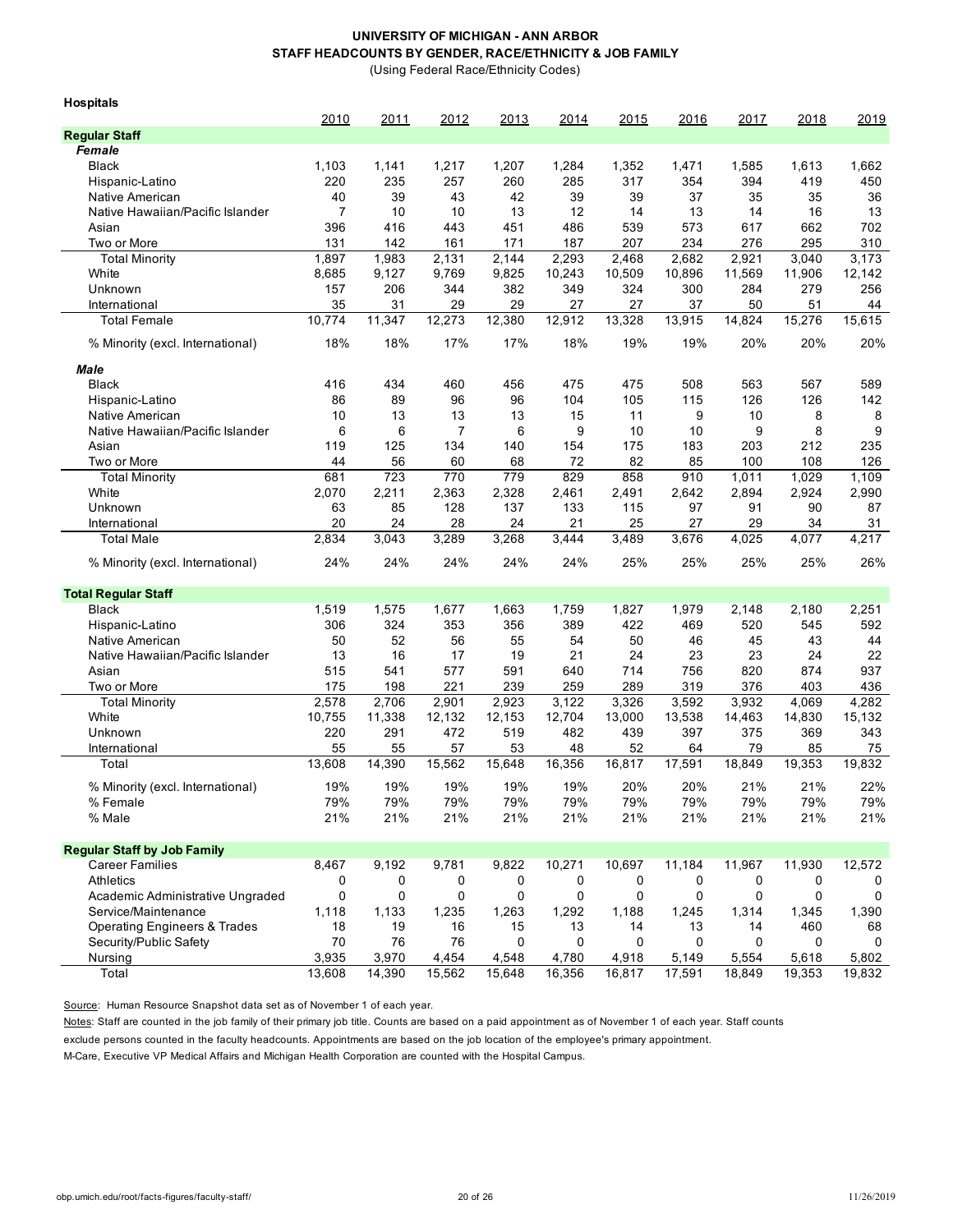(Using Federal Race/Ethnicity Codes)

| <b>Hospitals</b>                                                                                                      |                |             |                |                |                  |                |              |       |                  |              |
|-----------------------------------------------------------------------------------------------------------------------|----------------|-------------|----------------|----------------|------------------|----------------|--------------|-------|------------------|--------------|
|                                                                                                                       | 2010           | 2011        | 2012           | 2013           | 2014             | 2015           | 2016         | 2017  | 2018             | 2019         |
| Supplemental Staff (Excludes Supplemental Instructional and Supplemental Primary Staff, who are counted with Faculty) |                |             |                |                |                  |                |              |       |                  |              |
| Female                                                                                                                |                |             |                |                |                  |                |              |       |                  |              |
| <b>Black</b>                                                                                                          | 23             | 21          | 23             | 25             | 23               | 19             | 19           | 18    | 20               | 22           |
| Hispanic-Latino                                                                                                       | 20             | 16          | 12             | $\overline{7}$ | 9                | $\overline{7}$ | 5            | 12    | 15               | 17           |
| <b>Native American</b>                                                                                                | $\overline{c}$ | 1           | 1              | 0              | 0                | 0              | 0            | 0     | 1                | $\mathbf{1}$ |
| Native Hawaiian/Pacific Islander                                                                                      | $\mathbf 0$    | 1           | 0              | 0              | 0                | 0              | $\mathbf 0$  | 0     | 0                | $\mathbf 0$  |
| Asian                                                                                                                 | 96             | 106         | 116            | 121            | 117              | 125            | 123          | 116   | 111              | 114          |
| Two or More                                                                                                           | 7              | 7           | 7              | 9              | 10               | 13             | 14           | 16    | 15               | 16           |
| <b>Total Minority</b>                                                                                                 | 148            | 152         | 159            | 162            | 159              | 164            | 161          | 162   | 162              | 170          |
| White                                                                                                                 | 284            | 306         | 322            | 347            | 344              | 359            | 363          | 372   | 402              | 439          |
| Unknown                                                                                                               | 12             | 8           | 8              | 6              | 5                | 3              | 3            | 4     | 3                | 3            |
| International                                                                                                         | 15             | 14          | 12             | 8              | 3                | 4              | 8            | 8     | 8                | 8            |
| <b>Total Female</b>                                                                                                   | 459            | 480         | 501            | 523            | $\overline{511}$ | 530            | 535          | 546   | $\overline{575}$ | 620          |
|                                                                                                                       |                |             |                |                |                  |                |              |       |                  |              |
| % Minority (excl. International)                                                                                      | 33%            | 33%         | 33%            | 31%            | 31%              | 31%            | 31%          | 30%   | 29%              | 28%          |
| <b>Male</b>                                                                                                           |                |             |                |                |                  |                |              |       |                  |              |
| <b>Black</b>                                                                                                          | 18             | 16          | 14             | 11             | 8                | 13             | 14           | 12    | 15               | 13           |
| Hispanic-Latino                                                                                                       | 15             | 10          | 9              | 7              | 6                | 10             | 7            | 14    | 23               | 16           |
| Native American                                                                                                       | 1              | 1           | 1              | 1              | 1                | 1              | 1            | 1     | 0                | $\mathbf 0$  |
| Native Hawaiian/Pacific Islander                                                                                      | $\mathbf 0$    | $\mathbf 0$ | 0              | $\mathbf 0$    | 0                | $\mathbf 0$    | $\mathbf 0$  | 0     | $\mathbf 0$      | $\mathbf 0$  |
| Asian                                                                                                                 | 115            | 118         | 119            | 120            | 131              | 144            | 151          | 168   | 135              | 134          |
| Two or More                                                                                                           | 7              | 8           | 9              | 11             | 11               | 9              | 14           | 15    | 15               | 17           |
| <b>Total Minority</b>                                                                                                 | 156            | 153         | 152            | 150            | 157              | 177            | 187          | 210   | 188              | 180          |
| White                                                                                                                 | 423            | 449         | 473            | 482            | 493              | 495            | 482          | 459   | 477              | 451          |
| Unknown                                                                                                               | 30             | 19          | 13             | 10             | 5                | 8              | 8            | 11    | 11               | 11           |
| International                                                                                                         | 28             | 23          | 20             | 16             | 24               | 18             | 18           | 16    | 17               | 18           |
| <b>Total Male</b>                                                                                                     | 637            | 644         | 658            | 658            | 679              | 698            | 695          | 696   | 693              | 660          |
|                                                                                                                       |                |             |                |                |                  |                |              |       |                  |              |
| % Minority (excl. International)                                                                                      | 26%            | 25%         | 24%            | 23%            | 24%              | 26%            | 28%          | 31%   | 28%              | 28%          |
| <b>Total Supplemental Staff</b>                                                                                       |                |             |                |                |                  |                |              |       |                  |              |
| <b>Black</b>                                                                                                          | 41             | 37          | 37             | 36             | 31               | 32             | 33           | 30    | 35               | 35           |
| Hispanic-Latino                                                                                                       | 35             | 26          | 21             | 14             | 15               | 17             | 12           | 26    | 38               | 33           |
| Native American                                                                                                       | 3              | 2           | $\overline{2}$ | $\mathbf{1}$   | 1                | $\mathbf{1}$   | $\mathbf{1}$ | 1     | 1                | $\mathbf{1}$ |
| Native Hawaiian/Pacific Islander                                                                                      | 0              | 1           | 0              | 0              | 0                | 0              | 0            | 0     | 0                | 0            |
| Asian                                                                                                                 | 211            | 224         | 235            | 241            | 248              | 269            | 274          | 284   | 246              | 248          |
| Two or More                                                                                                           | 14             | 15          | 16             | 20             | 21               | 22             | 28           | 31    | 30               | 33           |
| <b>Total Minority</b>                                                                                                 | 304            | 305         | 311            | 312            | 316              | 341            | 348          | 372   | 350              | 350          |
| White                                                                                                                 | 707            | 755         | 795            | 829            | 837              | 854            | 845          | 831   | 879              | 890          |
| Unknown                                                                                                               | 42             | 27          | 21             | 16             | 10               | 11             | 11           | 15    | 14               | 14           |
| International                                                                                                         | 43             | 37          | 32             | 24             | 27               | 22             | 26           | 24    | 25               | 26           |
| Total                                                                                                                 | 1,096          | 1,124       | 1,159          | 1,181          | 1,190            | 1,228          | 1,230        | 1,242 | 1,268            | 1,280        |
| % Minority (excl. International)                                                                                      | 29%            | 28%         | 28%            | 27%            | 27%              | 28%            | 29%          | 31%   | 28%              | 28%          |
| % Female                                                                                                              | 42%            | 43%         | 43%            | 44%            | 43%              | 43%            | 43%          | 44%   | 45%              | 48%          |
| % Male                                                                                                                | 58%            | 57%         | 57%            | 56%            | 57%              | 57%            | 57%          | 56%   | 55%              | 52%          |
|                                                                                                                       |                |             |                |                |                  |                |              |       |                  |              |
| <b>Supplemental Staff by Job Family</b>                                                                               |                |             |                |                |                  |                |              |       |                  |              |
| <b>House Officers</b>                                                                                                 | 1,094          | 1,123       | 1,154          | 1,181          | 1,189            | 1,228          | 1,227        | 1,241 | 1,262            | 1,277        |
| <b>Research Fellows</b>                                                                                               | 2              | 1           | 5              | 0              | 1                | 0              | 0            | 0     | 0                | 0            |
| <b>Clinical Interns</b>                                                                                               | 0              | 0           | 0              | 0              | 0                | 0              | 1            | 0     | 3                | 1            |
| Professional Specialist/Other                                                                                         | 0              | 0           | 0              | 0              | 0                | 0              | 2            |       | 3                | 2            |
| Total                                                                                                                 | 1,096          | 1,124       | 1,159          | 1,181          | 1,190            | 1,228          | 1,230        | 1,242 | 1,268            | 1,280        |

Source: Human Resource Snapshot data set as of November 1 of each year.

Notes: Staff are counted in the job family of their primary job title. Counts are based on a paid appointment as of November 1 of each year. Staff counts exclude persons counted in the faculty headcounts. Appointments are based on the job location of the employee's primary appointment.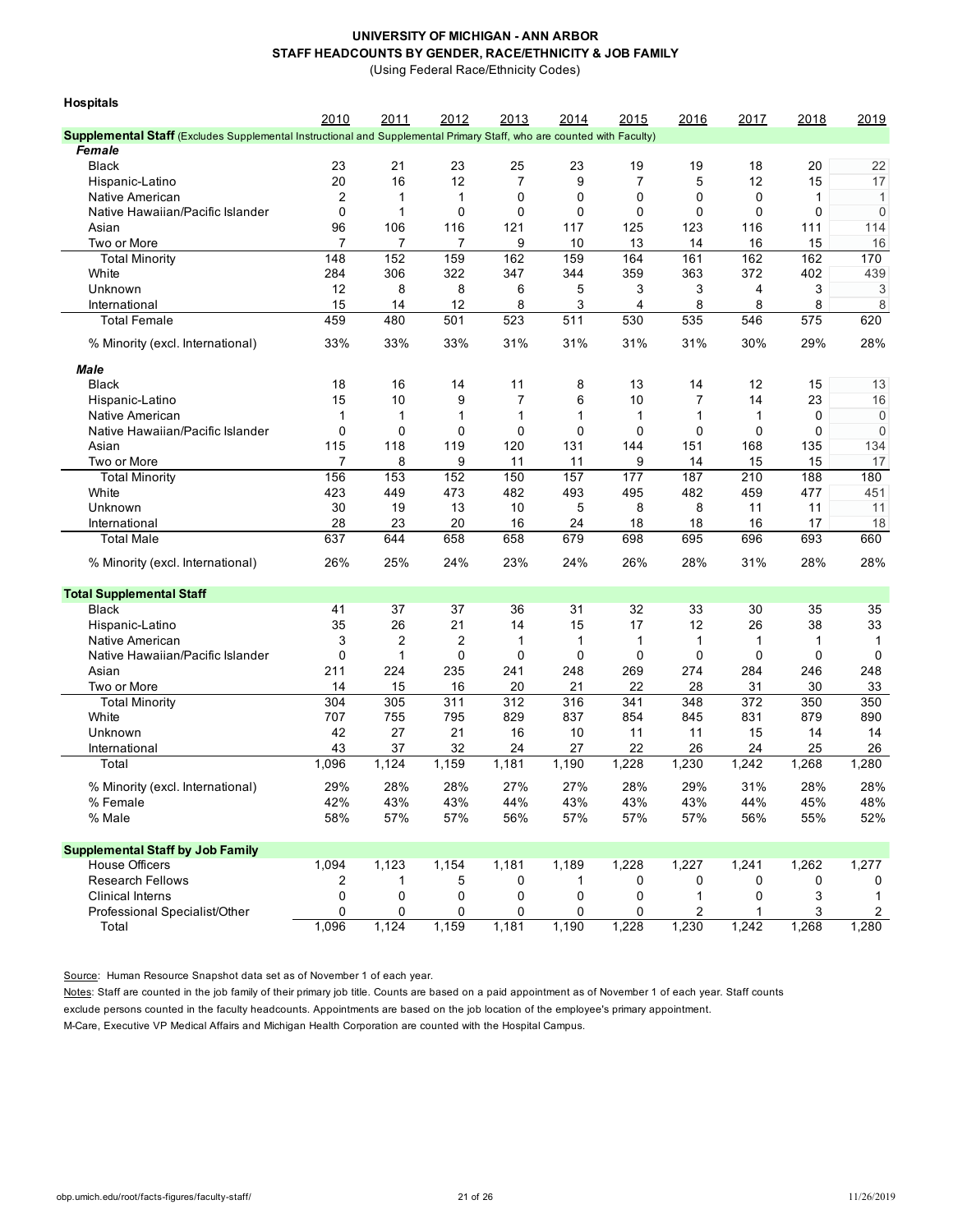(Using Federal Race/Ethnicity Codes)

| <b>Hospitals</b>                                                                                                                        |            |            |            |            |            |            |            |            |            |            |
|-----------------------------------------------------------------------------------------------------------------------------------------|------------|------------|------------|------------|------------|------------|------------|------------|------------|------------|
|                                                                                                                                         | 2010       | 2011       | 2012       | 2013       | 2014       | 2015       | 2016       | 2017       | 2018       | 2019       |
| Total Regular and Supplemental Staff (Excludes Supplemental Instructional and Supplemental Primary Staff, who are counted with Faculty) |            |            |            |            |            |            |            |            |            |            |
| Female                                                                                                                                  |            |            |            |            |            |            |            |            |            |            |
| <b>Black</b>                                                                                                                            | 1,126      | 1,162      | 1,240      | 1,232      | 1,307      | 1,371      | 1,490      | 1,603      | 1,633      | 1,684      |
| Hispanic-Latino                                                                                                                         | 240        | 251        | 269        | 267        | 294        | 324        | 359        | 406        | 434        | 467        |
| Native American                                                                                                                         | 42         | 40         | 44         | 42         | 39         | 39         | 37         | 35         | 36         | 37         |
| Native Hawaiian/Pacific Islander                                                                                                        | 7          | 11         | 10         | 13         | 12         | 14         | 13         | 14         | 16         | 13         |
| Asian                                                                                                                                   | 492<br>138 | 522<br>149 | 559<br>168 | 572<br>180 | 603<br>197 | 664<br>220 | 696<br>248 | 733<br>292 | 773<br>310 | 816<br>326 |
| Two or More<br><b>Total Minority</b>                                                                                                    | 2,045      | 2,135      | 2,290      | 2,306      | 2,452      | 2,632      | 2,843      | 3,083      | 3,202      | 3,343      |
| White                                                                                                                                   | 8,969      | 9,433      | 10,091     | 10,172     | 10,587     | 10,868     | 11,259     | 11,941     | 12,308     | 12,581     |
| Unknown                                                                                                                                 | 169        | 214        | 352        | 388        | 354        | 327        | 303        | 288        | 282        | 259        |
| International                                                                                                                           | 50         | 45         | 41         | 37         | 30         | 31         | 45         | 58         | 59         | 52         |
| <b>Total Female</b>                                                                                                                     | 11,233     | 11,827     | 12,774     | 12,903     | 13,423     | 13,858     | 14,450     | 15,370     | 15,851     | 16,235     |
| % Minority (excl. International)                                                                                                        | 18%        | 18%        | 18%        | 18%        | 18%        | 19%        | 20%        | 20%        | 20%        | 21%        |
|                                                                                                                                         |            |            |            |            |            |            |            |            |            |            |
| Male<br><b>Black</b>                                                                                                                    | 434        | 450        | 474        | 467        | 483        | 488        | 522        | 575        | 582        | 602        |
| Hispanic-Latino                                                                                                                         | 101        | 99         | 105        | 103        | 110        | 115        | 122        | 140        | 149        | 158        |
| Native American                                                                                                                         | 11         | 14         | 14         | 14         | 16         | 12         | 10         | 11         | 8          | 8          |
| Native Hawaiian/Pacific Islander                                                                                                        | 6          | 6          | 7          | 6          | 9          | 10         | 10         | 9          | 8          | 9          |
| Asian                                                                                                                                   | 234        | 243        | 253        | 260        | 285        | 319        | 334        | 371        | 347        | 369        |
| Two or More                                                                                                                             | 51         | 64         | 69         | 79         | 83         | 91         | 99         | 115        | 123        | 143        |
| <b>Total Minority</b>                                                                                                                   | 837        | 876        | 922        | 929        | 986        | 1,035      | 1,097      | 1,221      | 1,217      | 1,289      |
| White                                                                                                                                   | 2,493      | 2,660      | 2,836      | 2,810      | 2,954      | 2,986      | 3,124      | 3,353      | 3,401      | 3,441      |
| Unknown                                                                                                                                 | 93         | 104        | 141        | 147        | 138        | 123        | 105        | 102        | 101        | 98         |
| International                                                                                                                           | 48         | 47         | 48         | 40         | 45         | 43         | 45         | 45         | 51         | 49         |
| <b>Total Male</b>                                                                                                                       | 3,471      | 3,687      | 3,947      | 3,926      | 4,123      | 4,187      | 4,371      | 4,721      | 4,770      | 4,877      |
| % Minority (excl. International)                                                                                                        | 24%        | 24%        | 24%        | 24%        | 24%        | 25%        | 25%        | 26%        | 26%        | 27%        |
| <b>Total Regular and Supplemental Staff</b>                                                                                             |            |            |            |            |            |            |            |            |            |            |
| <b>Black</b>                                                                                                                            | 1,560      | 1,612      | 1,714      | 1,699      | 1,790      | 1,859      | 2,012      | 2,178      | 2,215      | 2,286      |
| Hispanic-Latino                                                                                                                         | 341        | 350        | 374        | 370        | 404        | 439        | 481        | 546        | 583        | 625        |
| Native American                                                                                                                         | 53         | 54         | 58         | 56         | 55         | 51         | 47         | 46         | 44         | 45         |
| Native Hawaiian/Pacific Islander                                                                                                        | 13         | 17         | 17         | 19         | 21         | 24         | 23         | 23         | 24         | 22         |
| Asian                                                                                                                                   | 726        | 765        | 812        | 832        | 888        | 983        | 1,030      | 1,104      | 1,120      | 1,185      |
| Two or More                                                                                                                             | 189        | 213        | 237        | 259        | 280        | 311        | 347        | 407        | 433        | 469        |
| <b>Total Minority</b>                                                                                                                   | 2,882      | 3,011      | 3,212      | 3,235      | 3,438      | 3,667      | 3,940      | 4,304      | 4,419      | 4,632      |
| White                                                                                                                                   | 11,462     | 12,093     | 12,927     | 12,982     | 13,541     | 13,854     | 14,383     | 15,294     | 15,709     | 16,022     |
| Unknown                                                                                                                                 | 262        | 318        | 493        | 535        | 492        | 450        | 408        | 390        | 383        | 357        |
| International                                                                                                                           | 98         | 92         | 89         | 77         | 75         | 74         | 90         | 103        | 110        | 101        |
| Total                                                                                                                                   | 14,704     | 15,514     | 16,721     | 16,829     | 17,546     | 18,045     | 18,821     | 20,091     | 20,621     | 21,112     |
| % Minority (excl. International)                                                                                                        | 20%        | 20%        | 19%        | 19%        | 20%        | 20%        | 21%        | 22%        | 22%        | 22%        |
| % Female                                                                                                                                | 76%        | 76%        | 76%        | 77%        | 77%        | 77%        | 77%        | 77%        | 77%        | 77%        |
| % Male                                                                                                                                  | 24%        | 24%        | 24%        | 23%        | 23%        | 23%        | 23%        | 23%        | 23%        | 23%        |
| <b>Regular and Supplemental Staff by Job Family</b>                                                                                     |            |            |            |            |            |            |            |            |            |            |
| <b>Career Families</b>                                                                                                                  | 8,467      | 9,192      | 9,781      | 9,822      | 10,271     | 10,697     | 11,184     | 11,967     | 11,930     | 12,572     |
| Service/Maintenance                                                                                                                     | 1,118      | 1,133      | 1,235      | 1,263      | 1,292      | 1,188      | 1,245      | 1,314      | 1,345      | 1,390      |
| <b>Operating Engineers &amp; Trades</b>                                                                                                 | 18         | 19         | 16         | 15         | 13         | 14         | 13         | 14         | 460        | 68         |
| Security/Public Safety                                                                                                                  | 70         | 76         | 76         | 0          | 0          | 0          | 0          | 0          | 0          | 0          |
| Nursing                                                                                                                                 | 3,935      | 3,970      | 4,454      | 4,548      | 4,780      | 4,918      | 5,149      | 5,554      | 5,618      | 5,802      |
| House Officers                                                                                                                          | 1,094      | 1,123      | 1,154      | 1,181      | 1,189      | 1,228      | 1,227      | 1,241      | 1,262      | 1,277      |
| <b>Research Fellows</b>                                                                                                                 | 2          | 1          | 5          | 0          | 1          | 0          | 0          | 0          | 0          | 0          |
| <b>Clinical Interns</b>                                                                                                                 | 0          | 0          | 0          | 0          | 0          | 0          | 1          | 0          | 3          | 1          |
| Professional Specialist/Other                                                                                                           | 0          | 0          | 0          | 0          | 0          | 0          | 2          | 1          | 3          | 2          |
| Total                                                                                                                                   | 14,704     | 15,514     | 16,721     | 16,829     | 17,546     | 18,045     | 18,821     | 20,091     | 20,621     | 21,112     |

Source: Human Resource Snapshot data set as of November 1 of each year.

Notes: Staff are counted in the job family of their primary job title. Counts are based on a paid appointment as of November 1 of each year. Staff counts

exclude persons counted in the faculty headcounts. Appointments are based on the job location of the employee's primary appointment.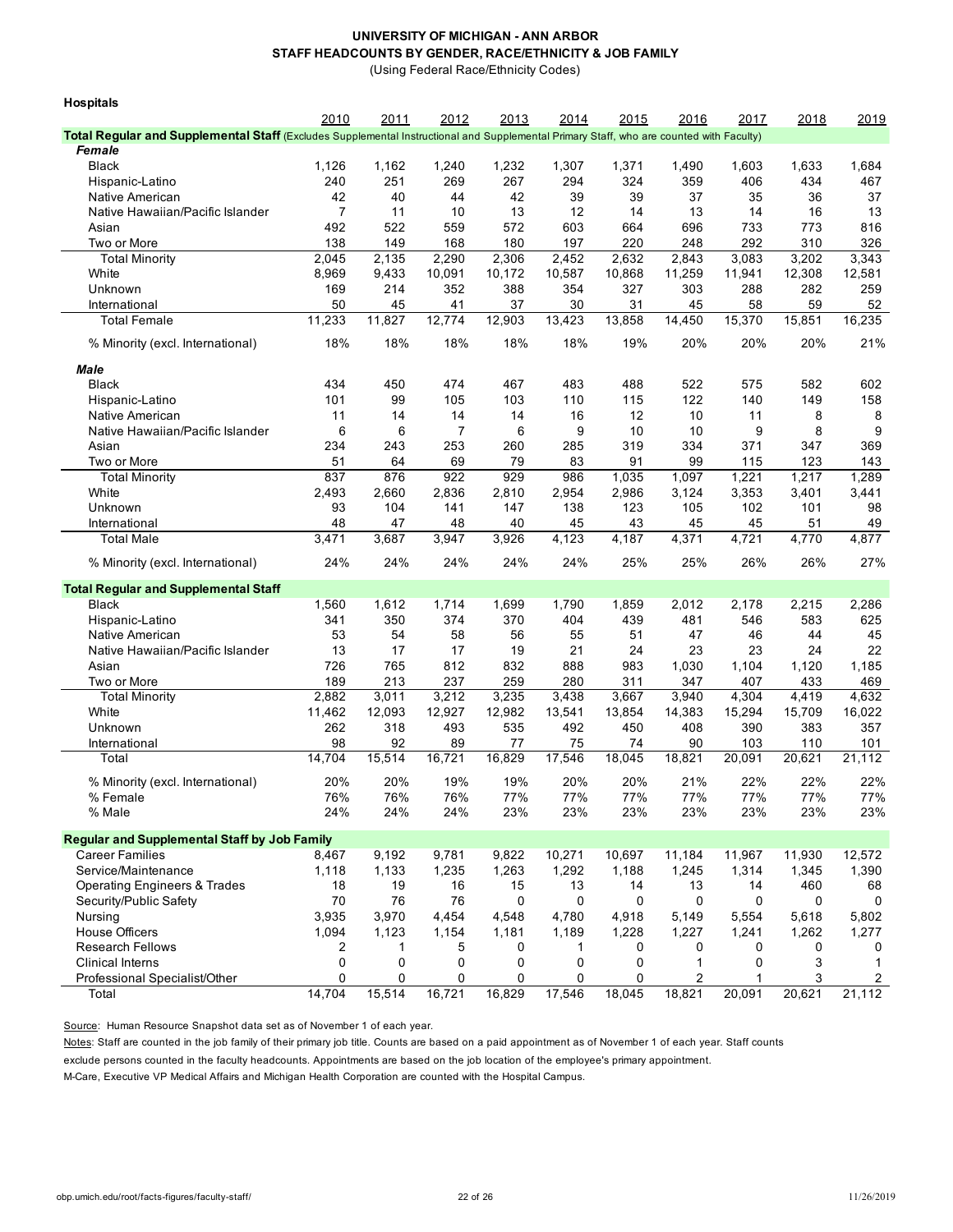(Using Federal Race/Ethnicity Codes)

#### **Ann Arbor Campus – Including Hospitals**

|                                         | 2010         | 2011   | 2012   | 2013   | 2014   | 2015         | 2016   | 2017   | 2018   | 2019   |
|-----------------------------------------|--------------|--------|--------|--------|--------|--------------|--------|--------|--------|--------|
| <b>Regular Staff</b>                    |              |        |        |        |        |              |        |        |        |        |
| Female                                  |              |        |        |        |        |              |        |        |        |        |
| <b>Black</b>                            | 1,905        | 1,895  | 1,986  | 1,985  | 2,090  | 2,191        | 2,344  | 2,482  | 2,536  | 2,642  |
| Hispanic-Latino                         | 453          | 482    | 512    | 503    | 528    | 596          | 660    | 715    | 772    | 853    |
| Native American                         | 61           | 61     | 64     | 61     | 56     | 58           | 55     | 52     | 52     | 57     |
| Native Hawaiian/Pacific Islander        | 12           | 13     | 14     | 17     | 17     | 18           | 17     | 19     | 21     | 19     |
| Asian                                   | 934          | 951    | 995    | 1,016  | 1,060  | 1,129        | 1,201  | 1,258  | 1,335  | 1,415  |
| Two or More                             | 256          | 271    | 286    | 297    | 324    | 355          | 402    | 468    | 505    | 539    |
| <b>Total Minority</b>                   | 3,621        | 3,673  | 3,857  | 3,879  | 4,075  | 4,347        | 4,679  | 4,994  | 5,221  | 5,525  |
| White                                   | 15,478       | 15,703 | 16,266 | 16,318 | 16,807 | 17,140       | 17,720 | 18,525 | 19,065 | 19,503 |
| Unknown                                 | 225          | 302    | 458    | 514    | 461    | 425          | 398    | 375    | 366    | 336    |
| International                           | 183          | 164    | 151    | 153    | 153    | 160          | 180    | 186    | 224    | 233    |
| <b>Total Female</b>                     | 19,507       | 19,842 | 20,732 | 20,864 | 21,496 | 22,072       | 22,977 | 24,080 | 24,876 | 25,597 |
| % Minority (excl. International)        | 19%          | 19%    | 19%    | 19%    | 19%    | 20%          | 21%    | 21%    | 21%    | 22%    |
| Male                                    |              |        |        |        |        |              |        |        |        |        |
| <b>Black</b>                            | 822          | 837    | 881    | 889    | 959    | 993          | 1,042  | 1,108  | 1,160  | 1,208  |
| Hispanic-Latino                         | 234          | 238    | 252    | 264    | 286    | 288          | 313    | 336    | 350    | 374    |
| Native American                         | 29           | 32     | 30     | 29     | 28     | 25           | 21     | 24     | 20     | 17     |
| Native Hawaiian/Pacific Islander        | 8            | 9      | 10     | 9      | 12     | 11           | 13     | 11     | 11     | 13     |
| Asian                                   | 362          | 378    | 397    | 413    | 416    | 455          | 479    | 493    | 527    | 563    |
| Two or More                             | 116          | 130    | 135    | 154    | 164    | 178          | 198    | 210    | 237    | 257    |
| <b>Total Minority</b>                   | 1,571        | 1,624  | 1,705  | 1,758  | 1,865  | 1,950        | 2,066  | 2,182  | 2,305  | 2,432  |
| White                                   | 5,880        | 6,028  | 6,279  | 6,380  | 6,627  | 6,779        | 7,055  | 7,326  | 7,468  | 7,632  |
| Unknown                                 | 132          | 174    | 233    | 239    | 234    | 218          | 193    | 193    | 185    | 180    |
| International                           | 129          | 121    | 107    | 108    | 116    | 126          | 150    | 158    | 173    | 172    |
| <b>Total Male</b>                       | 7,712        | 7,947  | 8,324  | 8,485  | 8,842  | 9,073        | 9,464  | 9,859  | 10,131 | 10,416 |
| % Minority (excl. International)        | 21%          | 21%    | 21%    | 21%    | 21%    | 22%          | 22%    | 22%    | 23%    | 24%    |
| <b>Total Regular Staff</b>              |              |        |        |        |        |              |        |        |        |        |
| <b>Black</b>                            | 2,727        | 2,732  | 2,867  | 2,874  | 3,049  | 3,184        | 3,386  | 3,590  | 3,696  | 3,850  |
| Hispanic-Latino                         | 687          | 720    | 764    | 767    | 814    | 884          | 973    | 1,051  | 1,122  | 1,227  |
| Native American                         | 90           | 93     | 94     | 90     | 84     | 83           | 76     | 76     | 72     | 74     |
| Native Hawaiian/Pacific Islander        | 20           | 22     | 24     | 26     | 29     | 29           | 30     | 30     | 32     | 32     |
| Asian                                   | 1,296        | 1,329  | 1,392  | 1,429  | 1,476  | 1,584        | 1,680  | 1,751  | 1,862  | 1,978  |
| Two or More                             | 372          | 401    | 421    | 451    | 488    | 533          | 600    | 678    | 742    | 796    |
| <b>Total Minority</b>                   | 5,192        | 5,297  | 5,562  | 5,637  | 5,940  | 6,297        | 6,745  | 7,176  | 7,526  | 7,957  |
| White                                   | 21,358       | 21,731 | 22,545 | 22,698 | 23,434 | 23,919       | 24,775 | 25,851 | 26,533 | 27,135 |
| Unknown                                 | 357          | 476    | 691    | 753    | 695    | 643          | 591    | 568    | 551    | 516    |
| International                           | 312          | 285    | 258    | 261    | 269    | 286          | 330    | 344    | 397    | 405    |
| Total                                   | 27,219       | 27,789 | 29,056 | 29,349 | 30,338 | 31,145       | 32,441 | 33,939 | 35,007 | 36,013 |
| % Minority (excl. International)        | 19%          | 19%    | 19%    | 19%    | 20%    | 20%          | 21%    | 21%    | 22%    | 22%    |
| % Female                                | 72%          | 71%    | $71\%$ | 71%    | 71%    | 71%          | 71%    | 71%    | 71%    | 71%    |
| % Male                                  | 28%          | 29%    | 29%    | 29%    | 29%    | 29%          | 29%    | 29%    | 29%    | 29%    |
| <b>Regular Staff by Job Family</b>      |              |        |        |        |        |              |        |        |        |        |
| Career Families                         | 20,202       | 20,732 | 21,433 | 21,607 | 22,278 | 22,982       | 23,931 | 24,939 | 25,393 | 26,539 |
| Athletics                               | 86           | 85     | 90     | 93     | 95     | 95           | 101    | 100    | 103    | 109    |
| Academic Administrative Ungraded        | $\mathbf{1}$ | 2      | 1      | 3      | 4      | $\mathbf{1}$ | 3      | 4      | 5      | 3      |
| Service/Maintenance                     | 2,277        | 2,292  | 2,399  | 2,428  | 2,514  | 2,454        | 2,557  | 2,644  | 2,721  | 2,796  |
| <b>Operating Engineers &amp; Trades</b> | 524          | 502    | 483    | 469    | 465    | 455          | 459    | 466    | 920    | 520    |
| Security/Public Safety                  | 158          | 170    | 166    | 172    | 174    | 212          | 213    | 212    | 228    | 223    |
| Nursing                                 | 3,971        | 4,006  | 4,484  | 4,577  | 4,808  | 4,946        | 5,177  | 5,574  | 5,637  | 5,823  |
| Total                                   | 27,219       | 27,789 | 29,056 | 29,349 | 30,338 | 31,145       | 32,441 | 33,939 | 35,007 | 36,013 |

Source: Human Resource Snapshot data set as of November 1 of each year.

Notes: Staff are counted in the job family of their primary job title. Counts are based on a paid appointment as of November 1 of each year. Staff counts

exclude persons counted in the faculty headcounts. Appointments are based on the job location of the employee's primary appointment.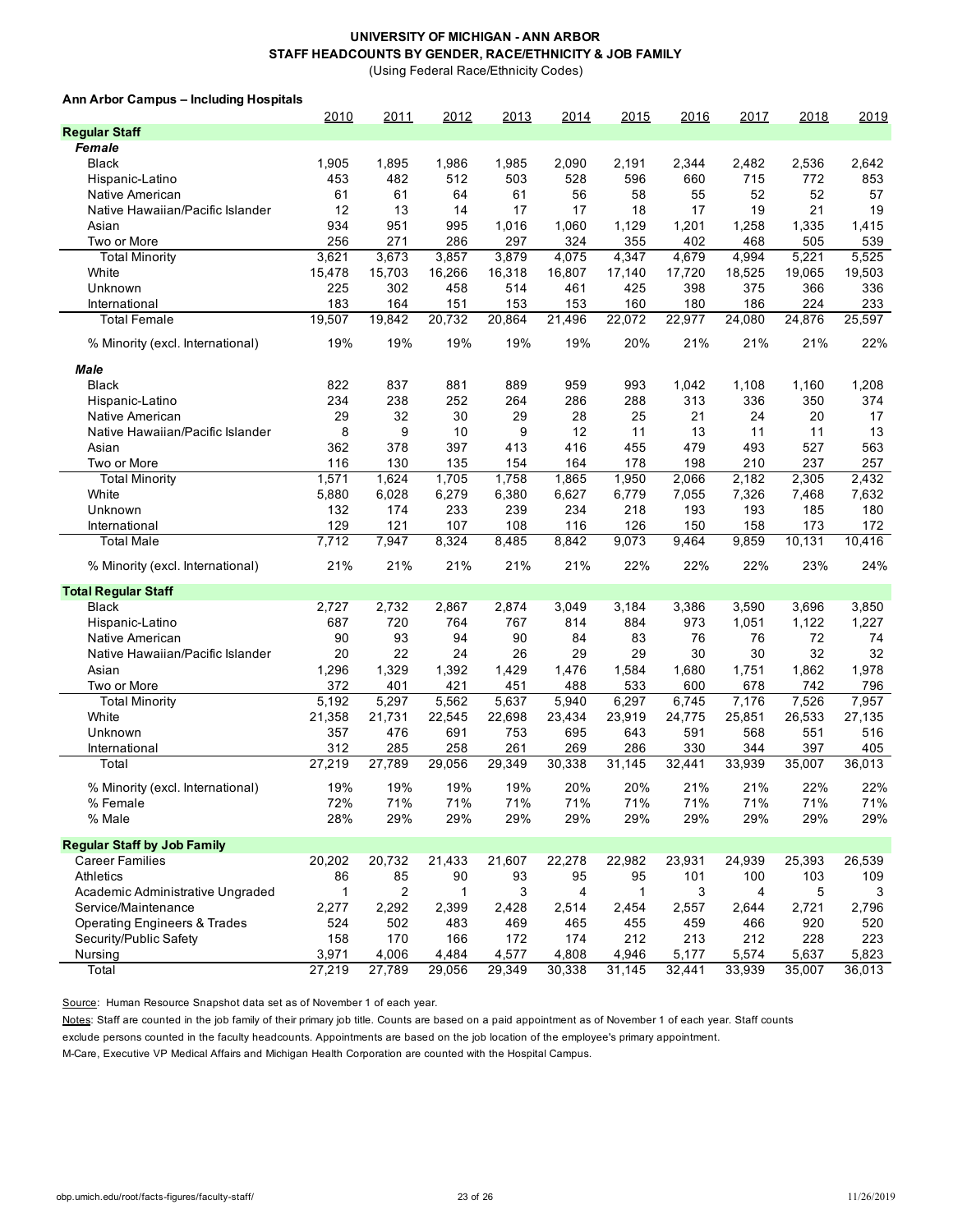(Using Federal Race/Ethnicity Codes)

**Ann Arbor Campus – Including Hospitals**

|                                                                                                                       | 2010           | 2011           | 2012        | 2013  | 2014           | 2015           | 2016  | 2017         | 2018         | 2019           |
|-----------------------------------------------------------------------------------------------------------------------|----------------|----------------|-------------|-------|----------------|----------------|-------|--------------|--------------|----------------|
| Supplemental Staff (Excludes Supplemental Instructional and Supplemental Primary Staff, who are counted with Faculty) |                |                |             |       |                |                |       |              |              |                |
| Female                                                                                                                |                |                |             |       |                |                |       |              |              |                |
| <b>Black</b>                                                                                                          | 98             | 91             | 97          | 99    | 88             | 99             | 90    | 96           | 111          | 127            |
| Hispanic-Latino                                                                                                       | 100            | 92             | 106         | 94    | 112            | 106            | 108   | 121          | 141          | 152            |
| Native American                                                                                                       | 5              | 5              | 4           | 4     | 3              | 3              | 4     | 3            | 3            | 2              |
| Native Hawaiian/Pacific Islander                                                                                      | 1              | $\overline{c}$ | $\mathbf 0$ | 1     | $\overline{2}$ | 1              | 0     | $\mathbf 0$  | 0            | 0              |
| Asian                                                                                                                 | 248            | 265            | 260         | 273   | 270            | 260            | 264   | 259          | 263          | 280            |
| Two or More                                                                                                           | 52             | 45             | 44          | 39    | 51             | 54             | 59    | 55           | 60           | 79             |
| <b>Total Minority</b>                                                                                                 | 504            | 500            | 511         | 510   | 526            | 523            | 525   | 534          | 578          | 640            |
| White                                                                                                                 | 1,219          | 1,222          | 1,227       | 1,238 | 1,218          | 1,201          | 1,205 | 1,227        | 1,302        | 1,369          |
| Unknown                                                                                                               | 22             | 24             | 21          | 36    | 50             | 63             | 58    | 66           | 67           | 87             |
| International                                                                                                         | 697            | 722            | 711         | 675   | 664            | 701            | 763   | 823          | 818          | 865            |
| <b>Total Female</b>                                                                                                   | 2,442          | 2,468          | 2,470       | 2,459 | 2,458          | 2,488          | 2,551 | 2,650        | 2,765        | 2,961          |
| % Minority (excl. International)                                                                                      | 29%            | 29%            | 29%         | 29%   | 29%            | 29%            | 29%   | 29%          | 30%          | 31%            |
| Male                                                                                                                  |                |                |             |       |                |                |       |              |              |                |
| <b>Black</b>                                                                                                          | 65             | 66             | 53          | 66    | 55             | 61             | 73    | 67           | 77           | 76             |
| Hispanic-Latino                                                                                                       | 99             | 99             | 96          | 103   | 104            | 113            | 103   | 129          | 155          | 128            |
| Native American                                                                                                       | $\overline{2}$ | 3              | 4           | 9     | 6              | 5              | 6     | 7            | 5            | $\overline{4}$ |
| Native Hawaiian/Pacific Islander                                                                                      | $\mathbf 0$    | 0              | 0           | 2     | $\overline{4}$ | $\overline{c}$ | 1     | $\mathbf{1}$ | $\mathbf{1}$ | 0              |
| Asian                                                                                                                 | 285            | 298            | 307         | 319   | 321            | 320            | 310   | 324          | 308          | 312            |
| Two or More                                                                                                           | 42             | 49             | 53          | 59    | 61             | 55             | 65    | 70           | 78           | 85             |
| <b>Total Minority</b>                                                                                                 | 493            | 515            | 513         | 558   | 551            | 556            | 558   | 598          | 624          | 605            |
| White                                                                                                                 | 1,576          | 1,638          | 1,667       | 1,658 | 1,614          | 1,543          | 1,520 | 1,499        | 1,486        | 1,459          |
| Unknown                                                                                                               | 49             | 34             | 33          | 50    | 79             | 93             | 91    | 97           | 103          | 103            |
| International                                                                                                         | 1,485          | 1,440          | 1,439       | 1,435 | 1,411          | 1,463          | 1,540 | 1,574        | 1,563        | 1,633          |
| Total Male                                                                                                            | 3,603          | 3,627          | 3,652       | 3,701 | 3,655          | 3,655          | 3,709 | 3,768        | 3,776        | 3,800          |
| % Minority (excl. International)                                                                                      | 23%            | 24%            | 23%         | 25%   | 25%            | 25%            | 26%   | 27%          | 28%          | 28%            |
| <b>Total Supplemental Staff</b>                                                                                       |                |                |             |       |                |                |       |              |              |                |
| <b>Black</b>                                                                                                          | 163            | 157            | 150         | 165   | 143            | 160            | 163   | 163          | 188          | 203            |
| Hispanic-Latino                                                                                                       | 199            | 191            | 202         | 197   | 216            | 219            | 211   | 250          | 296          | 280            |
| Native American                                                                                                       | 7              | 8              | 8           | 13    | 9              | 8              | 10    | 10           | 8            | 6              |
| Native Hawaiian/Pacific Islander                                                                                      |                | $\overline{2}$ | 0           | 3     | 6              | 3              |       | 1            | 1            | $\Omega$       |
| Asian                                                                                                                 | 533            | 563            | 567         | 592   | 591            | 580            | 574   | 583          | 571          | 592            |
| Two or More                                                                                                           | 94             | 94             | 97          | 98    | 112            | 109            | 124   | 125          | 138          | 164            |
| <b>Total Minority</b>                                                                                                 | 997            | 1,015          | 1,024       | 1,068 | 1,077          | 1,079          | 1,083 | 1,132        | 1,202        | 1,245          |
| White                                                                                                                 | 2,795          | 2,860          | 2,894       | 2,896 | 2,832          | 2,744          | 2,725 | 2,726        | 2,788        | 2,828          |
| Unknown                                                                                                               | 71             | 58             | 54          | 86    | 129            | 156            | 149   | 163          | 170          | 190            |
| International                                                                                                         | 2,182          | 2,162          | 2,150       | 2,110 | 2,075          | 2,164          | 2,303 | 2,397        | 2,381        | 2,498          |
| Total                                                                                                                 | 6,045          | 6,095          | 6,122       | 6,160 | 6,113          | 6,143          | 6,260 | 6,418        | 6,541        | 6,761          |
| % Minority (excl. International)                                                                                      | 26%            | 26%            | 26%         | 26%   | 27%            | 27%            | 27%   | 28%          | 29%          | 29%            |
| % Female                                                                                                              | 40%            | 40%            | 40%         | 40%   | 40%            | 41%            | 41%   | 41%          | 42%          | 44%            |
| % Male                                                                                                                | 60%            | 60%            | 60%         | 60%   | 60%            | 59%            | 59%   | 59%          | 58%          | 56%            |
| <b>Supplemental Staff by Job Family</b>                                                                               |                |                |             |       |                |                |       |              |              |                |
| Graduate Student Instructor                                                                                           | 1,787          | 1,785          | 1,802       | 1,833 | 1,882          | 1,875          | 1,931 | 1,971        | 2,011        | 2,098          |
| Graduate Student Research Assistan                                                                                    | 1,962          | 1,927          | 1,950       | 1,923 | 1,834          | 1,794          | 1,831 | 1,880        | 1,945        | 2,037          |
| Graduate Student Staff Assistant                                                                                      | 43             | 47             | 47          | 40    | 41             | 43             | 41    | 45           | 36           | 35             |
| <b>House Officers</b>                                                                                                 | 1,094          | 1,123          | 1,154       | 1,181 | 1,189          | 1,228          | 1,227 | 1,241        | 1,262        | 1,277          |
| <b>Research Fellows</b>                                                                                               | 1,148          | 1,199          | 1,157       | 1,169 | 1,146          | 1,154          | 1,188 | 1,231        | 1,221        | 1,249          |
| <b>Clinical Interns</b>                                                                                               | 11             | 14             | 12          | 14    | 16             | 46             | 39    | 46           | 60           | 60             |
| Professional Specialist/Other                                                                                         | 0              | 0              | 0           | 0     | 5              | 3              | 3     | 4            | 6            | 5              |
| Total                                                                                                                 | 6,045          | 6,095          | 6,122       | 6,160 | 6,113          | 6,143          | 6,260 | 6,418        | 6,541        | 6,761          |

Source: Human Resource Snapshot data set as of November 1 of each year.

Notes: Staff are counted in the job family of their primary job title. Counts are based on a paid appointment as of November 1 of each year. Staff counts

exclude persons counted in the faculty headcounts. Appointments are based on the job location of the employee's primary appointment.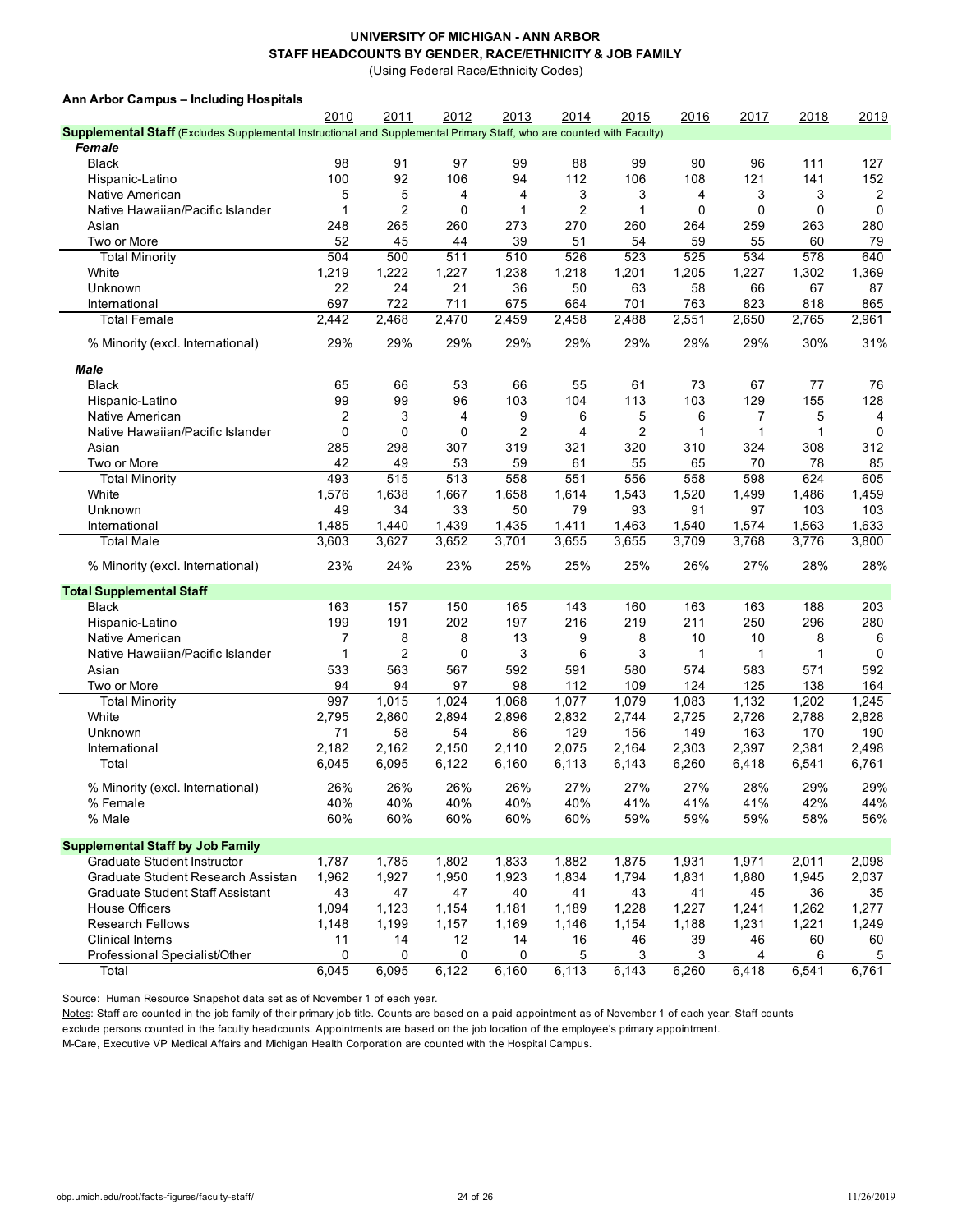(Using Federal Race/Ethnicity Codes)

#### **Ann Arbor Campus – Including Hospitals**

|                                                                                                                                         | 2010   | 2011   | 2012   | 2013   | 2014   | 2015   | 2016   | 2017   | 2018   | 2019   |
|-----------------------------------------------------------------------------------------------------------------------------------------|--------|--------|--------|--------|--------|--------|--------|--------|--------|--------|
| Total Regular and Supplemental Staff (Excludes Supplemental Instructional and Supplemental Primary Staff, who are counted with Faculty) |        |        |        |        |        |        |        |        |        |        |
| Female                                                                                                                                  |        |        |        |        |        |        |        |        |        |        |
| <b>Black</b>                                                                                                                            | 2,003  | 1,986  | 2,083  | 2,084  | 2,178  | 2,290  | 2,434  | 2,578  | 2,647  | 2,769  |
| Hispanic-Latino                                                                                                                         | 553    | 574    | 618    | 597    | 640    | 702    | 768    | 836    | 913    | 1,005  |
| Native American                                                                                                                         | 66     | 66     | 68     | 65     | 59     | 61     | 59     | 55     | 55     | 59     |
| Native Hawaiian/Pacific Islander                                                                                                        | 13     | 15     | 14     | 18     | 19     | 19     | 17     | 19     | 21     | 19     |
| Asian                                                                                                                                   | 1,182  | 1,216  | 1,255  | 1,289  | 1,330  | 1,389  | 1,465  | 1,517  | 1,598  | 1,695  |
| Two or More                                                                                                                             | 308    | 316    | 330    | 336    | 375    | 409    | 461    | 523    | 565    | 618    |
| <b>Total Minority</b>                                                                                                                   | 4,125  | 4,173  | 4,368  | 4,389  | 4,601  | 4,870  | 5,204  | 5,528  | 5,799  | 6,165  |
| White                                                                                                                                   | 16,697 | 16,925 | 17,493 | 17,556 | 18,025 | 18,341 | 18,925 | 19,752 | 20,367 | 20,872 |
| Unknown                                                                                                                                 | 247    | 326    | 479    | 550    | 511    | 488    | 456    | 441    | 433    | 423    |
| International                                                                                                                           | 880    | 886    | 862    | 828    | 817    | 861    | 943    | 1,009  | 1,042  | 1,098  |
| <b>Total Female</b>                                                                                                                     | 21,949 | 22,310 | 23,202 | 23,323 | 23,954 | 24,560 | 25,528 | 26,730 | 27,641 | 28,558 |
| % Minority (excl. International)                                                                                                        | 20%    | 19%    | 20%    | 20%    | 20%    | 21%    | 21%    | 21%    | 22%    | 22%    |
| <b>Male</b>                                                                                                                             |        |        |        |        |        |        |        |        |        |        |
| <b>Black</b>                                                                                                                            | 887    | 903    | 934    | 955    | 1,014  | 1,054  | 1,115  | 1,175  | 1,237  | 1,284  |
| Hispanic-Latino                                                                                                                         | 333    | 337    | 348    | 367    | 390    | 401    | 416    | 465    | 505    | 502    |
| Native American                                                                                                                         | 31     | 35     | 34     | 38     | 34     | 30     | 27     | 31     | 25     | 21     |
| Native Hawaiian/Pacific Islander                                                                                                        | 8      | 9      | 10     | 11     | 16     | 13     | 14     | 12     | 12     | 13     |
| Asian                                                                                                                                   | 647    | 676    | 704    | 732    | 737    | 775    | 789    | 817    | 835    | 875    |
| Two or More                                                                                                                             | 158    | 179    | 188    | 213    | 225    | 233    | 263    | 280    | 315    | 342    |
| <b>Total Minority</b>                                                                                                                   | 2,064  | 2,139  | 2,218  | 2,316  | 2,416  | 2,506  | 2,624  | 2,780  | 2,929  | 3,037  |
| White                                                                                                                                   | 7,456  | 7,666  | 7,946  | 8,038  | 8,241  | 8,322  | 8,575  | 8,825  | 8,954  | 9,091  |
| Unknown                                                                                                                                 | 181    | 208    | 266    | 289    | 313    | 311    | 284    | 290    | 288    | 283    |
| International                                                                                                                           | 1,614  | 1,561  | 1,546  | 1,543  | 1,527  | 1,589  | 1,690  | 1,732  | 1,736  | 1,805  |
| <b>Total Male</b>                                                                                                                       | 11,315 | 11,574 | 11,976 | 12,186 | 12,497 | 12,728 | 13,173 | 13,627 | 13,907 | 14,216 |
| % Minority (excl. International)                                                                                                        | 21%    | 21%    | 21%    | 22%    | 22%    | 22%    | 23%    | 23%    | 24%    | 24%    |
| <b>Total Regular and Supplemental Staff</b>                                                                                             |        |        |        |        |        |        |        |        |        |        |
| <b>Black</b>                                                                                                                            | 2,890  | 2,889  | 3,017  | 3,039  | 3,192  | 3,344  | 3,549  | 3,753  | 3,884  | 4,053  |
| Hispanic-Latino                                                                                                                         | 886    | 911    | 966    | 964    | 1,030  | 1,103  | 1,184  | 1,301  | 1,418  | 1,507  |
| Native American                                                                                                                         | 97     | 101    | 102    | 103    | 93     | 91     | 86     | 86     | 80     | 80     |
| Native Hawaiian/Pacific Islander                                                                                                        | 21     | 24     | 24     | 29     | 35     | 32     | 31     | 31     | 33     | 32     |
| Asian                                                                                                                                   | 1,829  | 1,892  | 1,959  | 2,021  | 2,067  | 2,164  | 2,254  | 2,334  | 2,433  | 2,570  |
| Two or More                                                                                                                             | 466    | 495    | 518    | 549    | 600    | 642    | 724    | 803    | 880    | 960    |
| <b>Total Minority</b>                                                                                                                   | 6.189  | 6,312  | 6,586  | 6,705  | 7,017  | 7,376  | 7,828  | 8,308  | 8,728  | 9,202  |
| White                                                                                                                                   | 24,153 | 24,591 | 25,439 | 25,594 | 26,266 | 26,663 | 27,500 | 28,577 | 29,321 | 29,963 |
| Unknown                                                                                                                                 | 428    | 534    | 745    | 839    | 824    | 799    | 740    | 731    | 721    | 706    |
| International                                                                                                                           | 2,494  | 2,447  | 2,408  | 2,371  | 2,344  | 2,450  | 2,633  | 2,741  | 2,778  | 2,903  |
| Total                                                                                                                                   | 33,264 | 33,884 | 35,178 | 35,509 | 36,451 | 37,288 | 38,701 | 40,357 | 41,548 | 42,774 |
| % Minority (excl. International)                                                                                                        | 20%    | 20%    | 20%    | 20%    | 21%    | 21%    | 22%    | 22%    | 23%    | 23%    |
| % Female                                                                                                                                | 66%    | 66%    | 66%    | 66%    | 66%    | 66%    | 66%    | 66%    | 67%    | 67%    |
| % Male                                                                                                                                  | 34%    | 34%    | 34%    | 34%    | 34%    | 34%    | 34%    | 34%    | 33%    | 33%    |

Source: Human Resource Snapshot data set as of November 1 of each year.

Notes: Staff are counted in the job family of their primary job title. Counts are based on a paid appointment as of November 1 of each year. Staff counts

exclude persons counted in the faculty headcounts. Appointments are based on the job location of the employee's primary appointment.